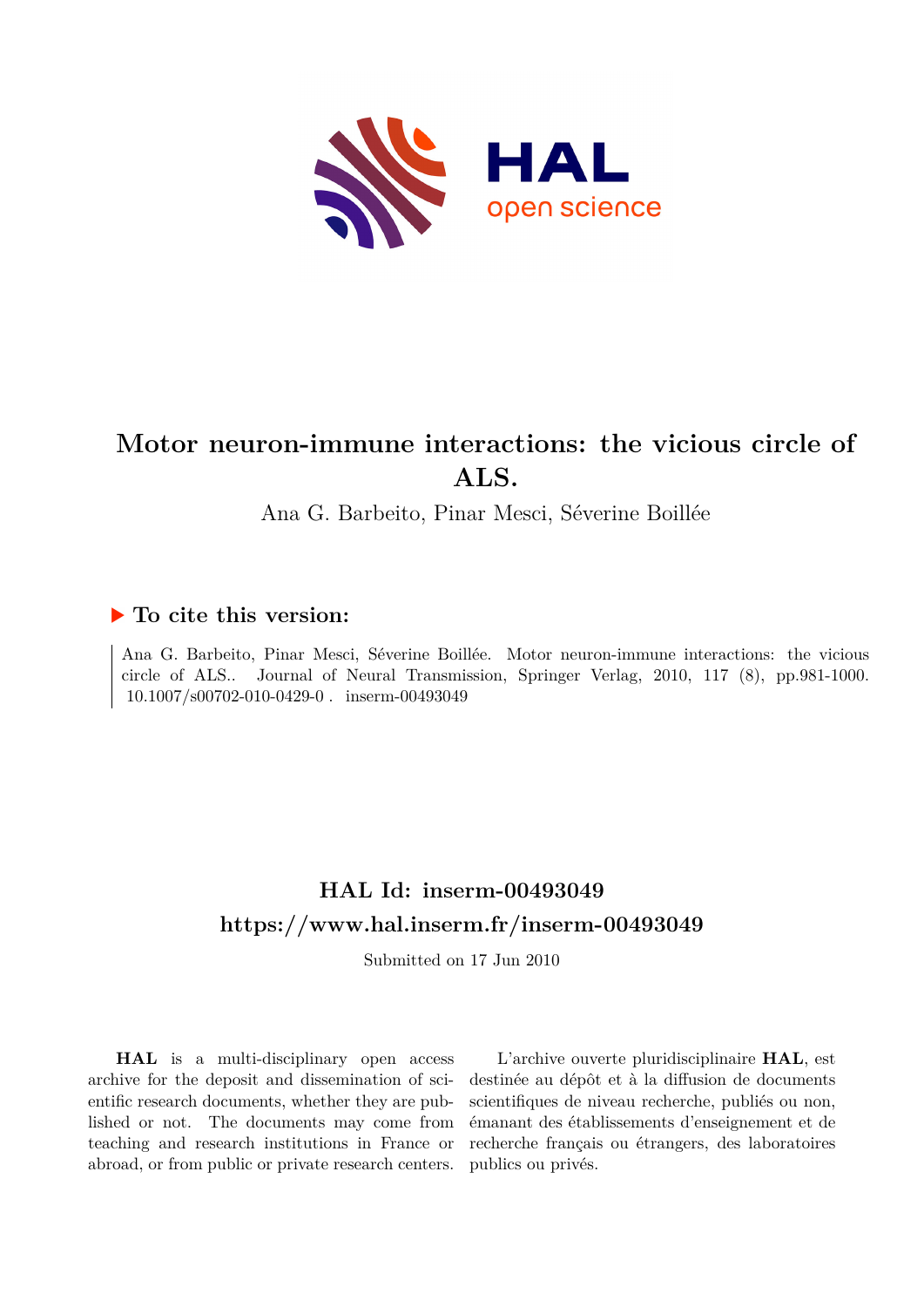#### **Motor neuron - immune interactions: the vicious circle of ALS**

Ana G. Barbeito, Pinar Mesci and Séverine Boillée ( $\boxtimes$ )

Centre de Recherche de l'Institut du Cerveau et de la Moelle Epinière, Institut National de la Santé et de la Recherche Médicale (INSERM), Unité Mixte de Recherche S-975, Centre National de Recherche Scientifique (CNRS) Unité Mixte de Recherche 7225, Université Pierre & Marie Curie (UPMC), Paris, France.

( $\boxtimes$ ): Séverine Boillée, Centre de Recherche de l'Institut du Cerveau et de la Moelle Epinière Institut National de la Santé et de la Recherche Médicale, INSERM, Unité Mixte de Recherche S-975, CNRS Unité Mixte de Recherche 7225, Université Pierre et Marie Curie, Hôpital de la Salpêtrière, Bâtiment Pharmacie, 47, bd de l'hôpital, Paris 75013, France. E-mail: severine.boillee@upmc.fr

Acknowledgments: Support for S.B. comes from Institut National de la Santé et de la Recherche Medicale (INSERM), for A.B. from an *Ecole des Neurosciences de Paris île-de-France* (ENP)-fellowship and for P.M. from a French Research and Education Ministry fellowship. The authors would like to thank Michel Mallat and Christian S. Lobsiger for their comments on the manuscript. Research is supported by the Muscular Dystrophy Association (MDA), European FP7 Marie Curie funds, Thierry Latran foundation, INSERM and UPMC.

#### **Abstract.**

Because microglial cells, the resident macrophages of the CNS, react to any lesion of the nervous system, they have for long been regarded as potential players in the pathogenesis of several neurodegenerative disorders including Amyotrophic Lateral Sclerosis, the most common motor neuron disease in the adult. In recent years, this microglial reaction to motor neuron injury, in particular, and the innate immune response, in general, has been implicated in the progression of the disease, in mouse models of ALS. The mechanisms by which microglial cells influence motor neuron death in ALS are still largely unknown. Microglial activation increases over the course of the disease and is associated with an alteration in the production of toxic factors and also neurotrophic factors. Adding to the microglial/ macrophage response to motor neuron degeneration, the adaptive immune system can likewise influence the disease process. Exploring these motor neuron-immune interactions could lead to a better understanding in the physiopathology of ALS to find new pathways to slow down motor neuron degeneration.

Keywords: neuroinflammation; microglia; T lymphocytes; macrophages; cytokines; neurodegeneration; immune system.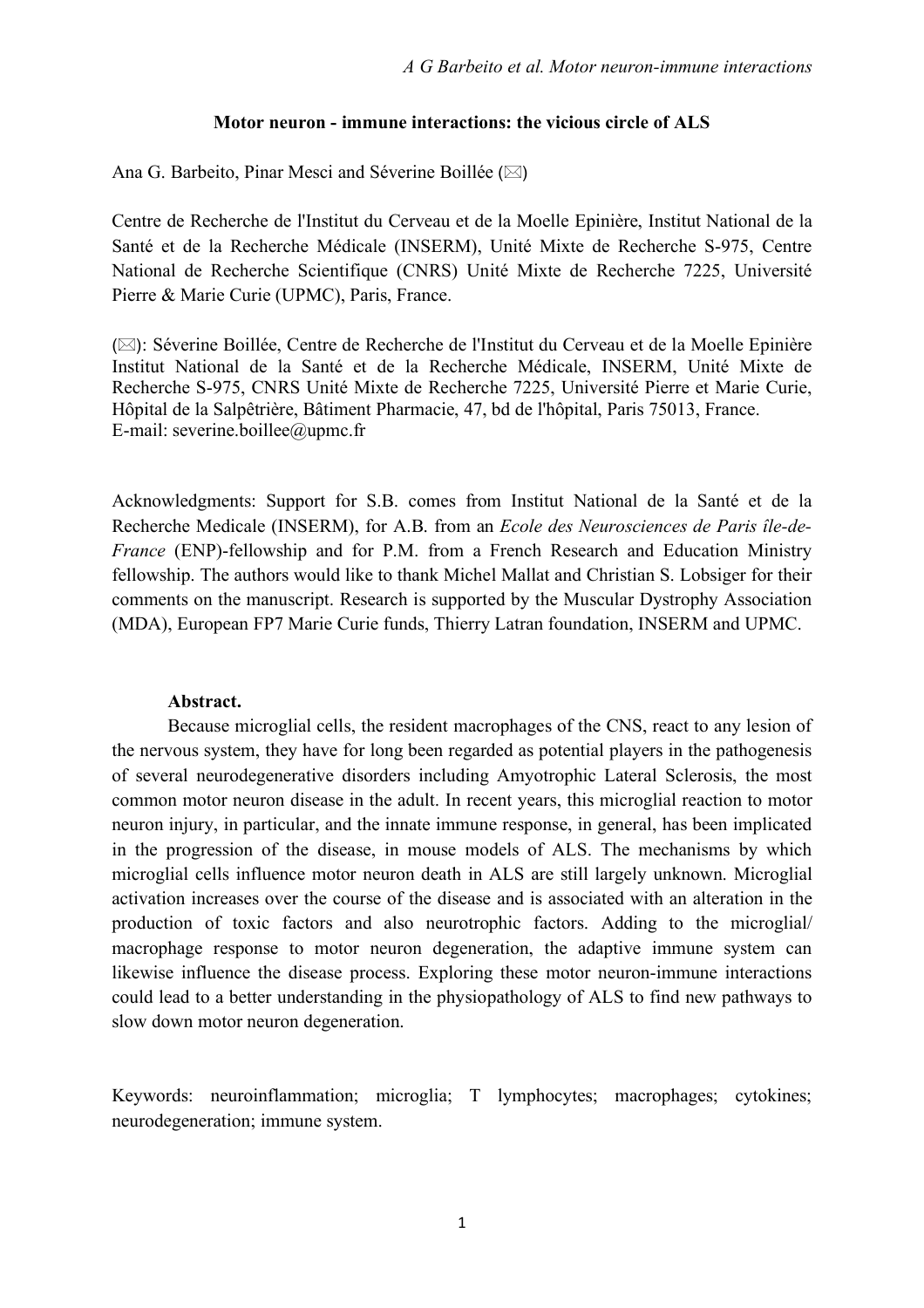#### **Introduction**

Amyotrophic Lateral Sclerosis (ALS) is a fatal neurodegenerative disease of the adult characterized by degeneration of motor neurons in the spinal cord, brain stem and motor cortex. Progressive muscle atrophy and weakness are the main clinical features of the disease leading to paralysis and death of the patient in mean 3-5 years after the onset of disease, usually around the age of 45-60. Death of the patients is generally due to respiratory failure linked to denervation of the respiratory muscles and diaphragm. Although the cause of the disease is currently unknown, several hypotheses including oxidative stress, protein aggregation, mitochondrial dysfunction, glutamate excitotoxicity and neuro-immune reactions are believed to participate in the motor neuron degenerative process (Boillee et al. 2006a). The majority of ALS cases are sporadic, and 10% are inherited (familial), but sporadic and familial ALS produces similar pathological hallmarks, including an immune response in the affected tissues. This reaction includes activation of astrocytes, microglia (the macrophage of the CNS) as well as lymphocyte infiltration and, therefore, implicates both the innate and adaptive immune system. Despite the important efforts to find new therapies to ALS, including targeting the immune system, very limited options are available today. This highlights the need to better understand the processes implicated, especially in the progressive phase of the disease to slow down the course of motor neuron degeneration. We review here the different faces of the immune response in ALS including what has been learnt so far from the rodent models and verified or not in human ALS patients concerning these neuroimmune interactions, the immune factors potentially implicated in motor neuron degeneration and the involvement of microglia/macrophages and the adaptive immune system on the disease progression.

#### **SOD1 mutations and rodent models of ALS**

Mutations in the Cu/Zn superoxide dismutase (or SOD1) gene are still the ones most frequently found in familial ALS (20% of inherited ALS, Rosen et al. 1993). As of today, more than 130 mutations have already been described in the human SOD1 gene involving all the regions of the 154 amino acid long protein. Beside for a few exceptions, mutations in the SOD1 gene are of dominant character and lead to motor neuron death through a gain of toxic function of the protein. Indeed, a large fraction of SOD1 mutants retain the dismutase activity of the enzyme (which functions as a radical oxygen species-superoxide scavenger) and patients carrying either a dismutase active or inactive form of the enzyme develop ALS with similar phenotypes. In addition, studies in mice showed that deleting the mouse endogenous SOD1 gene did not lead to ALS phenotypes (Reaume et al. 1996) while the transgenic expression of different forms of mutant human (or mouse) SOD1 in mice and rats recapitulated several features of the disease (Gurney et al. 1994; Ripps et al. 1995; Wong et al. 1995; Bruijn et al. 1997; Howland et al. 2002; Wang et al. 2002) that were not observed when expressing the human wild-type SOD1 at similar levels (Gurney et al. 1994; Wong et al. 1995). These mouse and rat lines expressing different forms of SOD1 represent, therefore, valuable tools and are currently the broadly used model to study ALS. However, the recent discoveries of new mutated genes involved in ALS like *TAR DNA-binding protein* (TDP-43)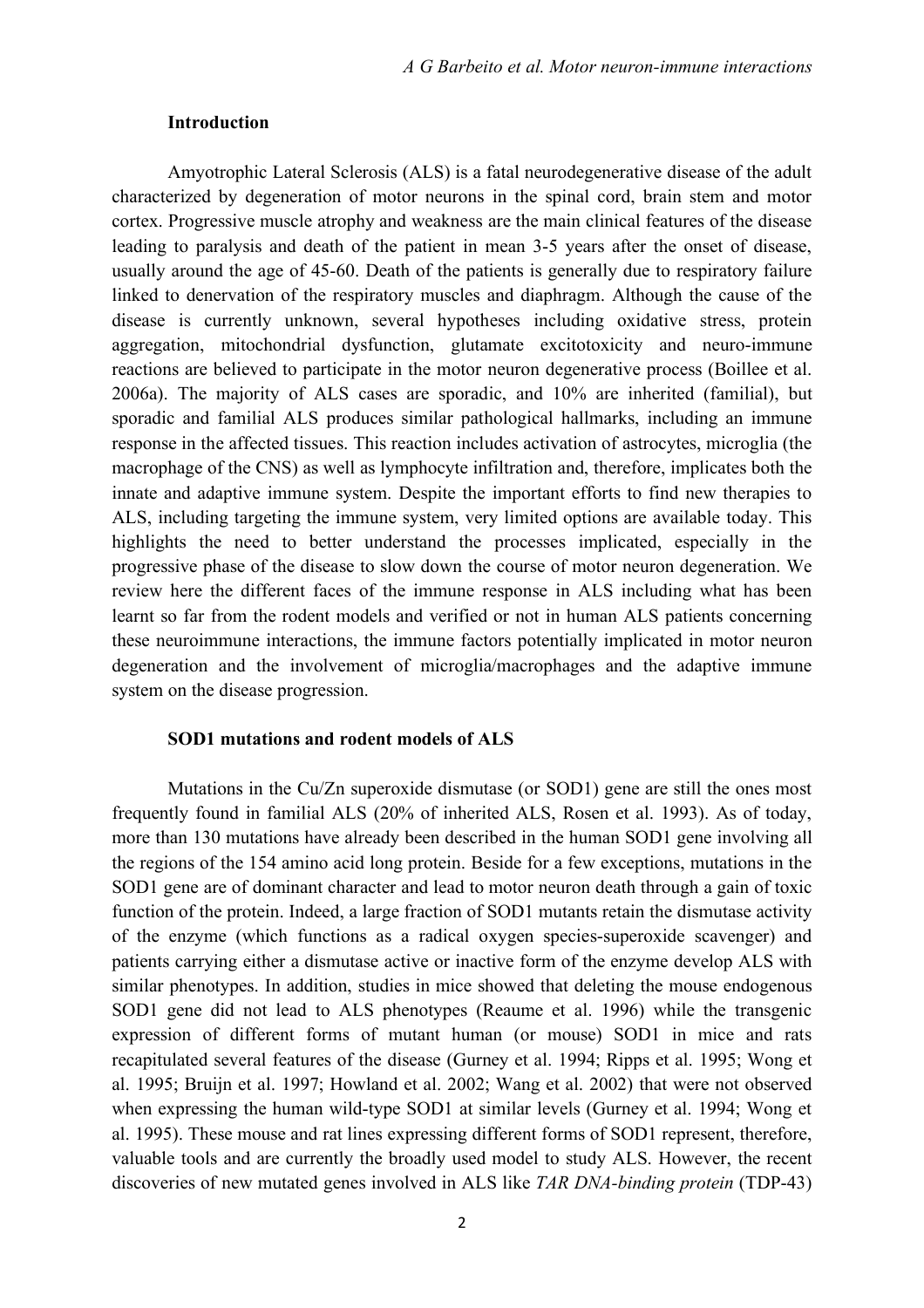and *fused in sarcoma/translated in liposarcoma* (FUS/TLS) (Gitcho et al. 2008; Kabashi et al. 2008; Rutherford et al. 2008; Sreedharan et al. 2008; Chow et al. 2009; Kwiatkowski et al. 2009; Vance et al. 2009), bring new comparative opportunities for designing novel animal models for studying the neurodegenerative processes occurring in ALS (Wils et al. 2010; Zhou et al. 2010; Wegorzewska et al. 2009).

#### **ALS, a non-cell autonomous disease**

Although death of motor neurons is responsible for ALS, important discoveries of the last years led to the concept that motor neuron degeneration is non-cell autonomous and cells other than motor neurons, for instance glial cells, actively participate in the neurodegenerative process (Fig 1) (Boillee et al. 2006a; Ilieva et al. 2009). First transgenic mice generated to express mutant SOD1 only in motor neurons did not show evidence of neurodegeneration (Pramatarova et al. 2001; Lino et al. 2002) and a second generation of the same type of mice had to be bred homozygously to increase the level of mutant SOD1 expressed in motor neurons to show a late onset motor neuron disease (Jaarsma et al. 2008) suggesting that mutant SOD1 expressed in other cells besides motor neurons could participate to the progression of the typical ALS phenotype in mice. However, selective expression of mutant SOD1 in astrocytes alone, although leading to astrogliosis (Gong et al. 2000), or in microglial cells alone (Beers et al. 2006) was not sufficient to induce motor neuron death suggesting the need for mutant SOD1 expressed by motor neurons and a cooperation between multiple cell types to induce motor neuron degeneration. The participation of cells in the neighborhood of motor neurons to neurodegeneration in ALS mouse models was shown using chimeric mice whose motor neurons expressing mutant SOD1 survived longer when surrounded by wild-type cells (Clement et al. 2003; Yamanaka et al. 2008a). However, the type of cells participating to the disease could not be identified in the chimeric mice and a Cre/Lox approach revealed that decreasing mutant dismutase active SOD1 (SOD1 $^{G37R}$ ) levels in motor neurons (using Islet-Cre, Boillee et al. 2006b or VAChT-Cre, Yamanaka et al. 2008b mice) or decreasing dismutase inactive SOD1 in motor neurons and interneurons (SOD1<sup>G85R</sup>, using Lhx3-Cre mice, Wang et al. 2009b) led to a delayed onset of the disease. Conversely, downregulating the amount of  $SOD1^{G37R}$  or  $SOD1^{G85R}$  in microglial cells and macrophages (CD11b-Cre, Boillee et al. 2006b; Wang et al. 2009b) or  $SOD1<sup>G37R</sup>$  in astrocytes (Yamanaka et al. 2008b) actively participated in slowing down the progression of the disease. Looking at other cell types that surround motor neurons, downregulating the expression of the dismutase active mutant  $SOD1^{G37R}$  in muscle cells or endothelial cells did not have an impact on the disease while in Schwann cells, the peripheral myelinating cells and the ones most in contact with motor neuron axons, it surprisingly accelerated the disease (Miller et al. 2006; Lobsiger et al. 2009; Zhong et al. 2009). Therefore, mutant SOD1 in Schwann cells does not seem to have a detrimental effect that could influence motor neuron survival; however, the dismutase activity of SOD1 in this particular cell type seems to be neuroprotective during the course of the neurodegeneration in ALS mice (Lobsiger et al. 2009; Turner et al. 2009). These studies highlight the importance of targeting therapeutic strategies using downregulation of SOD1 at the right cell type, avoiding Schwann cells.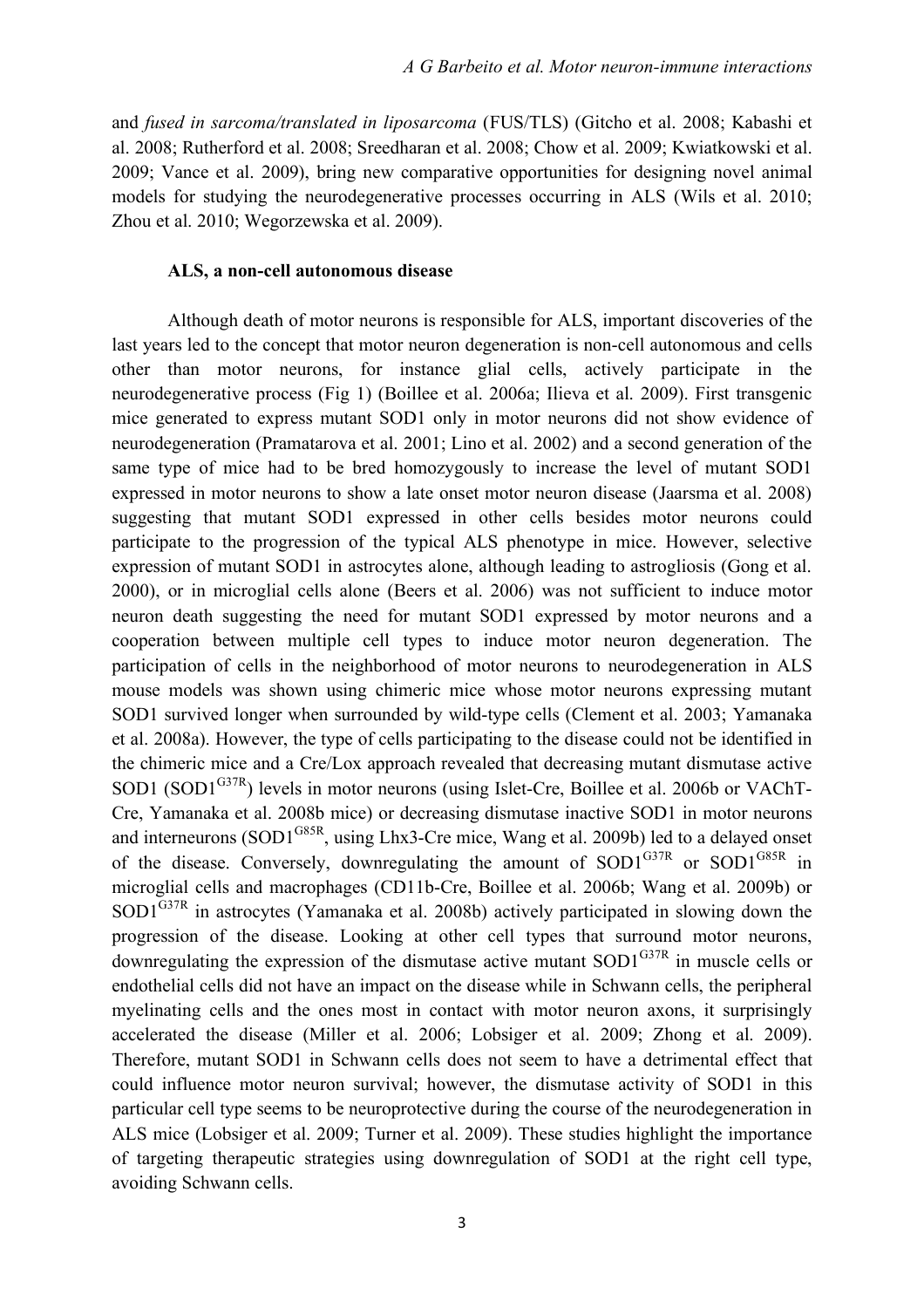A complementary experiment by the group of Stanley Appel used an alternative technique of bone marrow transplant to replace mutant SOD1 (dismutase active,  $SOD1^{G93A}$ ) expressing microglia with wild-type microglia. To be able to replace the entire myeloid lineage, including microglial cells, they used the PU.1 knockout mouse (McKercher et al. 1996) which, from birth, lacks myeloid cells, therefore macrophages and microglia as well as mature lymphoid B cells and reduced number of lymphoid T cells. Crossing PU.1<sup>-/-</sup> mice with SOD1<sup>G93A</sup> mice allowed them to reconstitute the myeloid lineage in ALS mice with either control or SOD1<sup>G93A</sup> cells and to compare the progression of the disease in ALS mice with microglia/macrophages (and possibly lymphocytes) expressing or not mutant SOD1. The outcome was that microglia/macrophages expressing mutant SOD1 accelerated the progression of the disease (Beers et al. 2006).

Altogether, these studies show that glial cells in the environment of motor neurons have an impact on their survival and on the disease progression (Fig 1). Knowing that the majority of ALS cases are sporadic and therefore diagnosed after showing symptoms of the disease, being able to act on the progression of the disease would provide pathways for potential therapeutic tools. Microglial cells, astrocytes and neuroinflammatory processes appear as valuable candidates to target ALS disease progression (Fig 1).

#### **Implication of astrocytes in ALS disease process**

Astrocytes, the main macroglia of the CNS that are known for their major functions as synaptic glutamate uptaker and glucose/metabolites provider for neurons, have long been suspected to be implicated in ALS (Barbeito et al. 2004; Di Giorgio et al. 2007; Nagai et al. 2007; Lepore et al. 2008; Van Den Bosch and Robberecht 2008; Vargas et al. 2008; Yamanaka et al. 2008b). Astrocytes were first shown to be activated and to display a decreased expression of the glutamate transporter EAAT2 in patients and animal models of ALS (Rothstein et al. 1995; Howland et al. 2002; Pardo et al. 2006) favoring glutamateinduced excitotoxicity (Van Den Bosch et al. 2006). Further evidence for a role of astrocytes in ALS came from work on primary astrocyte cell cultures carrying mutant SOD1 and showing toxicity towards motor neurons (Vargas et al. 2006; Di Giorgio et al. 2007; Nagai et al. 2007). In addition, *in vivo* evidence for an active role of astrocytes in ALS pathology came from the CreLox experiment described above where decreasing the expression of mutant SOD1 specifically in astrocytes increases survival of  $LoxSOD1<sup>G37R</sup>$  mice (Yamanaka et al. 2008b). Reducing the mutant SOD1 expressing astrocytes as well as increasing the number of wild-type astrocytes focally in the cervical spinal cord of  $SOD1<sup>G93A</sup>$  rats by grafting wildtype lineage-restricted astrocyte precursors (that efficiently differentiated into astrocytes) could prolong lifespan (Lepore et al. 2008). These studies not only showed the implication of astrocytes in the disease process, but also that they could be potentially used to increase motor neuron survival. In this line, boosting astrocytic antioxidant defenses by overexpressing the transcription factor Nrf2 (which is downregulated in the spinal cord of ALS patients) extended the lifespan of SOD1<sup>G93A</sup> mice (Sarlette et al. 2008; Vargas et al. 2008). Although astrocytes could be taken as a part of the neuroinflammatory process, the scope of this review will remain on the innate and adaptive immune response in the nervous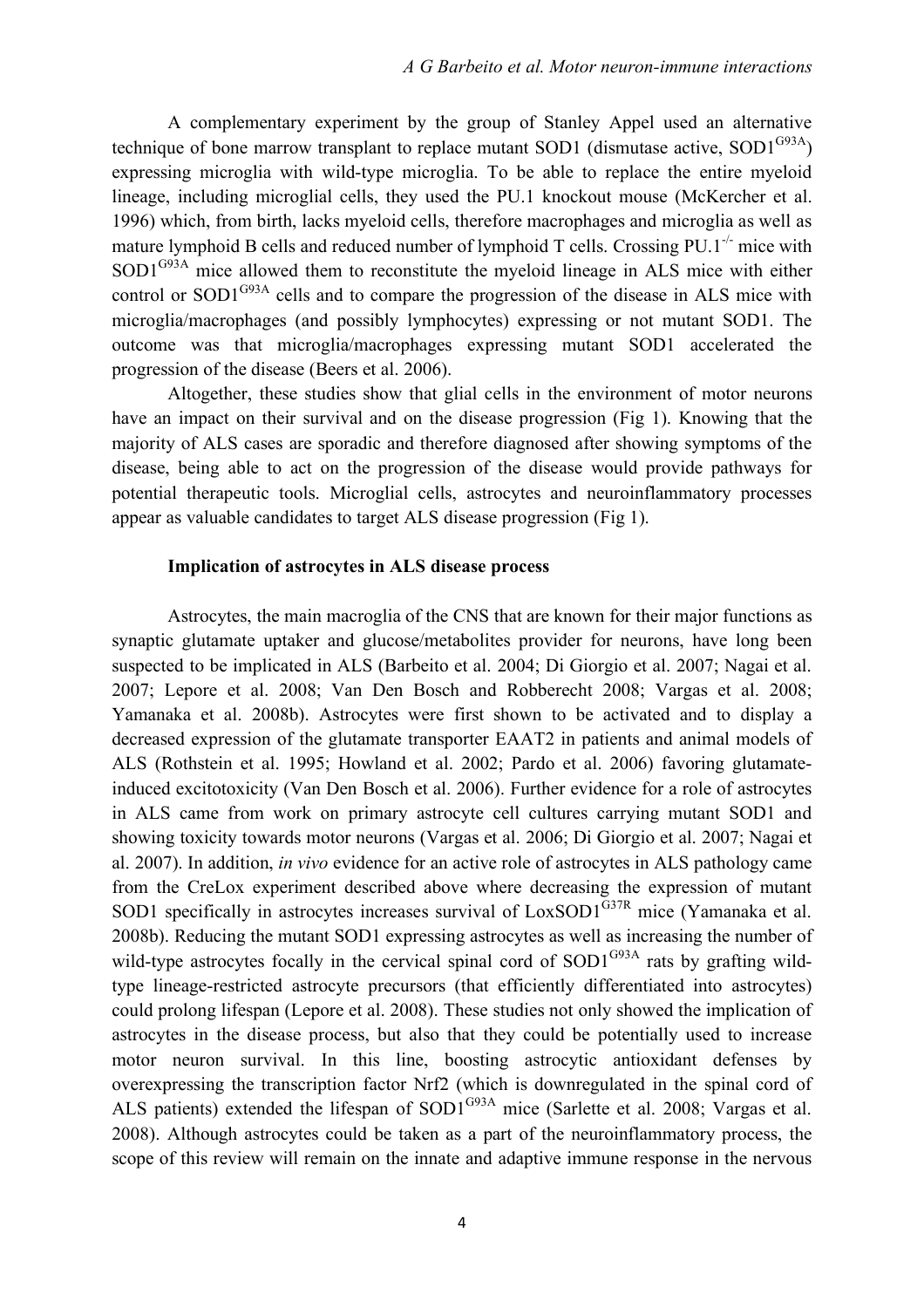system during motor neuron degeneration in ALS models and will, therefore, focus on microglia and lymphocytes.

#### **Microglial cell activation as a neuroinflammatory sign in ALS**

Microglial cells are the intrinsic immune effector cells of the CNS. Under physiological conditions, they were previously considered as "resting" but after observing them with live imaging *in vitro* and *in vivo*, they had to be renamed "surveying" since they are actively screening their microenvironment most likely watching for a potential intrusion and are therefore in constant communication with surrounding cells (Kreutzberg 1996; Davalos et al. 2005; Nimmerjahn et al. 2005; Hanisch and Kettenmann 2007). Upon activation, microglial response will depend on the nature, amount and length of the stimulus and generally includes cell proliferation, phagocytosis, release of neurotransmitters, proinflammatory cytokines and reactive oxygen species as well as anti-inflammatory cytokines and neurotrophic factors (Fig 1) (Streit 2002; Hanisch and Kettenmann 2007). Microglial cells have, therefore, the capacities to affect neuronal survival and were shown to actively promote neuron death during development (Marin-Teva et al. 2004). Microglial cell activation occurs after any injury of the CNS including neurodegenerative disorders (McGeer et al. 1993; McGeer and McGeer 2002). In ALS patients, microglial activation has been largely documented in the early nineties from postmortem affected tissues and involves, besides proliferation and morphological changes, an up-regulation of cell surface molecules, such as complement receptor 3, major histocompatibility complex (MHC) antigens I and II, integrins and reactivity to immunoglobulins (Lampson et al. 1990; Troost et al. 1990; Kawamata et al. 1992; McGeer and McGeer 1995). The finding of increased expression of microglia cell markers in ALS tissues, however, represent a "snap-shot" at the end-stage pathology and does not give information about evolution of microglial activation during the course of the disease. Evidence from microglia activation during disease progression came from animal models where it is already apparent at early stages of the disease and increases with disease progression up to end-stage in several ALS mouse and rat lines (Hall et al. 1998; Alexianu et al. 2001; Elliott 2001; Olsen et al. 2001; Fendrick et al. 2007; Lobsiger et al. 2007; Gowing et al. 2008). More recently, PET imaging coupled to  $[11C](R)$ -PK11195, a ligand for the peripheral benzodiazepine binding site, which is expressed by activated microglia, detected a widespread microglial activation in motor (motor cortex and pons) as well as extra-motor (dorsolateral prefrontal cortex and thalamus) cerebral regions and showed evidence of increased microglial activation with the severity of the disease in ALS patients (Turner et al. 2004). Besides being able to show microglial reaction in living patients, this tool could also provide ways to define if potential therapeutic drugs act on inflammation.

In addition to activated microglia, large dendritic cells were also observed in affected areas of the CNS of ALS patients in particular in proximity to motor neuron cell bodies in the spinal cord (Fig 1) (Lampson et al. 1990; Henkel et al. 2004). Dendritic cells are antigenpresenting cells that control both innate and adaptive immunity and may infiltrate the CNS through blood vessels, choroid plexus and/or meninges. Increased dendritic cell marker transcripts (DEC205, CD1a, CD11c, CD123, CD83 and CD40) were detected both in ALS patients and in late symptomatic or end-stage mice (Henkel et al. 2004; Gowing et al. 2006;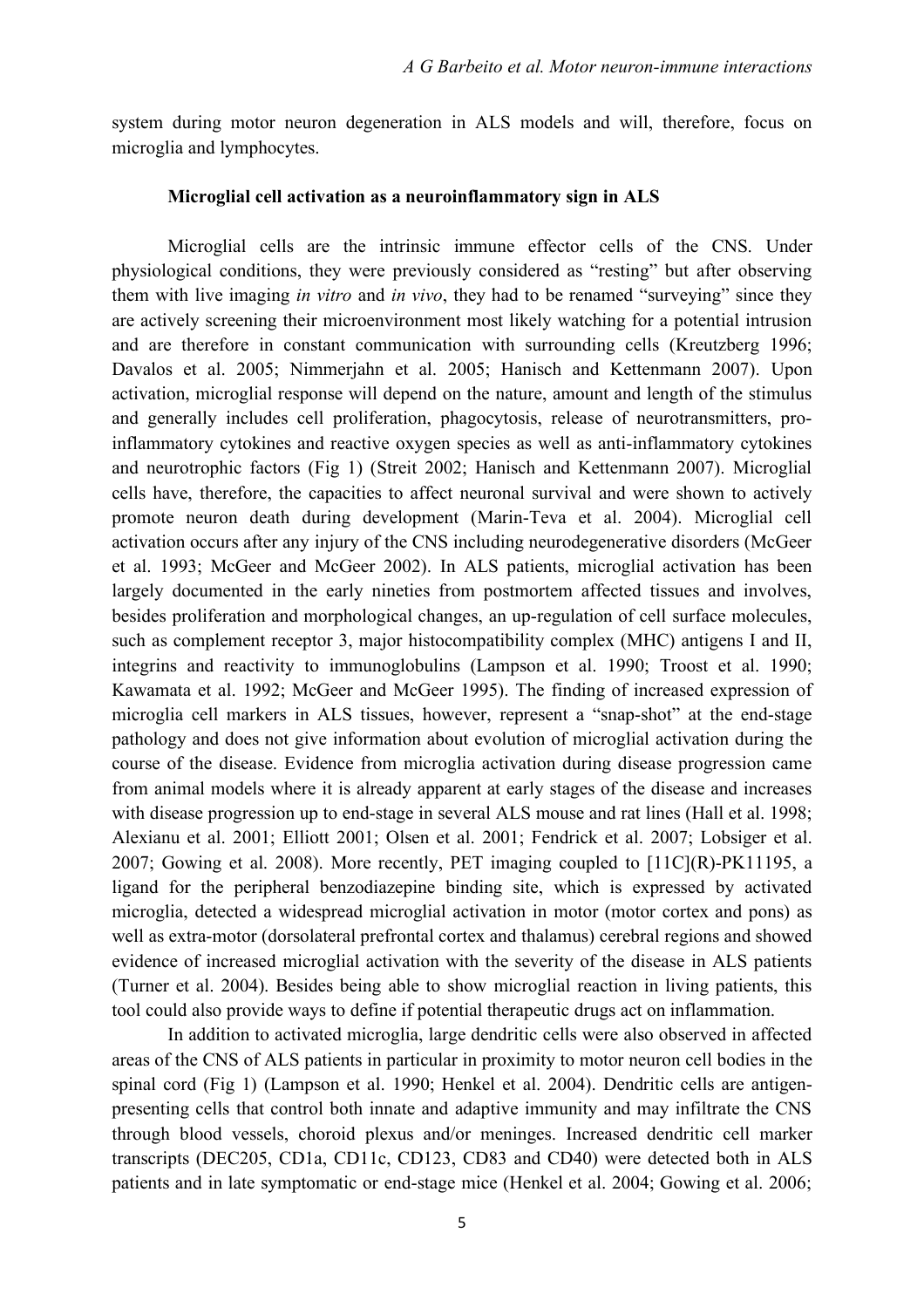Henkel et al. 2006). Although dendritic markers can also be expressed by activated microglial cells, dendritic cells with their stellate shape were already visible before symptoms in ALS mouse spinal cords (Henkel et al. 2004; Gowing et al. 2006; Henkel et al. 2006). However, the origin of these dendritic cells in ALS mice and patients, as well as their protective or otherwise injurious function has not yet been established. Interestingly, in ALS patients, the level of dendritic cell transcripts was higher in fast-progressing cases than in slow progressing ones supporting the involvement of the adaptive immune system in the disease process (Henkel et al. 2004). Implication of the innate immune system was also shown in ALS mice by stimulating the innate immune reactivity in  $SOD^{G37R}$  mice through chronic i.p. injections of lipopolysaccharides (LPS), which led to a speed up of the disease (Nguyen et al. 2004). However, the mechanisms by which immune cells including microglia could favor neurodegeneration in ALS are still largely unknown and the participation of potentially infiltrating monocytes/macrophages still under debate.

#### **Activated microglial cells in ALS mice are of endogenous origin**

Microglial cells originate from phagocyte progenitors generated in hematopoietic tissues including bone marrow and that enter the CNS during development, through different potential routes that are the blood vessels, the ventricles or the meninges (Perry et al. 1985; Cuadros and Navascues 1998). Several experimental designs have been used to analyze microglial turnover during physiological conditions or after lesions of the CNS. To summarize, under normal conditions in adulthood, microglial turnover seems to come from both endogenous dividing microglial cells and infiltrating monocytes but is very low and therefore monocytes entering the CNS are rare (Ling et al. 1980; Lawson et al. 1992). CNS lesions that highly compromise the blood-brain barrier (BBB) like ischemia, stab wounds or the injection of a toxin, favor blood monocytes infiltration through the damaged vessel wall (Andersson et al. 1991; Marty et al. 1991; Leong and Ling 1992). The current issue is whether similar infiltrations occur during neurodegenerative diseases such as ALS especially since the blood spinal cord barrier has been shown to be disrupted in different mutant SOD1 mice and this even before motor neuron degeneration (Fig 1) (Garbuzova-Davis et al. 2008; Zhong et al. 2008, 2009). So far, there are still no available antibodies capable of discriminating macrophages coming from outside and microglial cells because they share the same monocyte markers. To follow potential infiltration of peripheral monocytes into the CNS, the broadly used technique is irradiation of mice to deplete them from their immune cells and replenishment of the cells by bone marrow transplantation of marked (usually green fluorescent protein (GFP) positive) cells (Flugel et al. 2001; Priller et al. 2001; Simard and Rivest 2004; Ajami et al. 2007). Several authors have used this technique in SOD1<sup>G93A</sup> mice trying to understand if infiltration of monocytes was happening in the spinal cord during the course of the disease and found some GFP-positive cells, therefore cells originating from outside of the CNS, but the overall proportion of these GFP-positive microglial cells over the totality of microglial cells was very low indicating that their contribution to the local pool of microglia was limited and even if it increased over the course of the disease, the proportion of GFP versus non-GFP microglia showed that microglial expansion was rather coming from proliferation than peripheral recruitment (Solomon et al. 2006; Chiu et al. 2009). The higher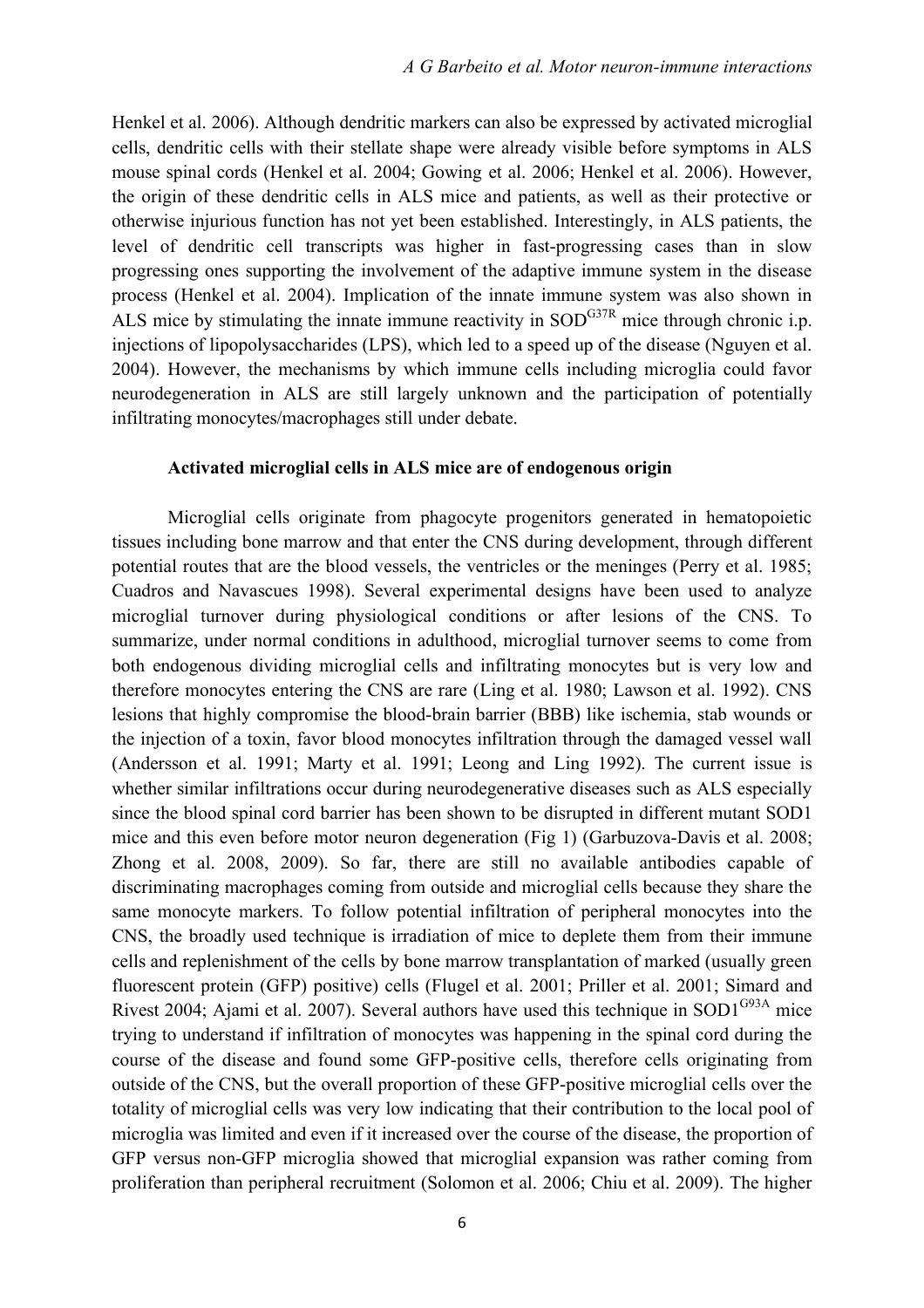proportion of GFP-positive microglial cells in sick ALS mice as compared to controls showed that motor neuron degeneration (either directly or through increased inflammation) induced more attraction of cells from the outside. However, most of the GFP-positive cells in the spinal cord seemed to be associated with blood vessels, and therefore represented perivascular microglia (the cells located between glia limitans and endothelial cells) rather than parenchymal microglia (Lewis et al. 2009).

Recent studies, however, have revealed that this experimental paradigm of irradiation and bone marrow transplantation could lead to certain artifactual effects and actually modify what is happening in mice during the course of the disease. Indeed, first, bone marrow transplant could change the type of monocyte precursors in the blood stream and therefore the type of cells entering the CNS could be different (Mildner et al. 2007). In addition, irradiation seems to be the process provoking entrance of cells in the CNS, most probably by altering the BBB tightness (Ajami et al. 2007; Mildner et al. 2007). Mice whose brain was protected from the irradiation showed that microglial turnover from the periphery did not happen while it was the case in non-protected CNS (Mildner et al. 2007). Furthermore, a very elegant experiment used parabiosis (joining the circulatory systems of two animals leading to peripheral blood exchange to obtain  $50\%$  chimerism) between an SOD1<sup>G93A</sup> mouse and a control mouse expressing GFP in bone marrow cells and showed no evidence of microglia coming from cells recruited from the bloodstream in parabiotic chimeras (Ajami et al. 2007).

#### **Bone marrow transplant to replace mutant SOD1 expressing myeloid cells by wild-type cells**

Whether bone marrow derived cells enter or not the CNS is a question that remains important for ALS especially with regard to the potential benefit to motor neuron survival of replacing mutant SOD1 expressing bone marrow by wild-type bone marrow. Grafting wildtype bone marrow cells in irradiated presymptomatic  $SOD1^{G93A}$  mice led to conflicting outcomes of either increased survival or no benefit (Corti et al. 2004; Solomon et al. 2006). To explain the discrepancy obtained by the different groups, technical aspects could be taken into consideration including strength of irradiation, number of cells grafted, route of transplantation (i.p, i.v or intra-bone) and the rate of engraftment. Indeed, increasing the percentage of wild-type bone marrow cells in grafted  $SOD1^{G93A}$  mice could increase the survival of ALS mice (Ohnishi et al. 2009). In this study, wild-type (GFP+) bone marrow was transplanted directly in the bone marrow cavity (intra-bone marrow-bone marrow transplant) in SOD1 $G<sup>93A</sup>$  mice at onset (defined as leg tremor in 2 consecutive days) and showed an increase in survival. It is, therefore, interesting to see that transplantation even at onset could have a positive effect on the disease (Ohnishi et al. 2009). Therefore, bone marrow transplant after irradiation could still prove to be an interesting concept to test potential therapeutic tools. Cell replacement therapies or trophic cell therapies have also been tested in mice using hematopoietic cells derived from human umbilical cord blood showing an increased survival of  $SOD1^{G93A}$  mice (Ende et al. 2000; Garbuzova-Davis et al. 2003).

The effect of wild-type myeloid cells on motor neuron survival could also be linked to a peripheral effect because bone marrow grafting experiments replaced also the peripheral macrophages. In addition, lower expression of mutant SOD1 in peripheral macrophages was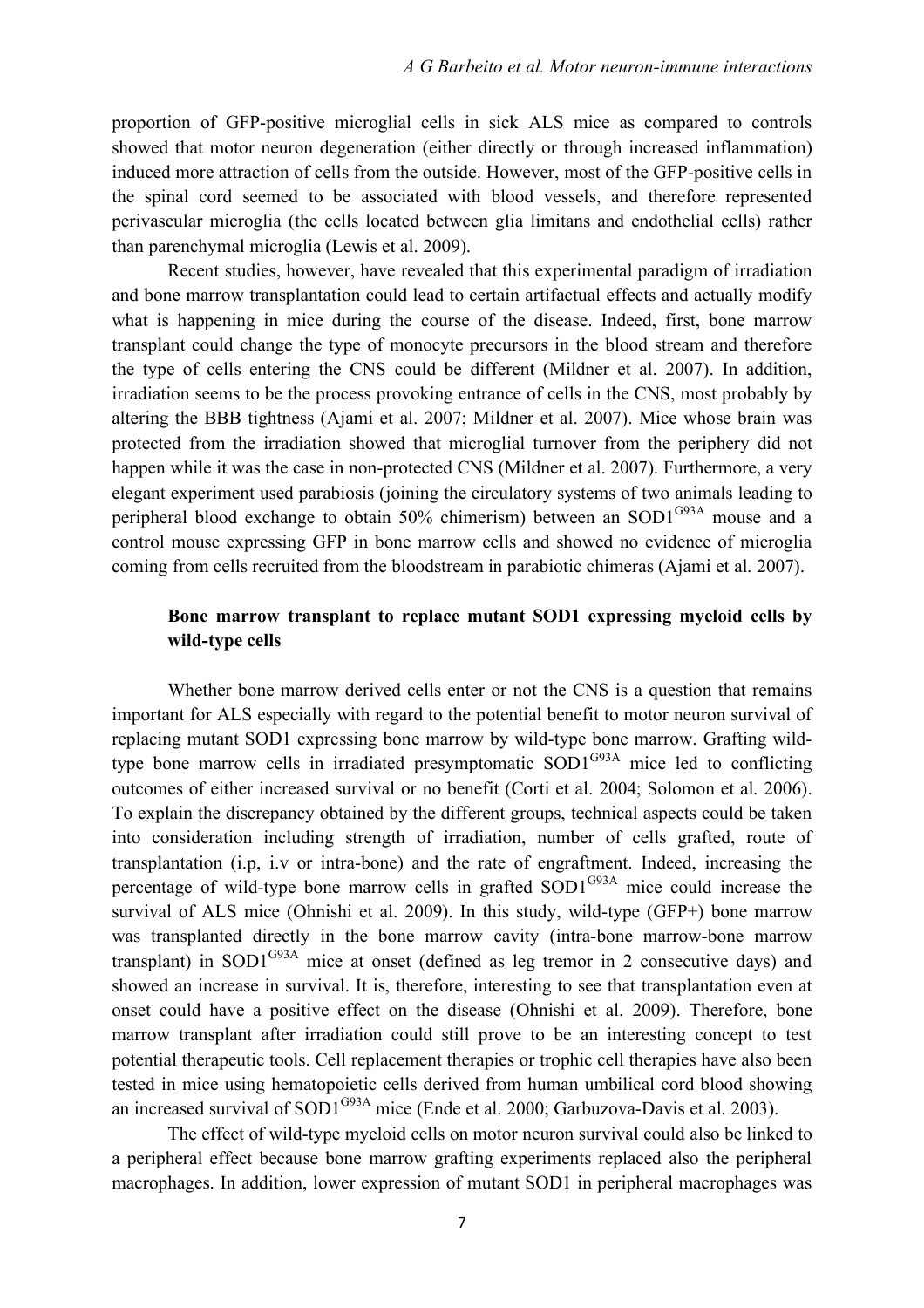measured in CD11bCre/LoxSOD1<sup>G37R</sup> mice as compared to LoxSOD1<sup>G37R</sup> mice and  $CD11bCre/LoxSOD1<sup>G37R</sup>$  mice survived longer (Boillee et al. 2006b). Macrophages at the periphery include the ones in the nerves, and activated macrophages are present in the peripheral nerves upon axonal degeneration in neurodegenerative conditions (Griffin et al. 1993) including in the sciatic nerves of ALS mice or rats (Graber et al. 2010; Chiu et al. 2009).

Allogeneic hematopoietic stem cell transplantation was used in a phase I trial in six ALS patients as a cell replacement therapy with the aim of slowing motor neuron degeneration and ALS disease. Two patients with 100% engraftment showed donor cells in the vicinity of affected motor neurons, but not in unaffected brain areas. Nevertheless, this trial did not show any benefit for the patients and the authors propose to transplant transduced bone marrow stem cells to deliver neurotrophic factors for therapeutic value (Appel et al. 2008).

#### **Anti-inflammatory drugs in ALS clinical trials**

Inflammatory cytokines could potentiate motor neuron degeneration and some of these factors are known to be produced by microglia/macrophages or even activated astrocytes. In addition to proinflammatory factors produced around motor neurons, as the blood spinal cord barrier has been shown to be disrupted in ALS mice (Garbuzova-Davis et al. 2008; Zhong et al. 2008; Zhong et al. 2009) proinflammatory factors from outside of the CNS could also enter the spinal cord. To lower the inflammatory reaction and potentially increase motor neuron survival, anti-inflammatory drugs were tested in ALS models and some of them brought to clinical trials. The most famous one is probably minocycline, a second generation tetracycline which had been previously shown to bear anti-inflammatory properties (Yrjanheikki et al. 1999) and that had prompted a lot of hope after several groups showed delayed onset of motor neuron degeneration and increased survival of different mutant SOD1 mouse models (Kriz et al. 2002; Van Den Bosch et al. 2002; Zhu et al. 2002). Although minocycline could have a direct anti-apoptotic effect on motor neurons (Zhu et al. 2002), it induced a concomitant decrease in microglial activation (Kriz et al. 2002). However, the positive results from the mice were not visible in a phase III randomized clinical trial that showed no benefit and maybe some adverse effects, although further studies would need to address the dose of minocycline to be used and the time frame of the administration (Gordon et al. 2007; Carri 2008; Leigh et al. 2008). This outcome has hampered the relevance of using SOD1 mice for testing drugs for potential clinical trials (Schnabel 2008). However and very importantly, patients are always treated after the onset of disease, and animals are often given the drug before motor neuron degeneration has started. When considering this major difference and the divergences in experimental protocols, some guidelines have been proposed for testing potential treatments in ALS mice (Ludolph et al. 2010; Scott et al. 2008).

Other anti-inflammatory drugs focused on the cyclooxygenase (COX) 2 enzyme that can participate in the activation of inflammatory pathways in the CNS through the production of prostaglandin E2 (PGE2) (Consilvio et al. 2004). Increased COX-2 expression was measured in ALS patient spinal cords where the COX-2 immunoreactive cells corresponded to activated microglial cells/macrophages and PGE2 levels were increased in the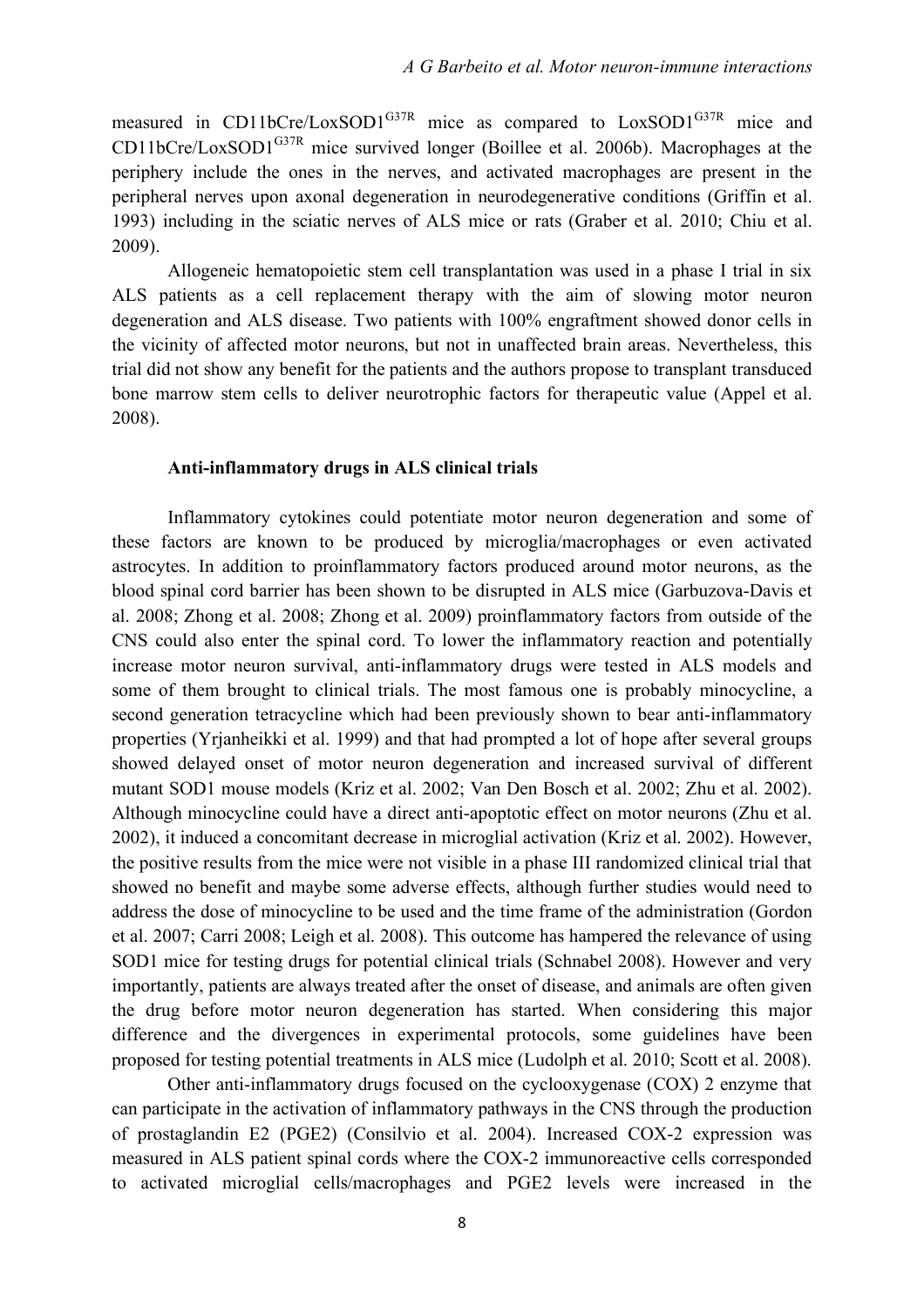cerebrospinal fluid and their receptors induced in the spinal cords of ALS patients (Almer et al. 2001; Yasojima et al. 2001; Maihofner et al. 2003; Yiangou et al. 2006; Liang et al. 2008). COX-2 and PGE2 levels were also found to be increased in  $SOD1^{G93A}$  mice (Almer et al. 2001) and PGE2 receptors deletions or COX-2 inhibitors delayed the onset and prolonged survival of ALS mice together with decreasing both astroglia and microglial reactivity (Drachman et al. 2002; Pompl et al. 2003; Liang et al. 2008). Celecoxib, the selective COX-2 inhibitor used in mouse studies, however, proved no benefit to ALS patients although PGE2 levels were not downregulated, indicating that the dose of celecoxib used could have been too low (Cudkowicz et al. 2006).

Peroxisome proliferator-activated receptor-γ (PPARγ) agonists are ligand-dependent transcription factors that are known to downregulate pro-inflammatory cytokines and inducible nitric oxide synthase (iNOS) in both macrophages and microglial cells and can also protect against glutamate excitotoxicity (Colville-Nash et al. 1998; Ricote et al. 1998; Zhao et al. 2006b). The PPARγ agonist, pioglitazone, is a FDA-approved drug to treat type II diabetes, because it enhances insulin sensitivity. This drug previously showed improved symptoms in experimental autoimmune encephalomyelitis mice used to model multiple sclerosis (MS) and in the 1-methyl-4-phenyl-1,2,3,6-tetrahydropyridine (MPTP)-treated mouse model for Parkinson's disease (Breidert et al. 2002; Dehmer et al. 2004). In SOD1<sup>G93A</sup> mice, pioglitazone was given orally, starting before onset and showed increased motor performance, protection from motor neuron loss and extension of survival accompanied by a reduced gliosis and immunoreactivity to inflammatory markers (iNOS, NFkB, 3 nitrotyrosine) in the spinal cord of treated mice (Kiaei et al. 2005; Schutz et al. 2005). Because this drug is well tolerated in patients chronically treated for diabetes and crosses the BBB, it makes it an attractive candidate for neurodegenerative diseases and is currently given to ALS patients in an ongoing phase II clinical trial (http://www.clinicaltrials.gov/).

Blocking the inflammatory response could, therefore, be a strategy to slow down motor neuron degeneration; however, inflammation and microglial activation cannot be assimilated only as a negative reaction. Indeed, elimination of a significant proportion of the proliferating pool of spinal cord microglial cells in  $SOD1^{G93A}$  mice (crossing them with CD11b-thymidin Kinase mice) had no effect on motor neuron survival (Gowing et al. 2008). However, as previously described, boosting the inflammatory reaction by chronically injecting LPS exacerbated the disease (Nguyen et al. 2004). Defining the factors secreted by activated microglial cells and that are toxic or trophic for motor neurons is therefore the strategy that several groups have employed to define the types of anti-inflammatory drugs that could be used in the future.

#### **Microglia-derived pro- or anti-inflammatory factors**

The expression of several pro-inflammatory factors has been described in the spinal cord of ALS mice or patients over the course of the disease in ALS (Fig 1) and, interestingly, expression profiling of gene products modified between  $SOD1^{G93A}$  and control mouse spinal cords show genes implicated in inflammatory processes as majorly changed in ALS mice (Yoshihara et al. 2002). Several strategies have been used to study genes involved in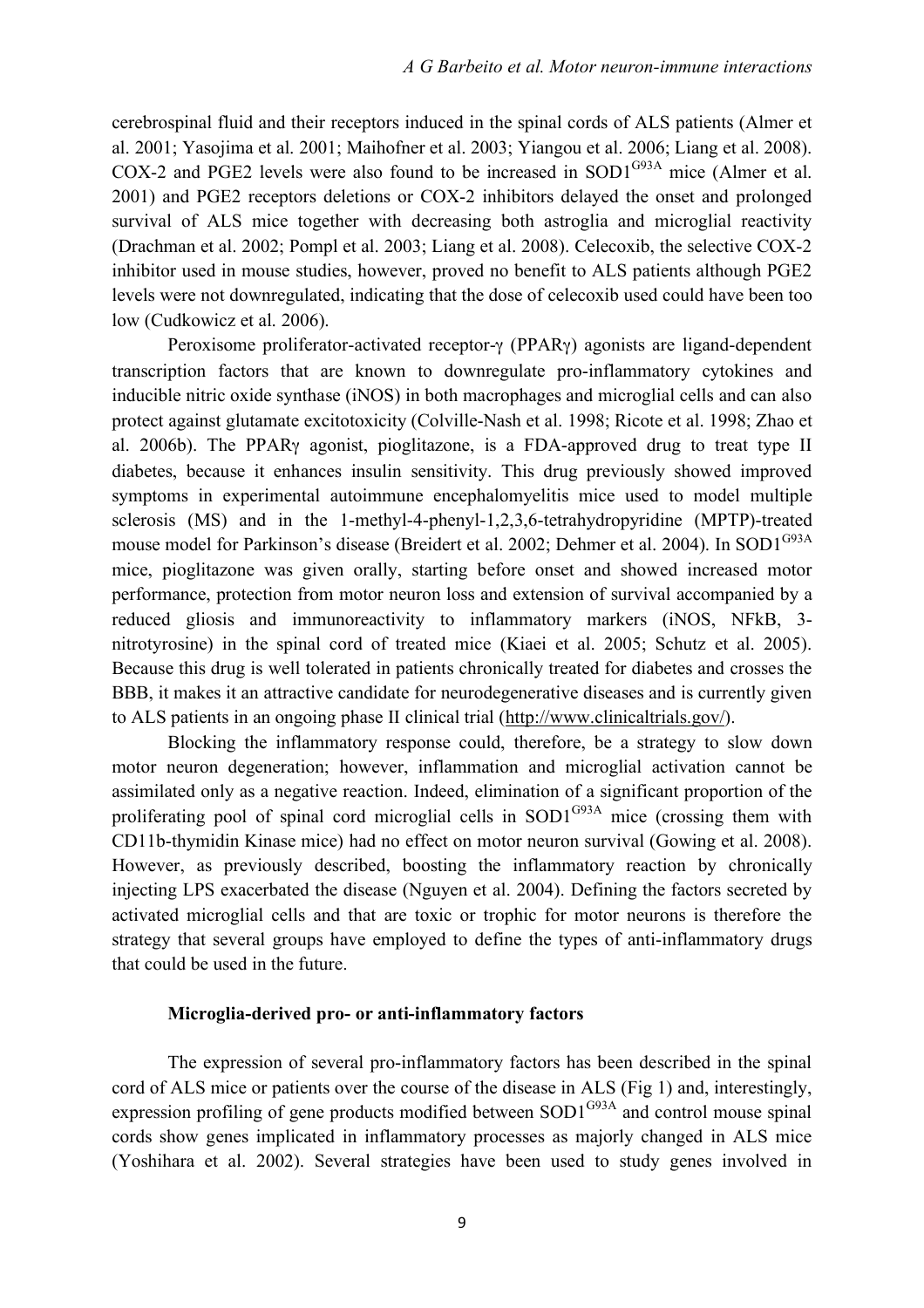neuroinflammation, including comparing isolated microglial cells (expressing or not mutant SOD1) in culture before or after adding activating factors such as LPS, but also crossing ALS mice with mice deleted for a gene implicated in neuroinflammation.

#### Tumor necrosis factor-alpha

Tumor necrosis factor-alpha (TNF- $\alpha$ ) which can be released by microglial cells (Fig. 1) is a potent pro-inflammatory cytokine with direct effects on neurons, astrocytes and microglia and that can elicit toxic though sometimes also trophic responses, according to the receptor. TNF-α levels were shown to be increased in the blood and plasma of ALS patients (Poloni et al. 2000; Cereda et al. 2008). In SOD1<sup>G93A</sup> mice elevated TNF- $\alpha$  mRNA and protein levels are found in the spinal cord at pre-symptomatic stages which increases with the progression of the disease, suggesting that it could be related to the neurodegenerative process (Elliott 2001; Hensley et al. 2003). In addition, TNF- $\alpha$  release by microglial cell cultures was shown to be increased when adult (but not neonate) microglial cells isolated from  $SOD1<sup>G93A</sup>$  adult mouse brain were stimulated with LPS (Weydt et al. 2004). To analyze the role of TNF- $\alpha$  on motor neuron degeneration in ALS mice,  $SOD1^{G93A}$  and  $SOD1^{G37R}$  mice were crossed with TNF- $\alpha$  deleted mice that unexpectedly failed to decrease disease severity or even motor neuron death (Gowing et al. 2006). Neither axonal degeneration nor astrocytic or microglial activation were affected which suggests that TNF- $\alpha$  is not a key factor in motor neuron degeneration caused by SOD1 mutations. However, looking for potential compensatory processes, increased expression of transcripts for IL-1β (a pro-inflammatory factor) and TLR-2 (a receptor implicated in the innate immune response induction) (Fig. 1) were found in the spinal cord of SOD1<sup>G93A</sup> (but not in SOD1<sup>G37R</sup>) mice lacking TNF- $\alpha$ , which could account for the absence of effect of TNF- $\alpha$  deletion, at least in SOD1<sup>G93A</sup> mice. The drugs thalidomide and lenalidomide that are known to inhibit TNF- $\alpha$  synthesis (but also modulate the expression of other cytokines) were neuroprotective and significantly increased lifespan in SOD1 $G<sup>93A</sup>$  mice, with a slightly better performance for lenalidomide, however, the administration (oral) started way before the onset of symptoms (Kiaei et al. 2006). In a second study, where mice were treated with lenalidomide starting at symptom onset it led to a slight improvement of motor performance and a slight increase in lifespan, but far less significant than when treated long before symptom onset (Neymotin et al. 2009). Thalidomide has recently been tested in a phase II clinical trial in ALS patients and showed no improvement of the symptoms, an increased mortality and several side effects experienced by the patients (Stommel et al. 2009).

Reactive Oxygen Species (ROS) and neuroinflammation

Oxidative stress has long been suspected to contribute to ALS pathology (Barber et al. 2006). Indeed, because SOD1 is a ROS scavenger, a loss of the dismutase activity function of the protein was first hypothesized to be part of the pathogenic process; however, it is a gain of toxic function of the different SOD1 mutants that leads to motor neuron degeneration (as described previously). Even though, downregulating the levels of dismutase active mutant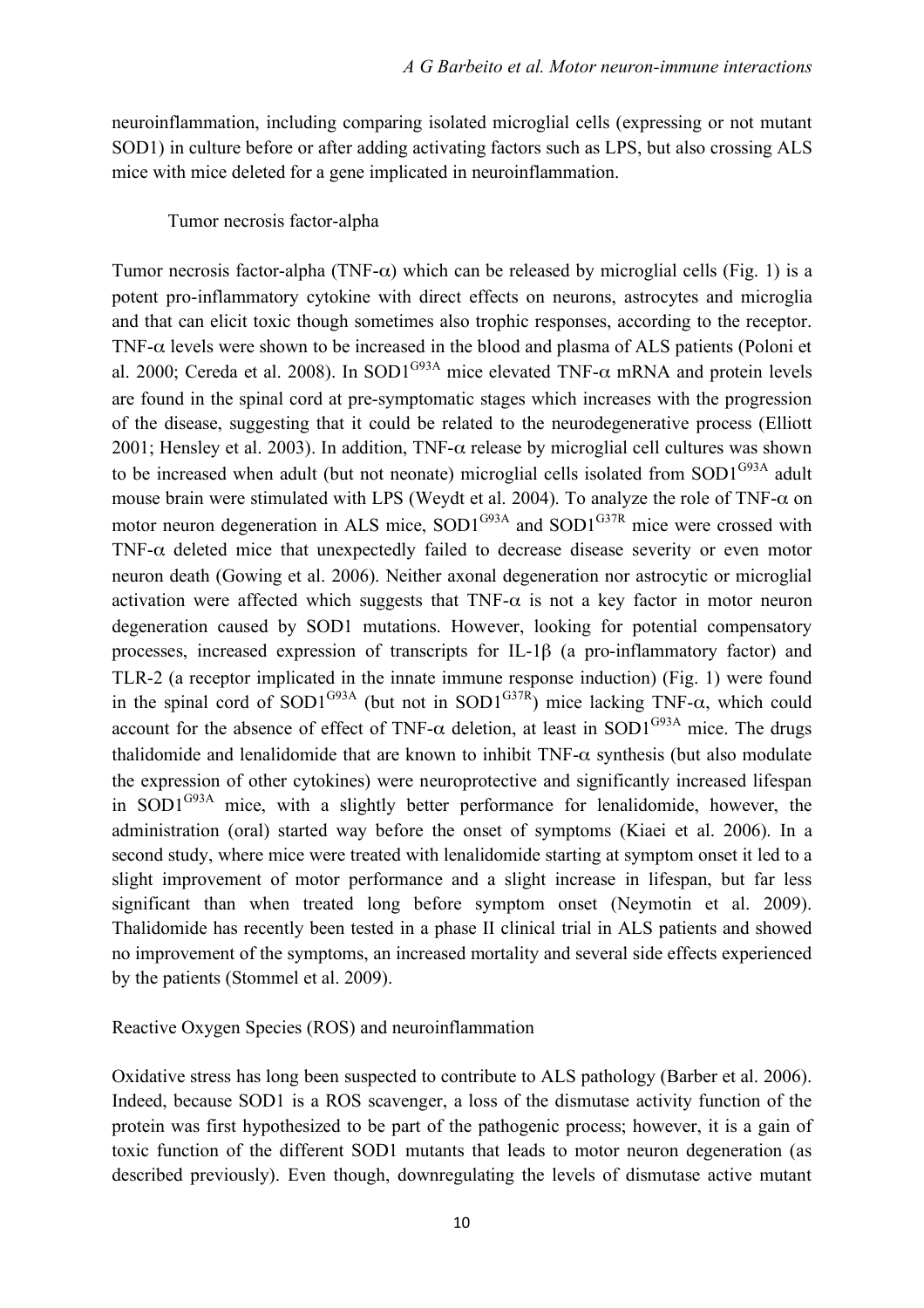SOD1 in certain cell types, like Schwann cells, in ALS mice, still contributes to disease acceleration showing that an increase in oxidative stress most likely contributes to exacerbating motor neuron pathology (Lobsiger et al. 2009). Different markers of oxidative stress are induced during the course of ALS disease in human and mouse models. A marker of lipid peroxidation, 4-hydroxynonenal (HNE), is increased in serum, CSF and spinal cord (motor neurons and glia) of sporadic ALS patients (Smith et al. 1998; Shibata et al. 2001; Simpson et al. 2004) and expression of iNOS, mainly localized in astrocytes and microglia, is upregulated during the progression of motor neuron loss, starting at early symptomatic stages in mutant SOD1 mice (Almer et al. 1999). These observations are consistent with the fact that primary  $SOD1^{G93A}$  microglia, in culture, produce more nitric oxide (NO) than wild-type microglia (Fig. 1), and are toxic to motor neurons which can be partially reverted with the addition of an iNOS inhibitor (Beers et al. 2006; Xiao et al. 2007). NO has been shown to be necessary for Fas-triggered death of mutant SOD1 motor neurons in culture (Raoul et al. 2002). Exogenous NO leads to increased expression of the Fas ligand itself in primary motor neurons and of the *collapsin response mediator protein 4a* (CRMP4a) that can trigger motor neuron death (Duplan et al. 2010; Raoul et al. 2006). Crossing neuronal NOS (nNOS) knockout mice with the slow progressing line of transgenic mice  $SOD1^{G93A-low}$  (low copy number,  $B6SJL-Tg(SODI-G93A)^{dI}IGur/J$ , did not affect motor neuron degeneration; however, these mice still produced  $\beta$  and  $\gamma$  isoforms of nNOS and of course iNOS (Facchinetti et al. 1999). Deletion of iNOS, this time, increased lifespan of the fast progressing and commonly used SOD1<sup>G93A</sup> but had no effect on the SOD1<sup>G93A-low</sup> mice (Son et al. 2001; Martin et al. 2007). Pharmacological inhibition of iNOS could also delay disease onset and extend lifespan of  $SOD1^{G93A}$  mice (Chen et al. 2009). NO produced through iNOS seems, therefore, to have an impact on motor neuron survival in a fast-progressing ALS mouse line.

Microglial cells can also produce superoxide by the NADPH oxidase, a multiprotein complex including a transmembrane catalytic subunit, Nox, that transports electrons across biological membranes to reduce oxygen to superoxide (Bedard and Krause 2007). NADPH oxidase also modulates intracellular signaling in microglial cells since Nox2 (or phagocytic Nox), that is highly expressed by microglia, together with Nox1 are required to optimize microglial production of NO and Nox1-derived superoxide contributes to IL1β secretion by microglia (Cheret et al. 2008). During the course of ALS disease in mice, NADPH oxidase is upregulated in the spinal cord, increasing ROS production, that could lead to neuronal degeneration through protein oxidative damage (Fig. 1) (Wu et al. 2006; Marden et al. 2007). Crossing  $SOD1^{G93A}$  mice with mice either deleted for Nox2 or Nox1 significantly increased survival (with a greater efficiency for Nox2, Wu et al. 2006; Marden et al. 2007). In addition, apocynin, an NADPH oxidase blocker given in the drinking water to ALS mice remarkably prolonged their survival by more than 100 days (with the highest dose tested and with the treatment started at 2 weeks of age and therefore way before disease onset) what is to date the highest effect obtained with a drug treatment in this model (Harraz et al. 2008). However, given after onset, the outcome was less striking and this effect could well be linked to mutant SOD1 mediated ALS only (and maybe even a subpopulation of SOD1 mutants). Indeed, analyzing the mechanisms by which mutant SOD1 led to an increase in superoxide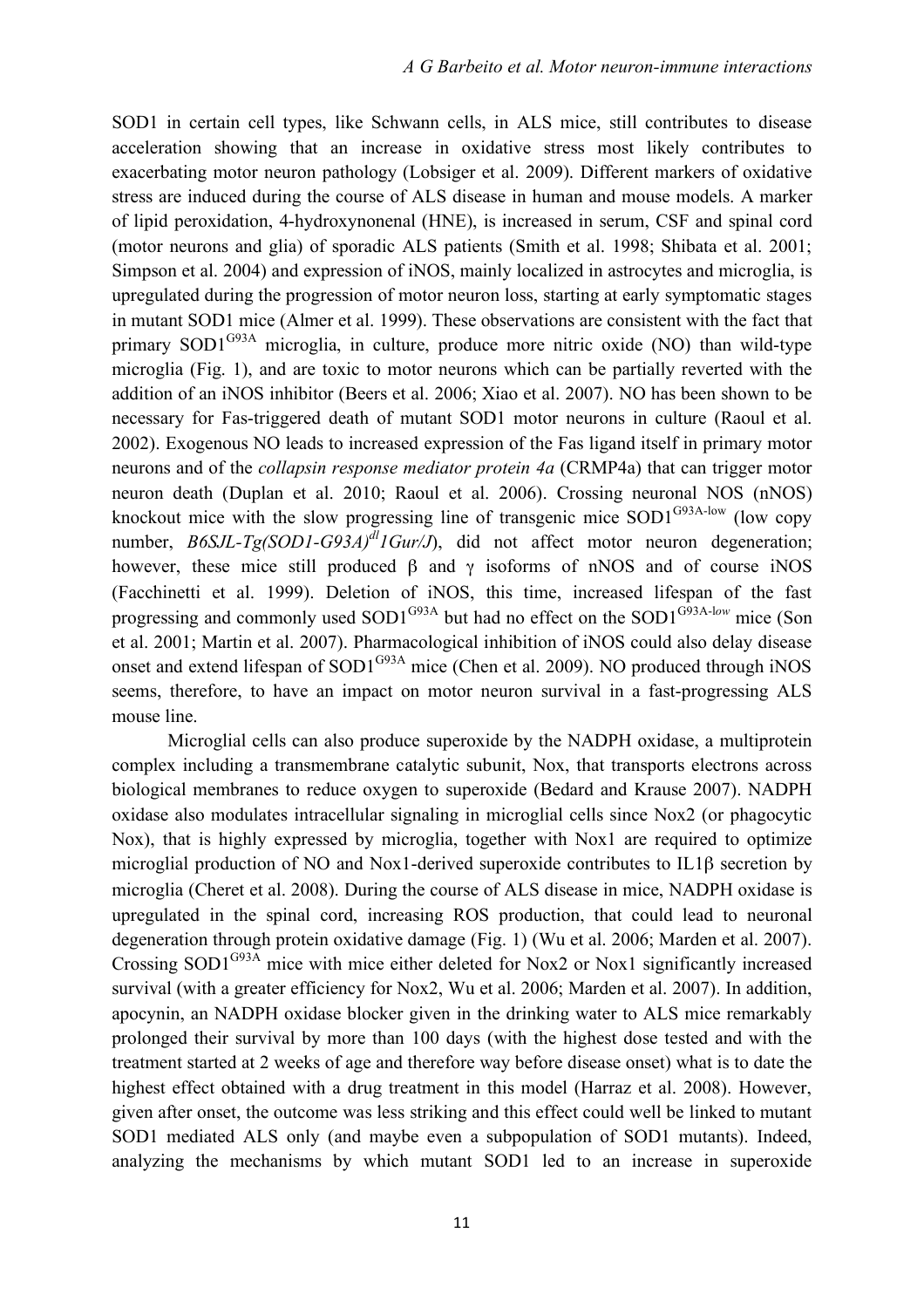production by Nox2, in transfected cell lines, dismutase active mutants of SOD1 but not dismutase inactive or wild-type forms hyperactivated Nox2, through binding to Rac1 (a regulatory subunit of Nox2) enhancing the production of superoxide (Harraz et al. 2008). Increased superoxide production has also been reported for microglial cells in culture expressing SOD1<sup>G93A</sup> compared with control microglia (Fig. 1) (Xiao et al. 2007); however, downregulation of overall microglial reaction by apocynin or Nox2 deletion was either not analyzed or reached divergent outcome (Wu et al. 2006; Marden et al. 2007; Harraz et al. 2008). Nox2 upregulation has also been reported in spinal cords of sporadic ALS cases (Wu et al. 2006), but considering the direct action of mutant SOD1 on Nox2 activation, it would be important to know if patients with SOD1 mutations generate similar or greater increase in Nox2 and if the NADPH oxidase pathway could be a target for potential therapeutics also in sporadic ALS (since activated microglial cells, even without expressing mutant SOD1 and can still produce superoxide through NADPH oxidase activation).

Anti-inflammatory and trophic factors produced by microglia.

When compared with the well studied pro-inflammatory factors, not much is known about the trophic factors potentially released by microglial cells and especially downregulated in ALS. IL-4 known to be released by T cells can also be produced by microglia (Fig. 1) and was shown to be protective to microglial-induced motor neuron injury through the reduction in microglial NO and superoxide production mediated by LPS (Zhao et al. 2006a). Microglial cells can also produce the trophic factor for motor neurons, insulin-like growth factor-1 (IGF-1) and primary  $SOD1^{G93A}$  microglial cell cultures release less IGF-1 when compared with non-transgenic microglia (Fig. 1) and further maintains this difference upon treatment with LPS (Xiao et al. 2007). However, when microglial cells were directly isolated from adult mutant SOD1 mice, IGF-1 levels were found to be increased at pre-symptomatic stages and further increase later in disease when compared with non-transgenic or transgenic mice expressing wild-type SOD1 (Chiu et al. 2008). IGF-1 also showed anti-inflammatory properties, reducing the release of TNF- $\alpha$  and NO by BV2 microglial cell lines expressing mutant SOD1 and neuroprotective capacities against mutant SOD1 induced toxicity of astrocytes towards motor neurons in culture (Dodge et al. 2008).

Importantly, several groups have shown the motor neuron protective effect of IGF-1 in animal models of ALS, however, the site of effectiveness of the treatment is debated. Kaspar et al. (2003) showed that IGF-1 delivered by retrograde adeno-associated virus  $(AAV)$  prolonged survival and delayed disease progression of  $SOD1<sup>G93A</sup>$  mice when treated both before and at disease onset. The effect of IGF-1 was due to its presence in motor neurons themselves given that delivery of muscle-targeted IGF-1 viral vectors (which could not be retrogradely transported) only increased survival very modestly (Kaspar et al. 2003). However, muscle-specific expression of IGF-1 (by a transgenic mouse approach) in SOD1<sup>G93A</sup> mice reduced spinal cord inflammation and increased their survival (Dobrowolny et al. 2005), but this was not confirmed by a similar approach where IGF-1 was expressed exclusively in the skeletal muscle or in the CNS (Messi et al. 2007). Beneficial effects of IGF-1 were also obtained by intraparenchymal delivery of AAV in the lumbar spinal cord of presymptomatic SOD1G93A mice, leading to increased motor performance with delayed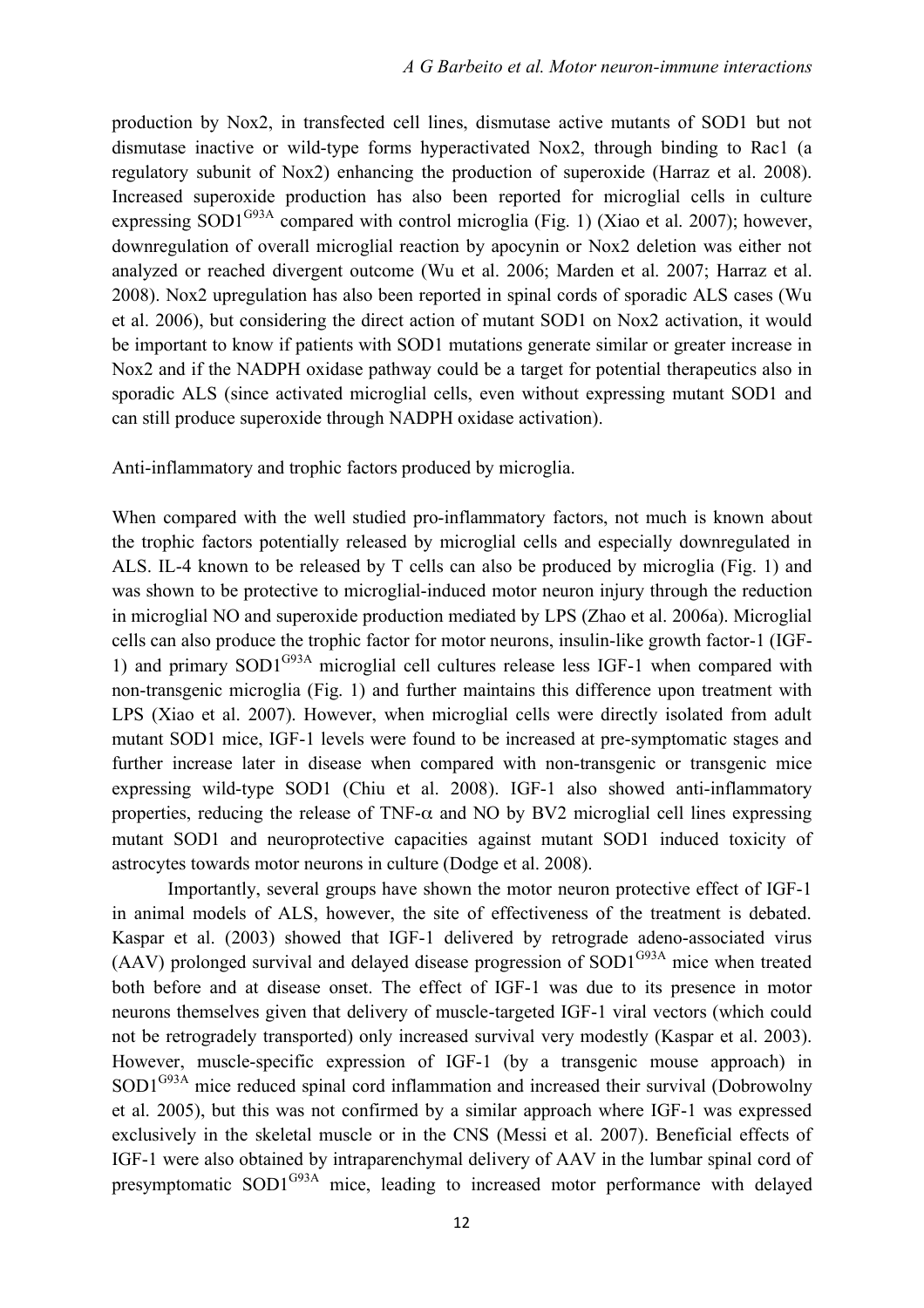disease onset but a modest increased survival selectively in males (Lepore et al. 2007). IGF-1 expression was found in neuronal cell bodies (including ventral horn motor neurons) but not in astrocytes, therefore in accordance with an absence of effect on the disease duration, which as previously discussed, is mostly dependent on glial cells. Injection of AAV-IGF-1 vectors this time, into the deep cerebellar nuclei of  $SOD1^{G93A}$  mice at disease onset, to deliver IGF-1 in the brain stem and spinal cord through axonal transport led to increased motor neuron survival, reduction in microglial and astroglial activation, improved motor function and a significant extension of life span (Dodge et al. 2008). A different method for continuous delivery used infusion of IGF-1 into the intrathecal space (CSF) of the lumbar spinal cord in presymptomatic SOD1G93A-low mice and showed a positive outcome with improved performance of motor functions, delayed onset and extended survival (Nagano et al. 2005a).

A similar technique was used in a small number of ALS patients where intrathecal delivery of IGF-1 showed a modest, but significant benefit (Nagano et al. 2005b). Other clinical trials with recombinant human IGF-I used subcutaneous delivery that resulted in modest effects in one trial (Lai et al. 1997), or did not show significant differences in two other studies (Borasio et al. 1998; Sorenson et al. 2008).

IGF-1 levels have been shown to be altered in the blood and CSF of ALS patients, with circulating concentrations either decreased (Torres-Aleman et al. 1998), increased (Hosback et al. 2007; Pellecchia et al. 2009) but also unchanged (Braunstein and Reviczky 1987; Bilic et al. 2006; Corbo et al. 2009) as compared to controls. In addition, alterations in the levels of IGF-1 binding proteins, which regulate IGF-1 bioavailability have been reported (Torres-Aleman et al. 1998; Hosback et al. 2007). These alterations that could influence the effect of IGF-1 treatments point out the need to evaluate the best administration route for assuring a correct availability of IGF-1 to the CNS and whether it needs to be delivered to motor neurons and/or other non-neuronal cell types.

#### **Increased expression of microglial mitogenic and chemoattractant factors**

Colony stimulating factors (CSF) are implicated in myeloid cell production with macrophage-CSF (M-CSF or CSF-1) being the archetypal mitogenic factor for macrophages/microglial cells. Although secreted by microglial cells, a main source of CSF-1 is coming from astrocytes. Granulocyte macrophage CSF (GM-CSF) is also a mitogenic factor for macrophages while granulocyte-CSF (G-CSF) mostly affects neutrophil production. Lack of M-CSF in osteopetrotic (op/op) mice or lack of its receptor (fms) leads to severe deficiency in monocytes and tissue macrophages including microglia (Wiktor-Jedrzejczak et al. 1982; Wegiel et al. 1998; Dai et al. 2002). In op/op mice, macrophage production seems to increase with age but post-lesion proliferation of microglia remains impaired (Begg et al. 1993; Raivich et al. 1994; Kalla et al. 2001). M-CSF mRNA levels were found to be increased from onset of symptoms onward as disease progressed in the CNS of SOD1<sup>G93A-low</sup> mice, correlating with the increase in microglial reactivity (Elliott 2001) while levels of GM-CSF were measured in SOD1<sup>G93A</sup> mice and showed no alteration (Hensley et al. 2003). Intra-peritoneal administration of M-CSF to  $SOD1^{G37R}$  mice induced an ameboid morphology and increased proliferation of microglia, but not sufficiently to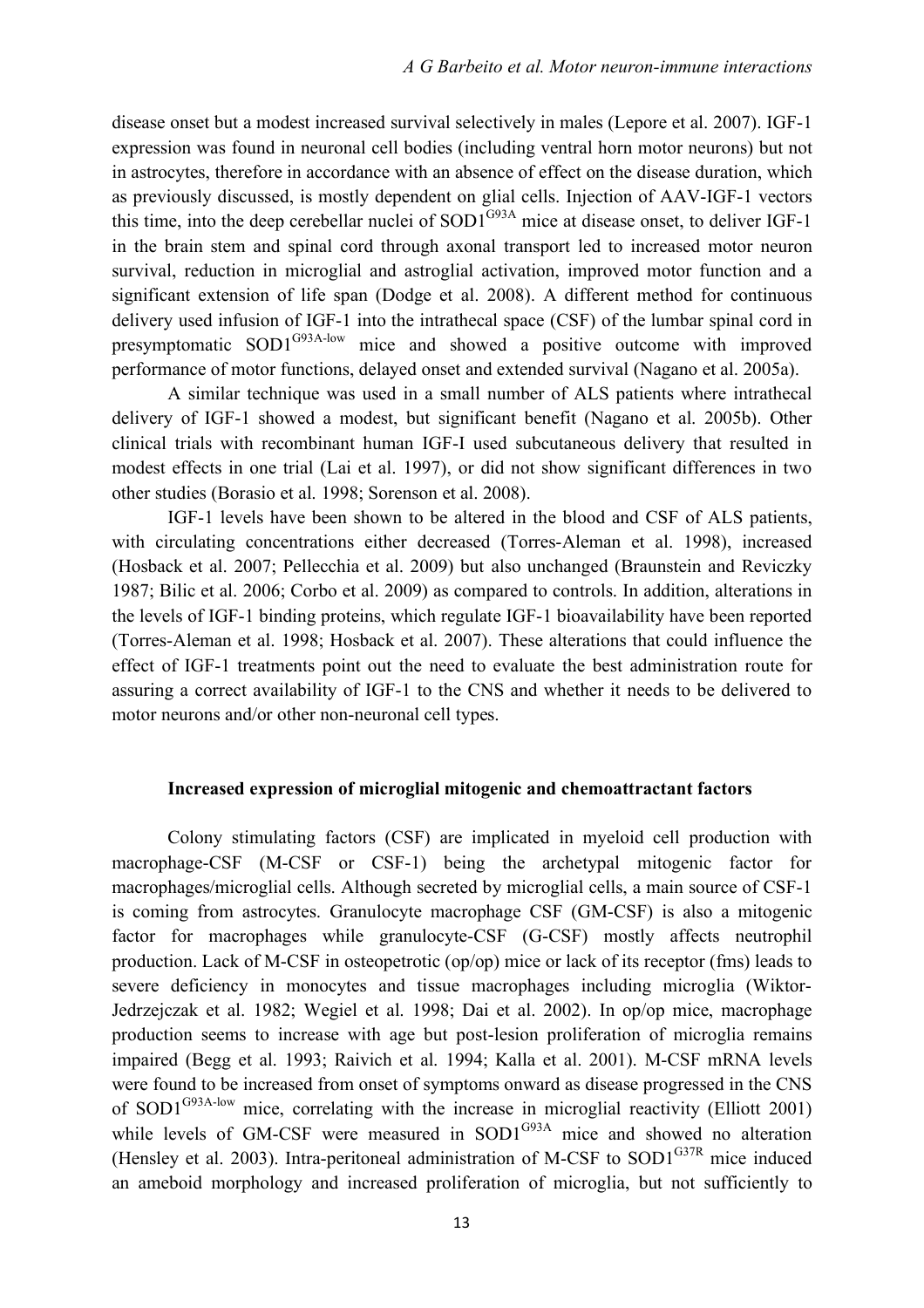translate to a higher number of microglial cells in the spinal cord, or peripheral macrophages in the sciatic nerve. However, M-CSF treatment exacerbated the disease of ALS mice (Gowing et al. 2009). CSFs also have neuroprotective capabilities apparently due to direct effects on the neurons expressing their receptors (Schneider et al. 2005; Schabitz et al. 2008). This is the case for G-CSF, which improved motor neuron survival, delayed onset of symptoms and increased lifespan (though modestly) when administered subcutaneously after onset of denervation or when overexpressed transgenically in SOD1<sup>G93A</sup> mice (Pitzer et al. 2008). However, in a pilot clinical study G-CSF, which was well tolerated, showed no benefit in ALS patients (Nefussy et al. 2009).

Increased inflammatory processes also include chemoattraction of macrophages/microglial cells to the lesion site. Although as previously described, macrophages from the periphery do not seem to contribute to the increase in microglial cells number in the spinal cord, increased chemokine levels could still reflect extended microglial reactivity and attraction of local microglia to specific regions of the CNS. Monocyte chemoattractant protein-1 (MCP-1), a chemotactic factor for macrophages/microglia, was found to be increased in the CSF and serum of ALS patients while immunohistochemical studies localized its expression principally in glial cells in human ALS spinal cords (Wilms et al. 2003; Henkel et al. 2004; Simpson et al. 2004; Baron et al. 2005; Nagata et al. 2007; Kuhle et al. 2009). Interestingly, a trend to higher MCP-1 levels in the CSF was found in ALS patients with shorter lifespan which, if confirmed in a bigger cohort, could be of prognostic potential for ALS (Kuhle et al. 2009). MCP-1 was also found to be elevated in animal models of ALS (Nguyen et al. 2001; Henkel et al. 2006). Surprisingly, MCP-1 mRNA levels were already elevated at the age of 15 days in SOD1<sup>G93A</sup> mouse spinal cords and therefore before microglial activation revealing a very early intrinsic modification of MCP-1 synthesis in SOD1<sup>G93A</sup> mice and consistent with the increased production of MCP-1 by activated SOD1<sup>G93A</sup> cultured microglia from neonates when compared to control cells (Henkel et al. 2006; Sargsyan et al. 2009). MCP-1 immunoreactivity was found in neuronal and glial cells and overtly increased at end-stage of disease in ALS mice (Henkel et al. 2006). Although MCP-1 has been the most studied chemokine in ALS, other chemokines such as IL-8 in CSF, eotaxin in serum and RANTES in CSF and serum have also been found at higher concentrations in ALS cases (Rentzos et al. 2007; Kuhle et al. 2009). Accordingly, protein levels of RANTES/CCL5 but also GRO/KC (the mouse analog of IL-8) were also increased in the SOD1 $G<sup>93A</sup>$  mouse spinal cords (Hensley et al. 2003).

#### **Motor neuron signals to microglial cells**

Microglial cells through release of trophic or toxic factors could have an impact on motor neuron survival and disease progression. Initiation of the inflammatory process could in theory come from several sources. (1) Factors coming from the periphery through disrupted blood spinal cord barrier (Garbuzova-Davis et al. 2008; Zhong et al. 2008), however, the origin of this rupture is not yet clear and could likely be linked to the motor neuron degenerative processes. (2) Intrinsic pathways in microglial cells expressing mutations leading to ALS could be the second hypothesis since as described previously microglial cells expressing mutant SOD1 can produce more toxic and less trophic factors in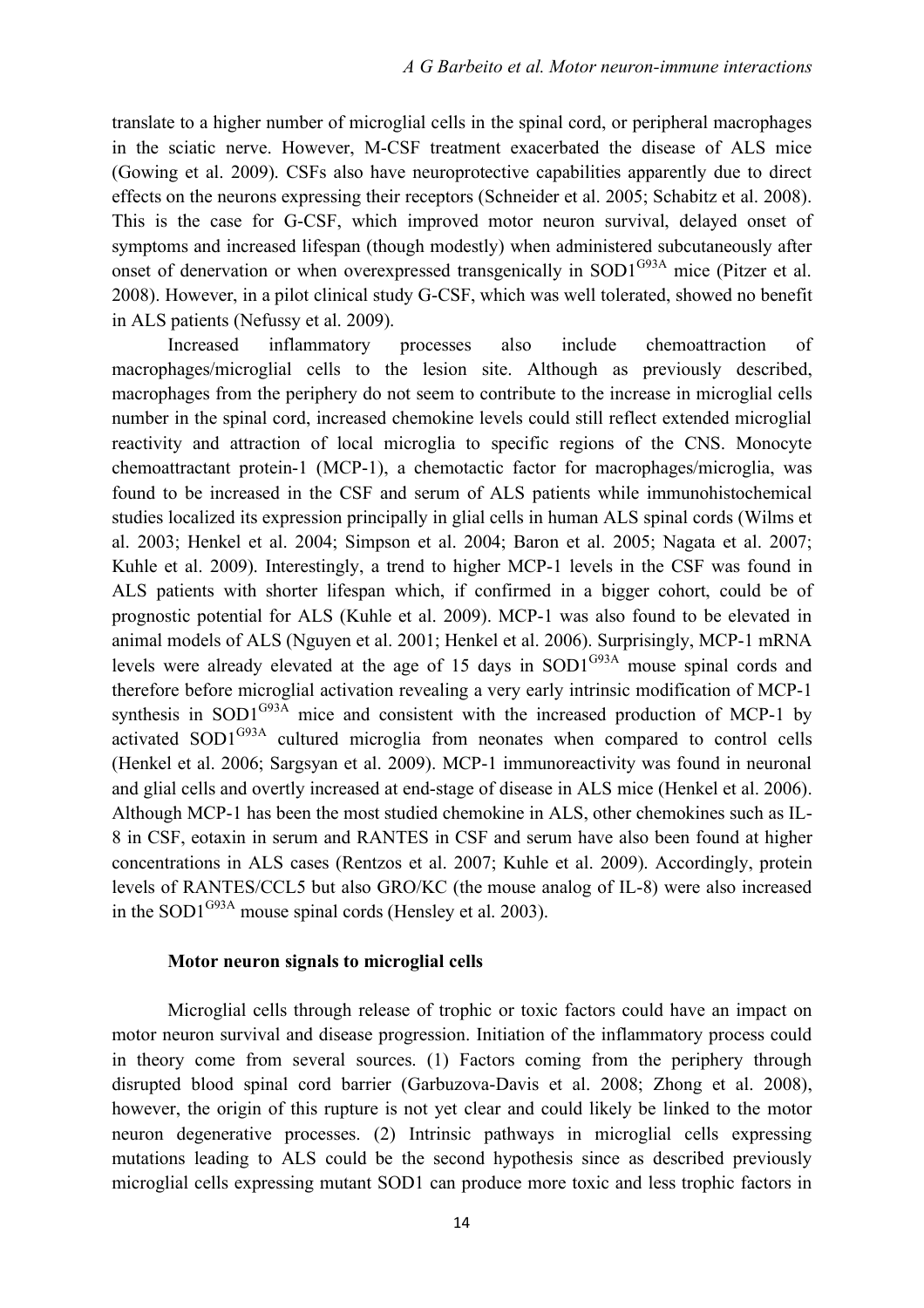culture (Beers et al. 2006; Xiao et al. 2007) and downregulating mutant SOD1 in microglia/macrophages has a beneficial effect on disease progression in mice (Beers et al. 2006; Boillee et al. 2006b; Wang et al. 2009b). However, replacing wild-type microglia/macrophages by mutant expressing cells is not enough to induce death of motor neurons not expressing mutant SOD1 (Beers et al. 2006). (3) A likely pathway would, therefore, be signals coming from motor neurons when degenerating (and even when not yet showing signs of death that could explain early microglial activation in ALS mouse spinal cord) and an exacerbation of the inflammatory process by factors coming from microglia (described above) or even astrocytes and most likely also due to the intrinsic expression of ALS linked mutated proteins (Fig. 1). Factors coming from neurons and directly activating microglial cells are still not well defined in the context of ALS.

Communication between neurons and microglia is an important feature for normal function of the CNS. For example, fraktalkine and its receptor CX3CR1, as well as CD200- CD200R and SIRPα-CD47 actively maintain microglial cells in a resting state (Hoek et al. 2000; Cardona et al. 2006; Bessis et al. 2007). Microglia can sense a wide range of stimuli including the ones released from damaged cells in pathological conditions (Fig. 1), which is first believed to be protective to reconstitute the damaged area. However, its chronic persistence is most likely becoming deleterious and participates in the degenerative process of many neurodegenerative diseases including ALS (Wyss-Coray and Mucke 2002; Hanisch and Kettenmann 2007).

Among the factors released by damaged neurons, ATP can act on microglia through cell surface purinergic P2 receptors either the ionotropic (P2X) or the metabotropic (P2Y) subtypes (Fig. 1), which can activate inflammatory responses (Inoue 2006). Recently, upregulation of P2X4, P2X7 and P2Y6 receptors as well as down-regulation of ATPhydrolyzing activities have been found in mutant SOD1 microglia. This activation translated first, into increased expression of TNF- $\alpha$  and COX-2 by mutant SOD1 microglia activated by ATP and second, into toxicity towards neuronal cell lines expressing human  $SOD1^{G93A}$  and exposed to conditioned media of 2'-3'-O-(benzoyl-benzoyl) ATP-activated microglia (D'Ambrosi et al. 2009). P2X receptors have also been related to ALS pathology in humans, since a greater density of P2X7-immunoreactive microglial cells/macrophages was found in affected regions of ALS spinal cords (Yiangou et al. 2006).

One obvious candidate to participate in motor neuron-microglia interactions in ALS mouse models is mutant SOD1 itself, but this evidence only became clear when chromogranin A (CgA) was found as an interacting partner to  $SOD1^{G93A}$  in a yeast two hybrid approach (Urushitani et al. 2006). Indeed, CgA which was expressed by motor neurons (but not microglial cells) seemed to act as a chaperone-like factor promoting secretion of mutant SOD1 in a CgA-SOD1 complex (Fig. 1). CgA and CgB co-localized with mutant SOD1, but not wild-type SOD1, in ALS mice in vivo. Of interest, a recent genetic screen showed implication of a mutation in the CgB gene as a risk factor and a modifier of onset in ALS patients (Gros-Louis et al. 2009). In mixed mouse spinal cord cell culture experiments adding mutant SOD1 was toxic for motor neurons in contrast to wild-type SOD1 and this toxicity was dependent on the presence of microglial cells (Urushitani et al. 2006). These observations, therefore, proposed a scheme where mutant SOD1 secreted by motor neurons would activate microglial cells that would in turn secrete neurotoxic factors and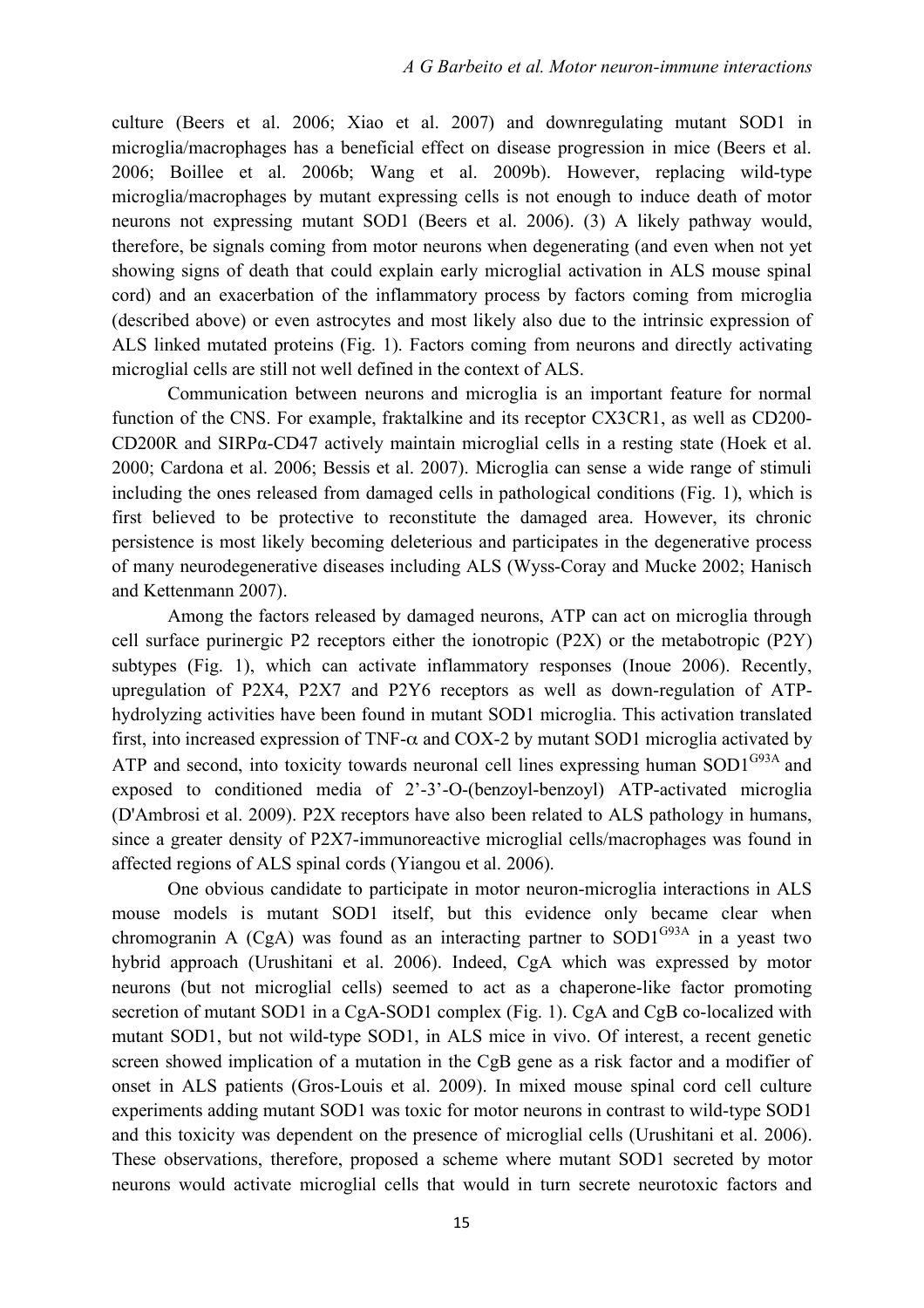affect motor neurons. In fact, mutant SOD1 added to microglial cell cultures changed their morphology towards a round activated shape and turned microglia to a pro-inflammatory type with increased production of TNF-α, IL-1β and superoxides (Zhao et al. 2010). Mutant SOD1 seemed to activate microglial cells through binding to CD14. CD14 is a LPS receptor that mediates signal transduction in concert with TLR2 and TLR4. These data are also consistent with studies on BV2 cells expressing mutant SOD1 and producing high amounts of TNF- $\alpha$  especially when the TLR2 pathway is activated (Liu et al. 2009). However, deletion of CD14 (CD14<sup>-/-</sup> mice) in SOD1<sup>G93A</sup> mice had no effect on disease progression and survival (Zhao et al. 2010).

Because mutant SOD1 release by motor neurons was implicated in the disease mechanism, vaccination approaches have been tested in different ALS lines. Using a bacterially purified recombinant mutant  $SOD1^{G93A}$  protein as the immunogen, in the slowly progressing SOD1<sup>G37R</sup> line, the vaccination extended their lifespan by 4 weeks. This strategy did not impact the survival of the fast-progressing  $SOD1^{G93A}$  mice (most probably due to too high expression levels of the transgenic protein). However, direct intraventricular infusion of antibodies raised against the SOD1<sup>G93A</sup> protein achieved to prolong lifespan of the fastprogressing SOD1<sup>G93A</sup> mice (Urushitani et al. 2007). Therefore, immunization could be considered for the treatment of ALS patients, but this strategy would only be pertinent for familial ALS linked to SOD1 mutations unless one could show that human SOD1 in sporadic ALS patients behaves like mutant SOD1. Indeed, studies in mice have shown that adding wild-type human SOD1 in mice expressing mutant human SOD1 could speed up the disease (Deng et al. 2006; Wang et al. 2009a) most likely through a stabilization of the mutant protein by the wild-type one, although wild-type SOD1 could also acquire a toxic deleterious conformation through oxidation (Rakhit et al. 2002; Ezzi et al. 2007; Kabashi et al. 2007). In any case, since microglial cells are activated in familial and sporadic ALS cases, finding the motor neuron pathways implicated in microglial activation could help in slowing motor neuron degeneration.

#### **The role of the adaptive immune system in ALS mice**

Besides microglia and astrocytes other cells participate in the inflammatory process occurring in ALS (Fig. 1). Evidence of T lymphocytes infiltration was described in ALS tissues (Lampson et al. 1990; Troost et al. 1990; Kawamata et al. 1992) and in mutant SOD1 mice (Alexianu et al. 2001; Beers et al. 2008; Chiu et al. 2008). In ALS patients, lymphocytic infiltration of both T-helper (CD4+) and cytotoxic (CD8+) classes (but predominantly CD8+ T cells) was described in the corticospinal tracts and anterior horns of the spinal cord (Troost et al. 1989; Lampson et al. 1990; Troost et al. 1990; Kawamata et al. 1992), leading to a proposed autoimmune reaction or viral infection as a cause of ALS disease (McGeer and McGeer 2002). However, these hypotheses were weakened by the lack of further evidence. The absence of specific antibodies or T cells directly attacking motor neurons or the failure of therapeutic immunization in mouse models and ALS patients (detailed below) are not in favor of an autoimmune process (Appel et al. 1993); moreover, the absence of viral DNA or RNA in tissues of ALS patients do not support a viral hypothesis (Swanson et al. 1995;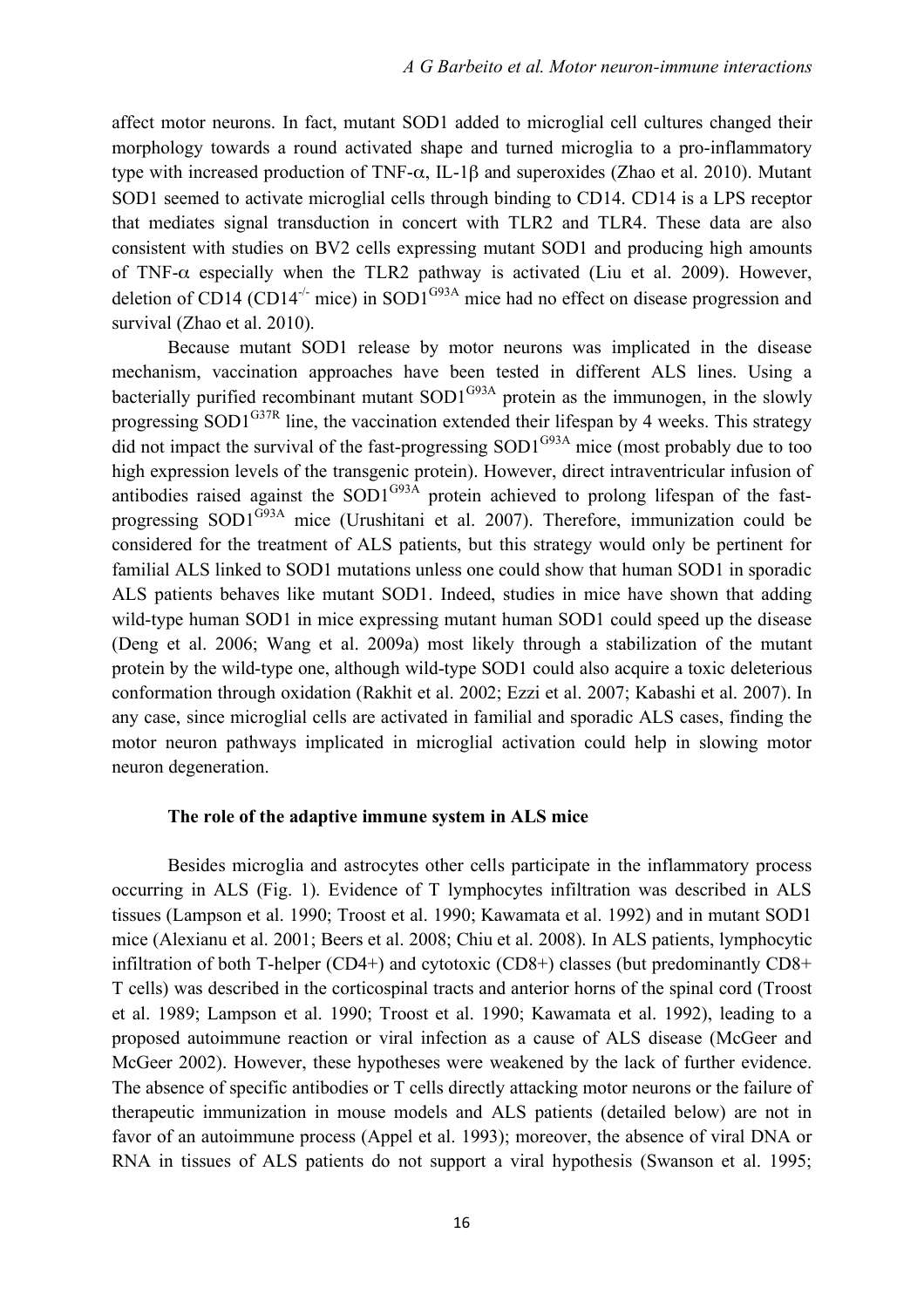Rosener et al. 1996; Andrews et al. 1997, 2000; Walker et al. 2001). But still, the presence of T cells in the affected tissues of ALS patients and ALS mice raised the question of the possible role of these infiltrated cells and different mouse mating strategies were used to show the involvement of T cells in ALS mice. First, to block recruitment of peripheral cells in the CNS,  $PU.1^{-/-}$  / SOD1<sup>G93A</sup> mice were grafted with bone marrow cells lacking the receptor for MCP-1 (CCR2) which recruits CCR2 expressing cells meaning, activated T cells and monocytes. Because  $CCR2^{-1}$  bone marrow transplanted ALS mice had shortened lifespan as compared to the mice that received wild-type bone marrow, cells coming from the periphery into the CNS had an influence on the disease. However, this positive effect could have also come from  $CCR2^{-/-}$  microglial cells in the CNS (since all the microglial cells in the PU.1<sup>-/-</sup> / SOD1<sup>G93A</sup> got replaced by CCR2<sup>-/-</sup> cells). Therefore, SOD1<sup>G93A</sup> mice were crossed with  $RAG2^{-/-}$  mice that lack functional T and B cells which led to a shorter lifespan. When these mice received  $SOD1^{G93A}$  or WT bone marrow, they survived longer with a slower disease progression showing that lymphocytes had a beneficial effect on the disease (Beers et al. 2008). Of note, mutant SOD1 expressed in lymphocytes did not seem to affect the disease. Crossing SOD1<sup>G93A</sup> mice with  $TCR\beta^{-1}$  mice that lack T cells, which led to decreased survival of ALS mice, showed the trophic capabilities of T cells in ALS mice (Chiu et al. 2008). To determine the role of subpopulations of T cells,  $SOD1^{G93A}$  mice were bred with  $CD4^{-/-}$  mice. These mice showed the same disease acceleration than  $SOD1^{G93A}$  /  $RAG2^{-/-}$  mice meaning that CD4+ T cells were responsible for the neuroprotection measured, probably by enhancing the expression of neurotrophic factors for motor neurons, such as IGF-1 and also by increasing the expression of glutamate transporters (GLT-1 and GLAST) as measured in the spinal cord of these mice (Beers et al. 2008). Furthermore, T cells also modulated the reactivity of microglial cells since  $SOD1^{G93A} / CD4^{-/-}$  mice showed attenuated staining with microglial activation markers. This observation also means that acceleration of disease did not correlate with the level of microglial activation or that microglial activated morphology did not predict their toxic function (Beers et al. 2008).

Concerning the kinetics of infiltration of T cells that could be influenced by alterations in the BBB permeability described in ALS mice (Zhong et al. 2008; Zhong et al. 2009), CD4+ T cells were present at onset of disease and accumulated with disease progression while CD8+ T cells were only present at the end-stage of disease in SOD1 $^{G93A}$ mice consistent with observations in postmortem tissues of ALS patients, where the majority of the lymphocytes were CD8+ (Troost et al. 1990). No B cells were observed in the spinal cord of these ALS mice (Chiu et al. 2008) or in human ALS spinal cords (Troost et al. 1990; Engelhardt et al. 1993). The lack of contribution of B cells in  $SOD1^{G93A}$  mice was shown by mating them with Ig- $\mu$ <sup>-/-</sup> mice (where B cell development is blocked at pro-B stage) resulting in no difference in survival. In addition, no evidence of altered phenotype of B cells expressing mutant SOD1 was found (Naor et al. 2009).

Analyzing the T cell immune response and lymphocyte proliferation in  $SOD1^{G93A}$ mice showed that ALS mice had impaired T cell function and increased number of apoptotic T cells (Banerjee et al. 2008). In addition, spleen size and weight as well as spleen cells counts were reduced at the end-stage of the disease in SOD1<sup>G93A</sup> mice (Banerjee et al. 2008). This T cell malfunction was hypothesized to occur in parallel to the motor neuron dysfunction. Indeed, a significant reduction in thymic progenitor-cell content and abnormal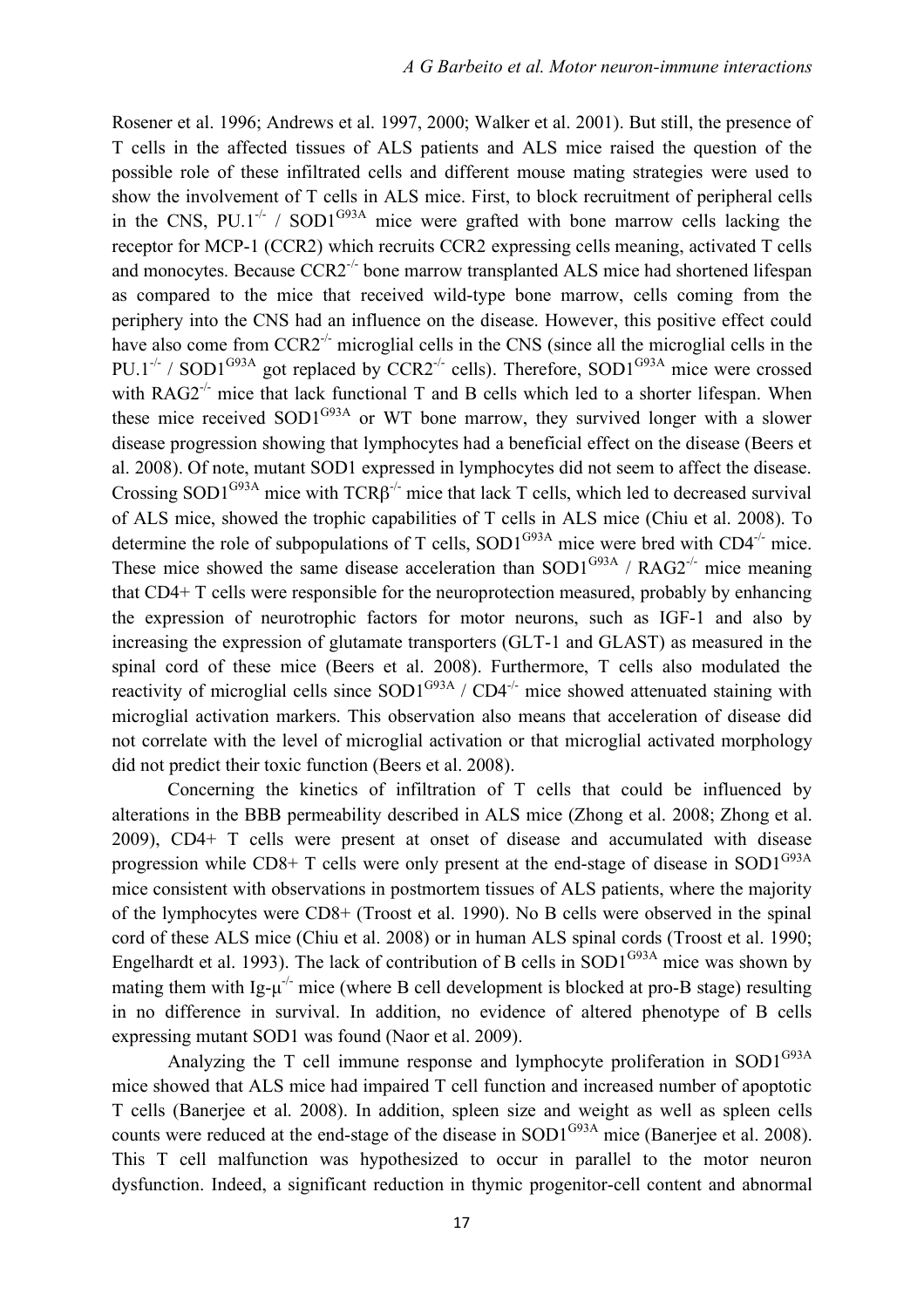thymic histology was observed in ALS animals (Seksenyan et al. 2009). Importantly, ALS patients also showed reduction in blood levels of T cell receptor rearrangement excision circles (sjTRECs) and a restricted T cell repertoire accompanied by an increase in proapoptotic markers (Seksenyan et al. 2009).

A reconstitution strategy (adoptive transfer with polyclonal wild-type T regulator (Treg CD4+ CD25+) or T effector (Teff CD4+ CD25-)) cells beginning at the presymptomatic stage in ALS mice, added another evidence to the T cell impairment since it delayed motor neuron loss and extended survival with Treg rather delaying symptom onset and Teff increasing latency between disease onset and entry into late stage, suggesting that these two subsets act on independent pathways (Banerjee et al. 2008). This impairment in T cell response could explain the fact that copolymer-1 (cop-1), a glatiramer acetate derivate (GA), treatment was not efficient in ALS mice (or modestly in females only (Banerjee et al. 2008). Cop-1 is an FDA-approved treatment for MS that has also shown some benefit in mouse models of Alzheimer's and Parkinson's disease (Benner et al. 2004; Frenkel et al. 2005; Butovsky et al. 2006; Laurie et al. 2007). Although the action of cop-1 is not clearly established, it seems to act as an immunomodulatory agent by enhancing the CD4+ Th2-like response, resulting in anti-inflammatory effects. A previous study using different doses of TV-5010 (another GA derivate) on three different mutant SOD1 mouse lines had shown the same outcome of no delay in disease onset or survival of ALS mice (Haenggeli et al. 2007); conversely, another study reported that GA immunization in low copy  $(SOD1^{G93A-low})$ , but not high copy, SOD1<sup>G93A</sup> mice delayed disease progression (Angelov et al. 2003). A phase II clinical trial for GA was conducted on ALS patients and had no impact on disease progression, but since it was well tolerated GA could still be used as a supplement treatment for future trials targeting the immune system (Meininger et al. 2009).

#### **Conclusion**

Neuroinflammation is part of ALS physiopathology and immune cells participate in the disease progression. Although microglial cells are activated prior to the appearance of the symptoms, motor neuron dysfunction seems to be the primary affection in ALS. Factors coming from sick motor neurons would be at the origin of microglial activation leading to increased neurotoxicity and diminished neuroprotective action of the glial cells. This glial cell reactivity becoming self-sustained would amplify the neuroinflammatory process, hitting back at the suffering motor neurons and increasing their vulnerability to the primary source of damage (Fig. 1). Degenerating motor neurons or reactive glial factors would also influence the blood spinal cord barrier tightness allowing leakage of potential neurotoxic factors from the periphery and increasing the attraction of lymphoid cells from the periphery. CD4+ T lymphocytes entering the spinal cord can release trophic factors that could act directly on motor neurons or modify microglial reactivity to lead to a more trophic environment. However, mutant proteins that lead to ALS (in first instance mutant SOD1) act in different cell types and modify their response to the injury. The different studies highlighted in this review converge to the conclusion that the immune system participates to motor neuron degeneration in ALS. To this point, the main question is, therefore, why anti-infammatory drugs have not yet proven their benefice to ALS patients? Several explanations could be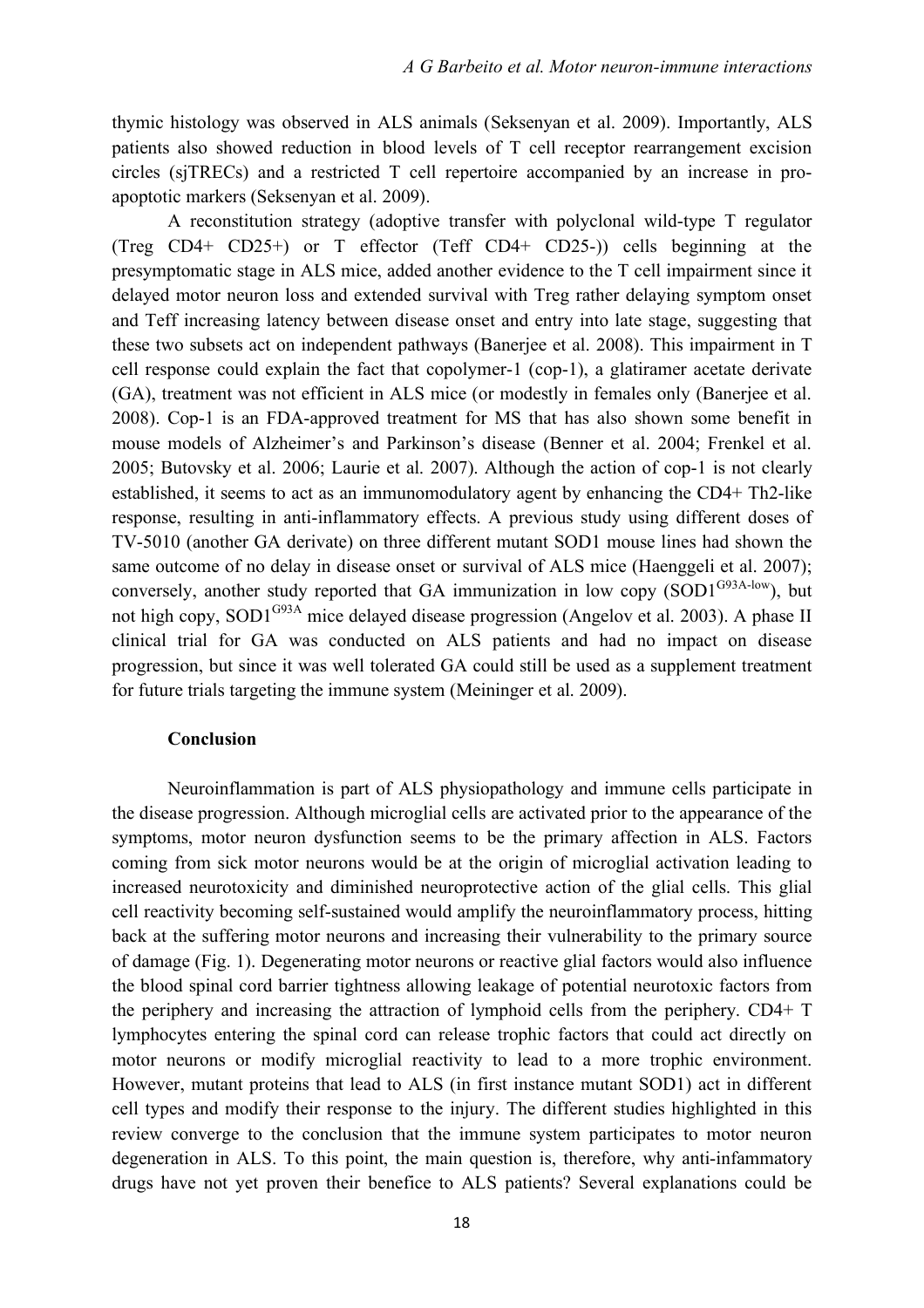emphasized including (1) a potential interaction with Riluzol in the clinical trials, (2) results in animal pre-clinical trials that are often based on the beneficial effect of presymptomatic administration of the drug. Indeed, all of the potential therapeutic compounds used in mice starting after the onset has shown less benefit than when used at presymptomatic stages. (3) A prescreening of the factors on mutant SOD1 linked ALS models that might not reflect the multifactorial causes of ALS and which explains the current keen interest on building new ALS models expressing new mutated genes responsible for ALS. (4) The adaptive immune response in ALS is defective which could cause imbalance of the immune response to the neurodegeneration and could influence the response to therapies targeting the immune system. (5) The immune reaction is finely tuned, microglial cells can exert both neurotoxic or neurotrophic functions on motor neurons, depending on their activation state and specific microenvironment therefore anti-inflammatory drugs could have beneficial effects at specific stages of the disease and for a defined period of time highlighting the need to better understand the mechanisms of cell interactions, to clarify the different actors of neuroinflammation and the time course of expression/regulation of the inflammatory pathways potentially implicated in motor neuron death.

Targeting the symptomatic phase of the disease being the only way to slow down motor neuron degeneration in a disease mainly of sporadic etiology like ALS, neuroinflammation is still one of the most promising candidate pathway for therapeutic intervention.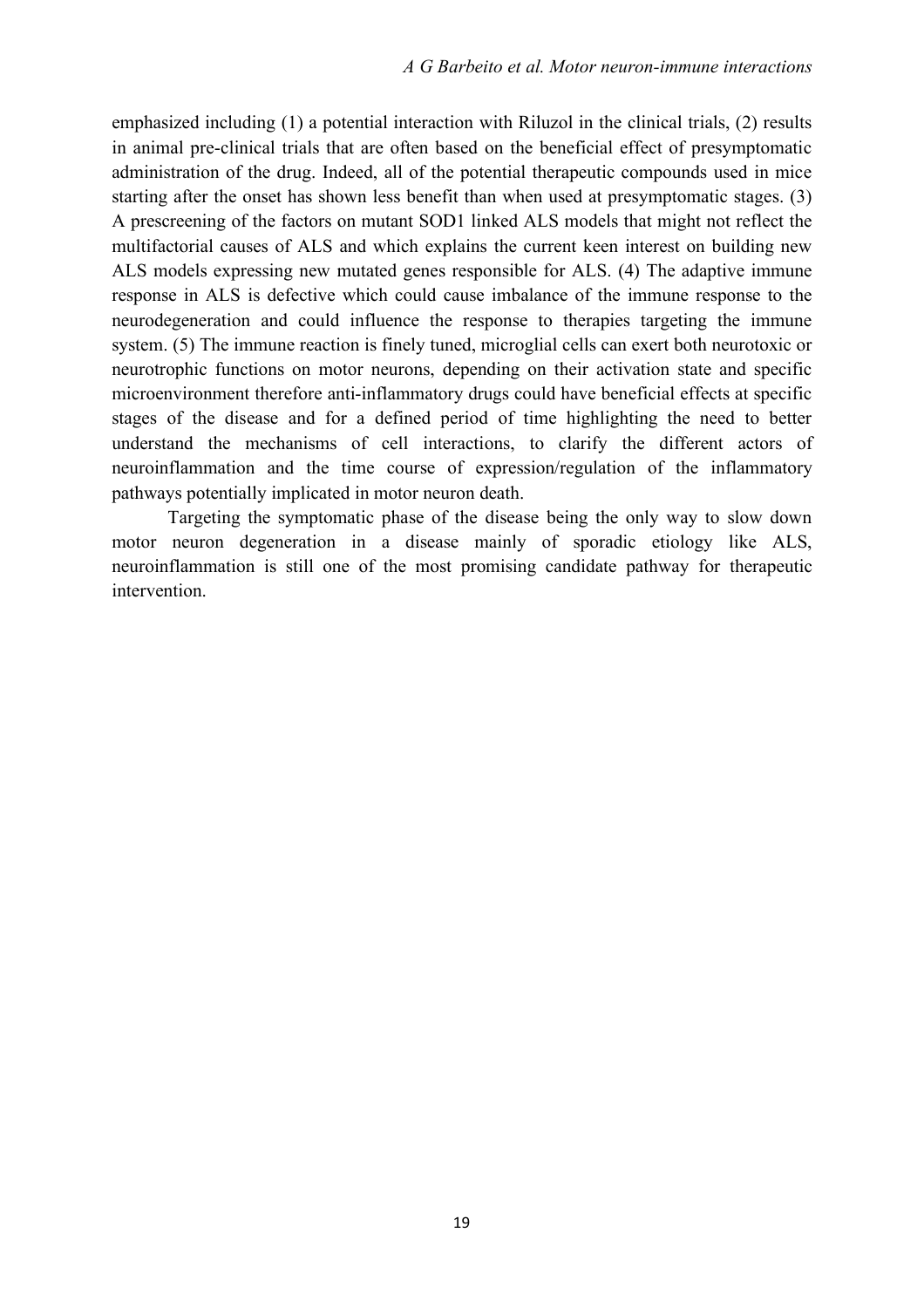#### **References**

- Ajami B, Bennett JL, Krieger C, Tetzlaff W, Rossi FM (2007) Local self-renewal can sustain CNS microglia maintenance and function throughout adult life. Nat Neurosci 10: 1538-1543
- Alexianu ME, Kozovska M, Appel SH (2001) Immune reactivity in a mouse model of familial ALS correlates with disease progression. Neurology 57: 1282-1289
- Almer G, Vukosavic S, Romero N, Przedborski S (1999) Inducible nitric oxide synthase up-regulation in a transgenic mouse model of familial amyotrophic lateral sclerosis. J Neurochem 72: 2415- 2425
- Almer G, Guegan C, Teismann P, Naini A, Rosoklija G, Hays AP, Chen C, Przedborski S (2001) Increased expression of the pro-inflammatory enzyme cyclooxygenase-2 in amyotrophic lateral sclerosis. Ann Neurol 49: 176-185
- Andersson PB, Perry VH, Gordon S (1991) The kinetics and morphological characteristics of the macrophage-microglial response to kainic acid-induced neuronal degeneration. Neuroscience  $42 \cdot 201 - 214$
- Andrews WD, Al-Chalabi A, Garson JA (1997) Lack of evidence for HTLV tax-rex DNA in motor neurone disease. J Neurol Sci 153: 86-90
- Andrews WD, Tuke PW, Al-Chalabi A, Gaudin P, Ijaz S, Parton MJ, Garson JA (2000) Detection of reverse transcriptase activity in the serum of patients with motor neurone disease. J Med Virol 61: 527-532
- Angelov DN, Waibel S, Guntinas-Lichius O, Lenzen M, Neiss WF, Tomov TL, Yoles E, Kipnis J, Schori H, Reuter A, Ludolph A, Schwartz M (2003) Therapeutic vaccine for acute and chronic motor neuron diseases: implications for amyotrophic lateral sclerosis. Proc Natl Acad Sci U S A 100: 4790-4795
- Appel SH, Engelhardt JI, Henkel JS, Siklos L, Beers DR, Yen AA, Simpson EP, Luo Y, Carrum G, Heslop HE, Brenner MK, Popat U (2008) Hematopoietic stem cell transplantation in patients with sporadic amyotrophic lateral sclerosis. Neurology 71: 1326-1334
- Appel SH, Smith RG, Engelhardt JI, Stefani E (1993) Evidence for autoimmunity in amyotrophic lateral sclerosis. J Neurol Sci 118: 169-174
- Banerjee R, Mosley RL, Reynolds AD, Dhar A, Jackson-Lewis V, Gordon PH, Przedborski S, Gendelman HE (2008) Adaptive immune neuroprotection in G93A-SOD1 amyotrophic lateral sclerosis mice. PLoS One PMID: 18648532
- Barbeito LH, Pehar M, Cassina P, Vargas MR, Peluffo H, Viera L, Estevez AG, Beckman JS (2004) A role for astrocytes in motor neuron loss in amyotrophic lateral sclerosis. Brain Res Brain Res Rev 47: 263-274
- Barber SC, Mead RJ, Shaw PJ (2006) Oxidative stress in ALS: a mechanism of neurodegeneration and a therapeutic target. Biochim Biophys Acta 1762: 1051-1067
- Baron P, Bussini S, Cardin V, Corbo M, Conti G, Galimberti D, Scarpini E, Bresolin N, Wharton SB, Shaw PJ, Silani V (2005) Production of monocyte chemoattractant protein-1 in amyotrophic lateral sclerosis. Muscle Nerve 32: 541-544
- Bedard K, Krause KH (2007) The NOX family of ROS-generating NADPH oxidases: physiology and pathophysiology. Physiol Rev 87: 245-313
- Beers DR, Henkel JS, Xiao Q, Zhao W, Wang J, Yen AA, Siklos L, McKercher SR, Appel SH (2006) Wild-type microglia extend survival in PU.1 knockout mice with familial amyotrophic lateral sclerosis. Proc Natl Acad Sci U S A 103: 16021-16026
- Beers DR, Henkel JS, Zhao W, Wang J, Appel SH (2008) CD4+ T cells support glial neuroprotection, slow disease progression, and modify glial morphology in an animal model of inherited ALS. Proc Natl Acad Sci U S A 105: 15558-15563
- Begg SK, Radley JM, Pollard JW, Chisholm OT, Stanley ER, Bertoncello I (1993) Delayed hematopoietic development in osteopetrotic (op/op) mice. J Exp Med 177: 237-242
- Benner EJ, Mosley RL, Destache CJ, Lewis TB, Jackson-Lewis V, Gorantla S, Nemachek C, Green SR, Przedborski S, Gendelman HE (2004) Therapeutic immunization protects dopaminergic neurons in a mouse model of Parkinson's disease. Proc Natl Acad Sci U S A 101: 9435-9440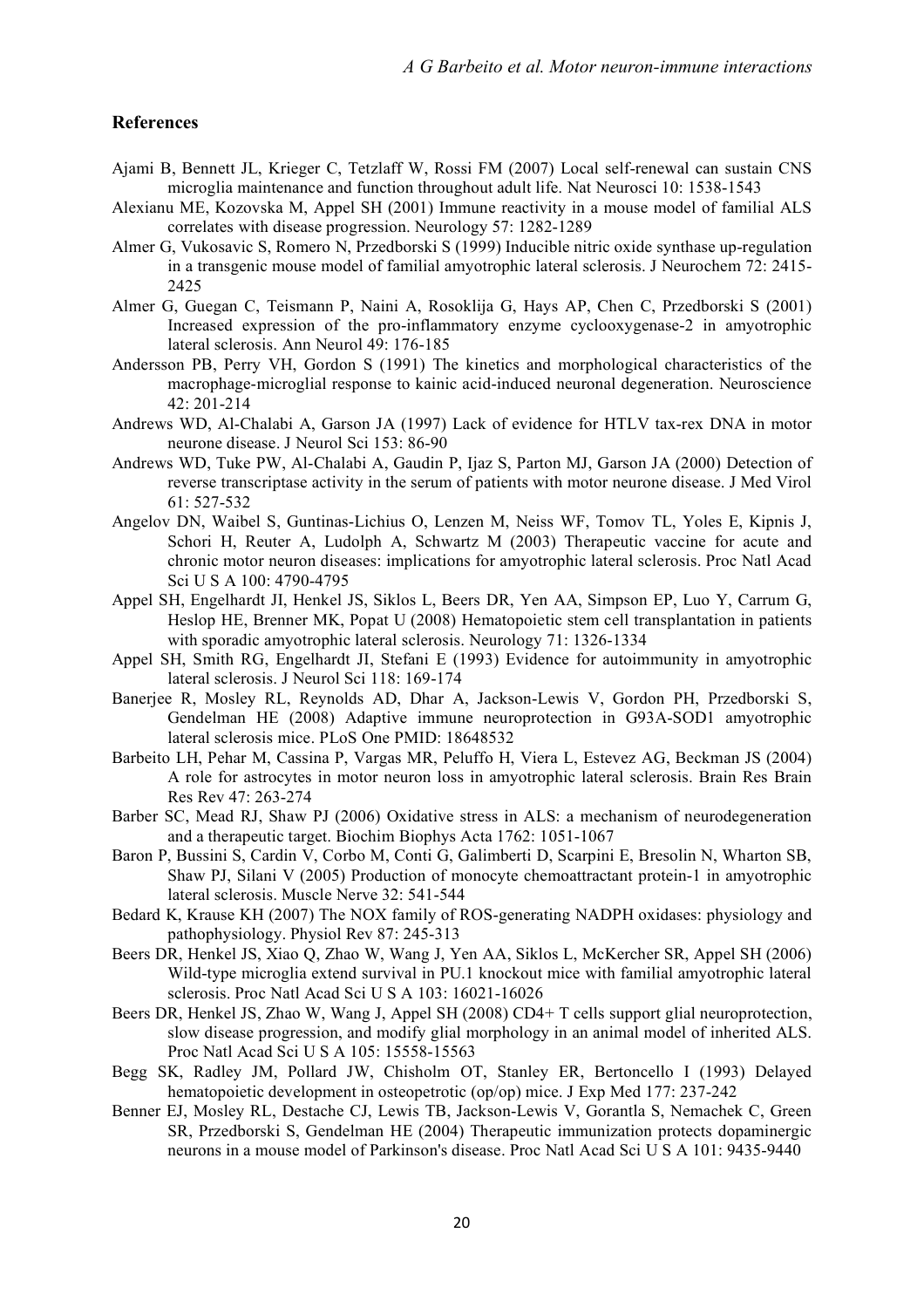- Bessis A, Bechade C, Bernard D, Roumier A (2007) Microglial control of neuronal death and synaptic properties. Glia 55: 233-238
- Bilic E, Rudan I, Kusec V, Zurak N, Delimar D, Zagar M (2006) Comparison of the growth hormone, IGF-1 and insulin in cerebrospinal fluid and serum between patients with motor neuron disease and healthy controls. Eur J Neurol 13: 1340-1345
- Boillee S, Vande Velde C, Cleveland DW (2006a) ALS: a disease of motor neurons and their nonneuronal neighbors. Neuron 52: 39-59
- Boillee S, Yamanaka K, Lobsiger CS, Copeland NG, Jenkins NA, Kassiotis G, Kollias G, Cleveland DW (2006b) Onset and progression in inherited ALS determined by motor neurons and microglia. Science 312: 1389-1392
- Borasio GD, Robberecht W, Leigh PN, Emile J, Guiloff RJ, Jerusalem F, Silani V, Vos PE, Wokke JH, Dobbins T (1998) A placebo-controlled trial of insulin-like growth factor-I in amyotrophic lateral sclerosis. European ALS/IGF-I Study Group. Neurology 51: 583-586
- Braunstein GD, Reviczky AL (1987) Serum insulin-like growth factor-I levels in amyotrophic lateral sclerosis. J Neurol Neurosurg Psychiatry 50: 792-794
- Breidert T, Callebert J, Heneka MT, Landreth G, Launay JM, Hirsch EC (2002) Protective action of the peroxisome proliferator-activated receptor-gamma agonist pioglitazone in a mouse model of Parkinson's disease. J Neurochem 82: 615-624
- Bruijn LI, Becher MW, Lee MK, Anderson KL, Jenkins NA, Copeland NG, Sisodia SS, Rothstein JD, Borchelt DR, Price DL, Cleveland DW (1997) ALS-linked SOD1 mutant G85R mediates damage to astrocytes and promotes rapidly progressive disease with SOD1-containing inclusions. Neuron 18: 327-338
- Butovsky O, Koronyo-Hamaoui M, Kunis G, Ophir E, Landa G, Cohen H, Schwartz M (2006) Glatiramer acetate fights against Alzheimer's disease by inducing dendritic-like microglia expressing insulin-like growth factor 1. Proc Natl Acad Sci U S A 103: 11784-11789
- Cardona AE, Pioro EP, Sasse ME, Kostenko V, Cardona SM, Dijkstra IM, Huang D, Kidd G, Dombrowski S, Dutta R, Lee JC, Cook DN, Jung S, Lira SA, Littman DR, Ransohoff RM (2006) Control of microglial neurotoxicity by the fractalkine receptor. Nat Neurosci 9: 917- 924
- Carri MT (2008) Minocycline for patients with ALS. Lancet Neurol 7: 118-119; author reply 120-111
- Cereda C, Baiocchi C, Bongioanni P, Cova E, Guareschi S, Metelli MR, Rossi B, Sbalsi I, Cuccia MC, Ceroni M (2008) TNF and sTNFR1/2 plasma levels in ALS patients. J Neuroimmunol 194: 123-131
- Chen K, Northington FJ, Martin LJ (2009) Inducible nitric oxide synthase is present in motor neuron mitochondria and Schwann cells and contributes to disease mechanisms in ALS mice. Brain Struct Funct
- Cheret C, Gervais A, Lelli A, Colin C, Amar L, Ravassard P, Mallet J, Cumano A, Krause KH, Mallat M (2008) Neurotoxic activation of microglia is promoted by a nox1-dependent NADPH oxidase. J Neurosci 28: 12039-12051
- Chiu IM, Chen A, Zheng Y, Kosaras B, Tsiftsoglou SA, Vartanian TK, Brown RH, Jr., Carroll MC (2008) T lymphocytes potentiate endogenous neuroprotective inflammation in a mouse model of ALS. Proc Natl Acad Sci U S A 105: 17913-17918
- Chiu IM, Phatnani H, Kuligowski M, Tapia JC, Carrasco MA, Zhang M, Maniatis T, Carroll MC (2009) Activation of innate and humoral immunity in the peripheral nervous system of ALS transgenic mice. Proc Natl Acad Sci U S A 106: 20960-20965
- Chow CY, Landers JE, Bergren SK, Sapp PC, Grant AE, Jones JM, Everett L, Lenk GM, McKenna-Yasek DM, Weisman LS, Figlewicz D, Brown RH, Meisler MH (2009) Deleterious variants of FIG4, a phosphoinositide phosphatase, in patients with ALS. Am J Hum Genet 84: 85-88
- Clement AM, Nguyen MD, Roberts EA, Garcia ML, Boillee S, Rule M, McMahon AP, Doucette W, Siwek D, Ferrante RJ, Brown RH, Jr., Julien JP, Goldstein LS, Cleveland DW (2003) Wildtype nonneuronal cells extend survival of SOD1 mutant motor neurons in ALS mice. Science 302: 113-117
- Colville-Nash PR, Qureshi SS, Willis D, Willoughby DA (1998) Inhibition of inducible nitric oxide synthase by peroxisome proliferator-activated receptor agonists: correlation with induction of heme oxygenase 1. J Immunol 161: 978-984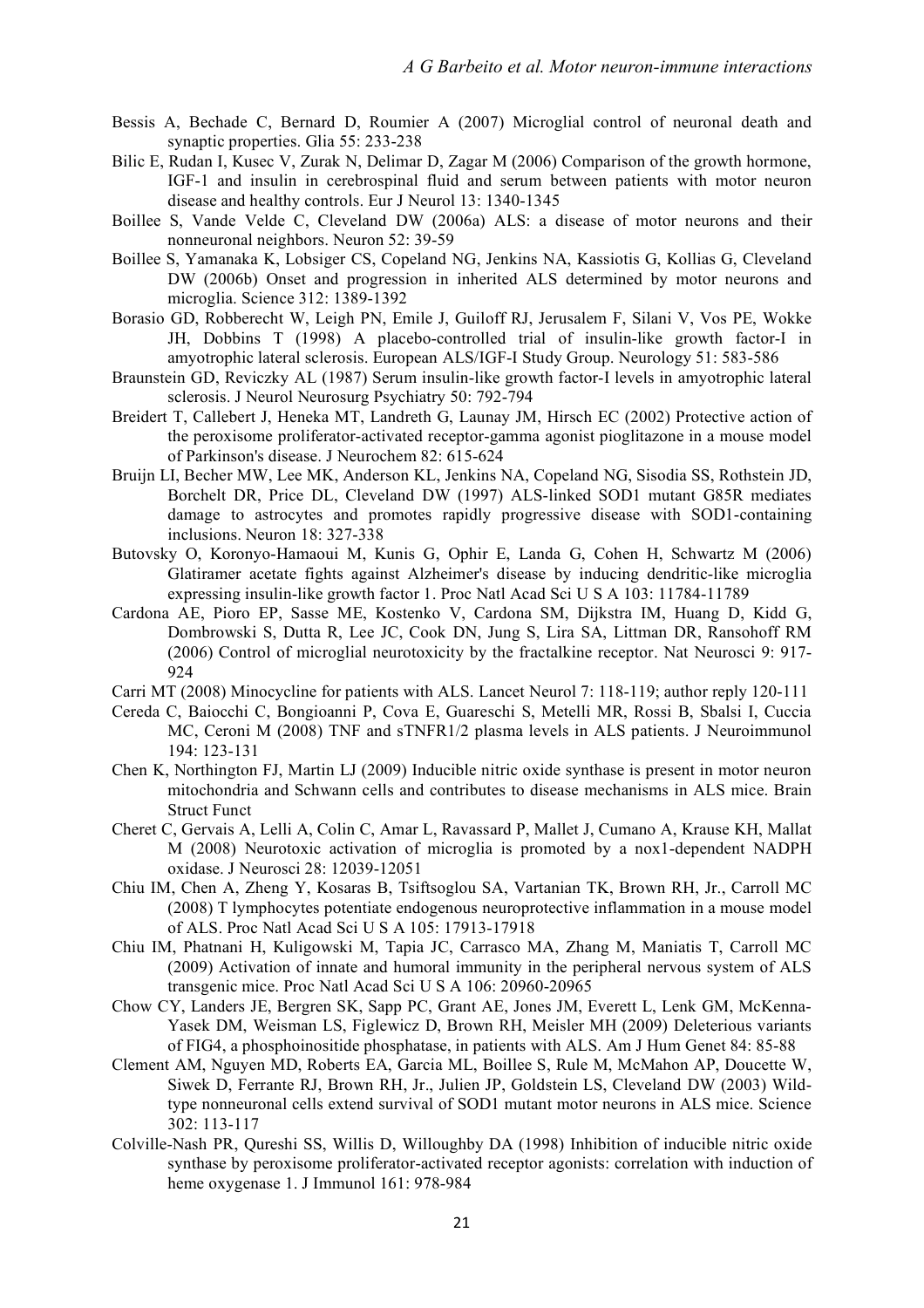- Consilvio C, Vincent AM, Feldman EL (2004) Neuroinflammation, COX-2, and ALS--a dual role? Exp Neurol 187: 1-10
- Corbo M, Lunetta C, Magni P, Dozio E, Ruscica M, Adobbati L, Silani V (2009) Free insulin-like growth factor (IGF)-1 and IGF-binding proteins-2 and -3 in serum and cerebrospinal fluid of amyotrophic lateral sclerosis patients. Eur J Neurol 17:398-404
- Corti S, Locatelli F, Donadoni C, Guglieri M, Papadimitriou D, Strazzer S, Del Bo R, Comi GP (2004) Wild-type bone marrow cells ameliorate the phenotype of SOD1-G93A ALS mice and contribute to CNS, heart and skeletal muscle tissues. Brain 127: 2518-2532
- Cuadros MA, Navascues J (1998) The origin and differentiation of microglial cells during development. Prog Neurobiol 56: 173-189
- Cudkowicz ME, Shefner JM, Schoenfeld DA, Zhang H, Andreasson KI, Rothstein JD, Drachman DB (2006) Trial of celecoxib in amyotrophic lateral sclerosis. Ann Neurol 60: 22-31
- D'Ambrosi N, Finocchi P, Apolloni S, Cozzolino M, Ferri A, Padovano V, Pietrini G, Carri MT, Volonte C (2009) The proinflammatory action of microglial P2 receptors is enhanced in SOD1 models for amyotrophic lateral sclerosis. J Immunol 183: 4648-4656
- Dai XM, Ryan GR, Hapel AJ, Dominguez MG, Russell RG, Kapp S, Sylvestre V, Stanley ER (2002) Targeted disruption of the mouse colony-stimulating factor 1 receptor gene results in osteopetrosis, mononuclear phagocyte deficiency, increased primitive progenitor cell frequencies, and reproductive defects. Blood 99: 111-120
- Davalos D, Grutzendler J, Yang G, Kim JV, Zuo Y, Jung S, Littman DR, Dustin ML, Gan WB (2005) ATP mediates rapid microglial response to local brain injury in vivo. Nat Neurosci 8: 752- 758
- Dehmer T, Heneka MT, Sastre M, Dichgans J, Schulz JB (2004) Protection by pioglitazone in the MPTP model of Parkinson's disease correlates with I kappa B alpha induction and block of NF kappa B and iNOS activation. J Neurochem 88: 494-501
- Deng HX, Shi Y, Furukawa Y, Zhai H, Fu R, Liu E, Gorrie GH, Khan MS, Hung WY, Bigio EH, Lukas T, Dal Canto MC, O'Halloran TV, Siddique T (2006) Conversion to the amyotrophic lateral sclerosis phenotype is associated with intermolecular linked insoluble aggregates of SOD1 in mitochondria. Proc Natl Acad Sci U S A 103: 7142-7147
- Di Giorgio FP, Carrasco MA, Siao MC, Maniatis T, Eggan K (2007) Non-cell autonomous effect of glia on motor neurons in an embryonic stem cell-based ALS model. Nat Neurosci 10: 608- 614
- Dobrowolny G, Giacinti C, Pelosi L, Nicoletti C, Winn N, Barberi L, Molinaro M, Rosenthal N, Musaro A (2005) Muscle expression of a local Igf-1 isoform protects motor neurons in an ALS mouse model. J Cell Biol 168: 193-199
- Dodge JC, Haidet AM, Yang W, Passini MA, Hester M, Clarke J, Roskelley EM, Treleaven CM, Rizo L, Martin H, Kim SH, Kaspar R, Taksir TV, Griffiths DA, Cheng SH, Shihabuddin LS, Kaspar BK (2008) Delivery of AAV-IGF-1 to the CNS extends survival in ALS mice through modification of aberrant glial cell activity. Mol Ther 16: 1056-1064
- Drachman DB, Frank K, Dykes-Hoberg M, Teismann P, Almer G, Przedborski S, Rothstein JD (2002) Cyclooxygenase 2 inhibition protects motor neurons and prolongs survival in a transgenic mouse model of ALS. Ann Neurol 52: 771-778
- Duplan L, Bernard N, Casseron W, Dudley K, Thouvenot E, Honnorat J, Rogemond V, De Bovis B, Aebischer P, Marin P, Raoul C, Henderson CE, Pettmann B (2010) Collapsin response mediator protein 4a (CRMP4a) is upregulated in motoneurons of mutant SOD1 mice and can trigger motoneuron axonal degeneration and cell death. J Neurosci 30: 785-796
- Elliott JL (2001) Cytokine upregulation in a murine model of familial amyotrophic lateral sclerosis. Brain Res Mol Brain Res 95: 172-178
- Ende N, Weinstein F, Chen R, Ende M (2000) Human umbilical cord blood effect on sod mice (amyotrophic lateral sclerosis). Life Sci 67: 53-59
- Engelhardt JI, Tajti J, Appel SH (1993) Lymphocytic infiltrates in the spinal cord in amyotrophic lateral sclerosis. Arch Neurol 50: 30-36
- Ezzi SA, Urushitani M, Julien JP (2007) Wild-type superoxide dismutase acquires binding and toxic properties of ALS-linked mutant forms through oxidation. J Neurochem 102: 170-178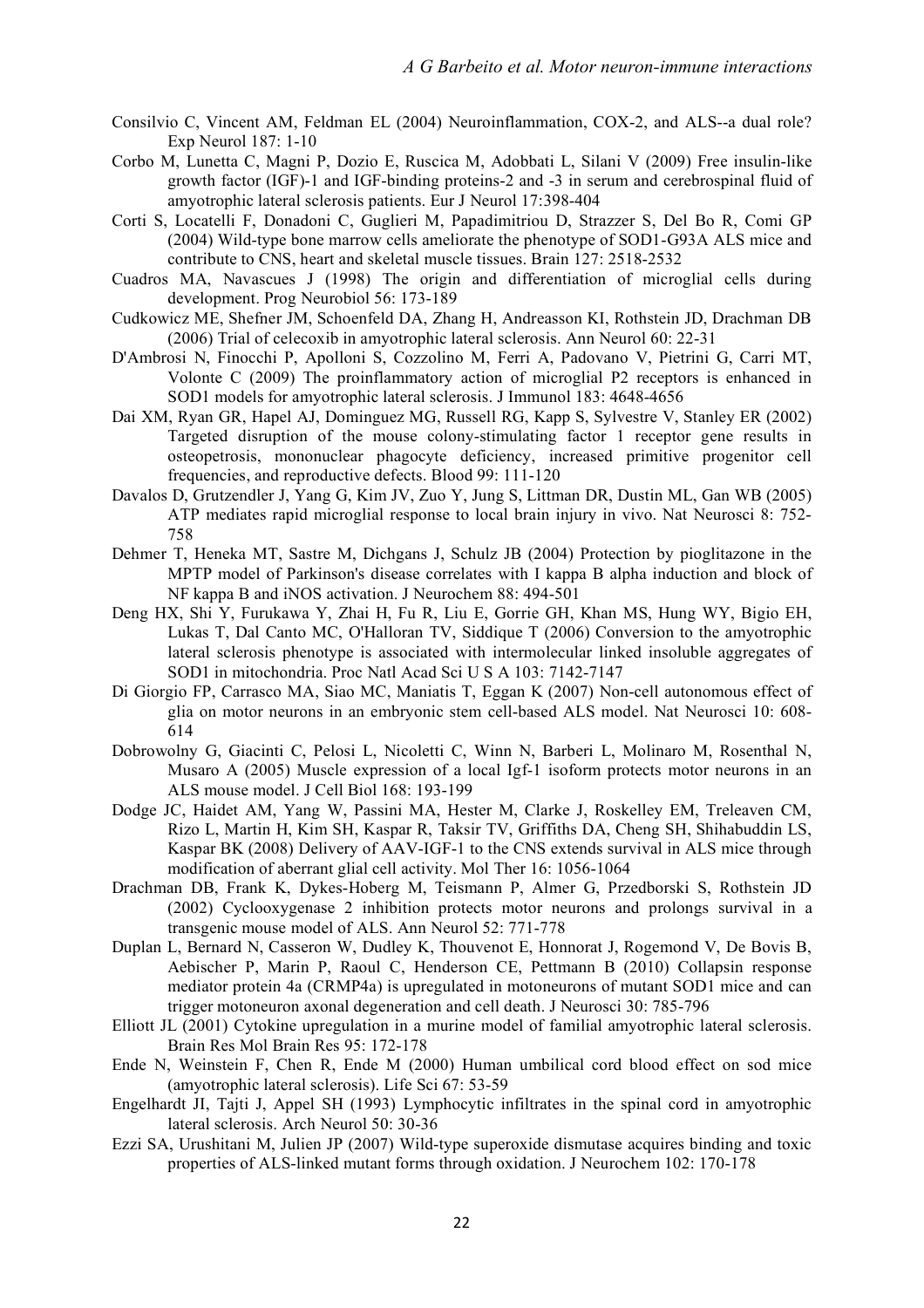- Facchinetti F, Sasaki M, Cutting FB, Zhai P, MacDonald JE, Reif D, Beal MF, Huang PL, Dawson TM, Gurney ME, Dawson VL (1999) Lack of involvement of neuronal nitric oxide synthase in the pathogenesis of a transgenic mouse model of familial amyotrophic lateral sclerosis. Neuroscience 90: 1483-1492
- Fendrick SE, Xue QS, Streit WJ (2007) Formation of multinucleated giant cells and microglial degeneration in rats expressing a mutant Cu/Zn superoxide dismutase gene. J Neuroinflammation 4: 9
- Flugel A, Bradl M, Kreutzberg GW, Graeber MB (2001) Transformation of donor-derived bone marrow precursors into host microglia during autoimmune CNS inflammation and during the retrograde response to axotomy. J Neurosci Res 66: 74-82
- Frenkel D, Maron R, Burt DS, Weiner HL (2005) Nasal vaccination with a proteosome-based adjuvant and glatiramer acetate clears beta-amyloid in a mouse model of Alzheimer disease. J Clin Invest 115: 2423-2433
- Garbuzova-Davis S, Saporta S, Sanberg PR (2008) Implications of blood-brain barrier disruption in ALS. Amyotroph Lateral Scler 9: 375-376
- Garbuzova-Davis S, Willing AE, Zigova T, Saporta S, Justen EB, Lane JC, Hudson JE, Chen N, Davis CD, Sanberg PR (2003) Intravenous administration of human umbilical cord blood cells in a mouse model of amyotrophic lateral sclerosis: distribution, migration, and differentiation. J Hematother Stem Cell Res 12: 255-270
- Gitcho MA, Baloh RH, Chakraverty S, Mayo K, Norton JB, Levitch D, Hatanpaa KJ, White CL, 3rd, Bigio EH, Caselli R, Baker M, Al-Lozi MT, Morris JC, Pestronk A, Rademakers R, Goate AM, Cairns NJ (2008) TDP-43 A315T mutation in familial motor neuron disease. Ann Neurol 63: 535-538
- Gong YH, Parsadanian AS, Andreeva A, Snider WD, Elliott JL (2000) Restricted expression of G86R Cu/Zn superoxide dismutase in astrocytes results in astrocytosis but does not cause motoneuron degeneration. J Neurosci 20: 660-665
- Gordon PH, Moore DH, Miller RG, Florence JM, Verheijde JL, Doorish C, Hilton JF, Spitalny GM, MacArthur RB, Mitsumoto H, Neville HE, Boylan K, Mozaffar T, Belsh JM, Ravits J, Bedlack RS, Graves MC, McCluskey LF, Barohn RJ, Tandan R (2007) Efficacy of minocycline in patients with amyotrophic lateral sclerosis: a phase III randomised trial. Lancet Neurol 6: 1045-1053
- Gowing G, Dequen F, Soucy G, Julien JP (2006) Absence of tumor necrosis factor-alpha does not affect motor neuron disease caused by superoxide dismutase 1 mutations. J Neurosci 26: 11397-11402
- Gowing G, Lalancette-Hebert M, Audet JN, Dequen F, Julien JP (2009) Macrophage colony stimulating factor (M-CSF) exacerbates ALS disease in a mouse model through altered responses of microglia expressing mutant superoxide dismutase. Exp Neurol 220: 267-275
- Gowing G, Philips T, Van Wijmeersch B, Audet JN, Dewil M, Van Den Bosch L, Billiau AD, Robberecht W, Julien JP (2008) Ablation of proliferating microglia does not affect motor neuron degeneration in amyotrophic lateral sclerosis caused by mutant superoxide dismutase. J Neurosci 28: 10234-10244
- Graber DJ, Hickey WF, Harris BT (2010) Progressive changes in microglia and macrophages in spinal cord and peripheral nerve in the transgenic rat model of amyotrophic lateral sclerosis. J Neuroinflammation 7: 8
- Griffin JW, George R, Ho T (1993) Macrophage systems in peripheral nerves. A review. J Neuropathol Exp Neurol 52: 553-560
- Gros-Louis F, Andersen PM, Dupre N, Urushitani M, Dion P, Souchon F, D'Amour M, Camu W, Meininger V, Bouchard JP, Rouleau GA, Julien JP (2009) Chromogranin B P413L variant as risk factor and modifier of disease onset for amyotrophic lateral sclerosis. Proc Natl Acad Sci U S A 106: 21777-21782
- Gurney ME, Pu H, Chiu AY, Dal Canto MC, Polchow CY, Alexander DD, Caliendo J, Hentati A, Kwon YW, Deng HX, et al. (1994) Motor neuron degeneration in mice that express a human Cu,Zn superoxide dismutase mutation. Science 264: 1772-1775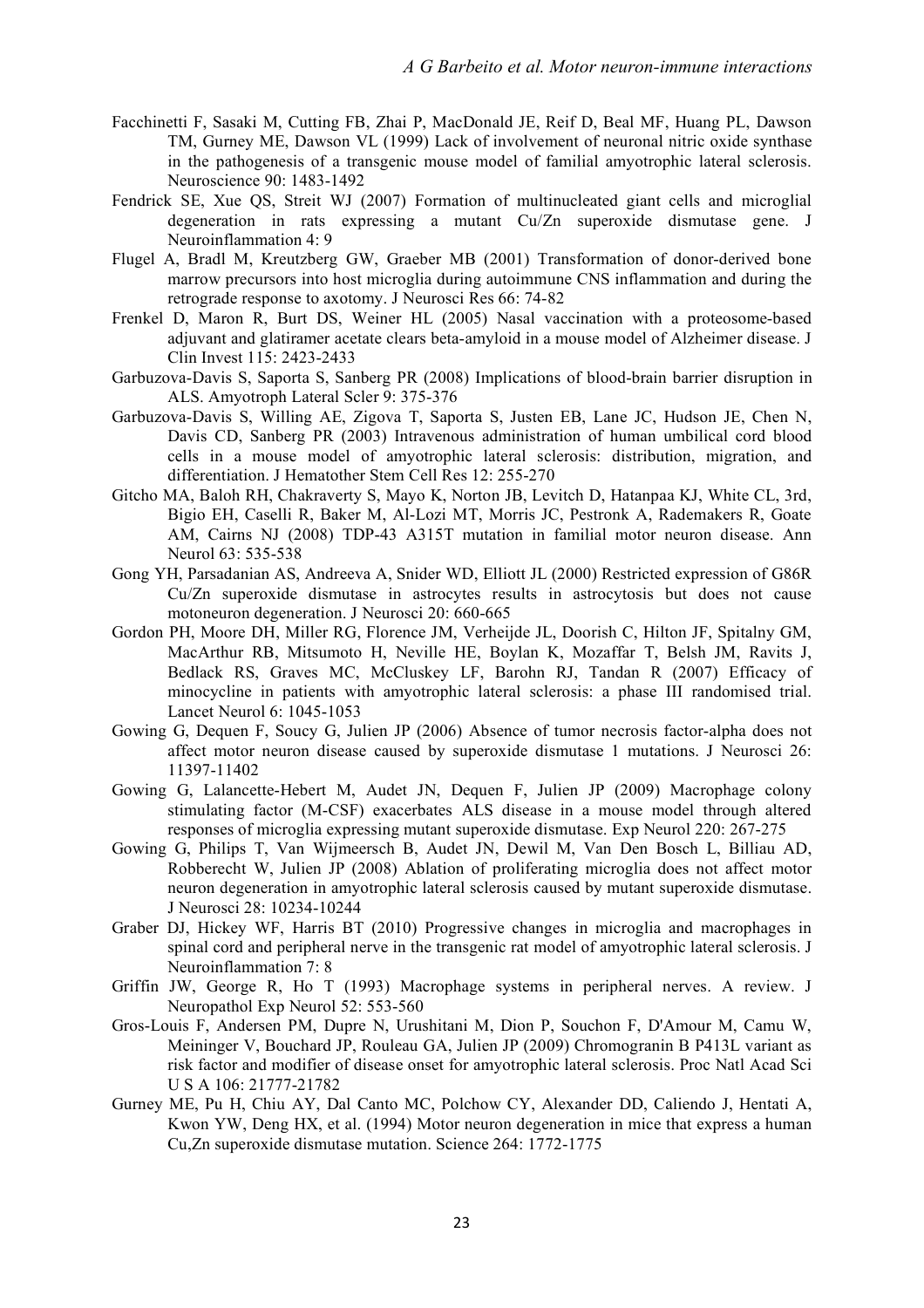- Haenggeli C, Julien JP, Mosley RL, Perez N, Dhar A, Gendelman HE, Rothstein JD (2007) Therapeutic immunization with a glatiramer acetate derivative does not alter survival in G93A and G37R SOD1 mouse models of familial ALS. Neurobiol Dis 26: 146-152
- Hall ED, Oostveen JA, Gurney ME (1998) Relationship of microglial and astrocytic activation to disease onset and progression in a transgenic model of familial ALS. Glia 23: 249-256
- Hanisch UK, Kettenmann H (2007) Microglia: active sensor and versatile effector cells in the normal and pathologic brain. Nat Neurosci 10: 1387-1394
- Harraz MM, Marden JJ, Zhou W, Zhang Y, Williams A, Sharov VS, Nelson K, Luo M, Paulson H, Schoneich C, Engelhardt JF (2008) SOD1 mutations disrupt redox-sensitive Rac regulation of NADPH oxidase in a familial ALS model. J Clin Invest 118: 659-670
- Henkel JS, Beers DR, Siklos L, Appel SH (2006) The chemokine MCP-1 and the dendritic and myeloid cells it attracts are increased in the mSOD1 mouse model of ALS. Mol Cell Neurosci 31: 427-437
- Henkel JS, Engelhardt JI, Siklos L, Simpson EP, Kim SH, Pan T, Goodman JC, Siddique T, Beers DR, Appel SH (2004) Presence of dendritic cells, MCP-1, and activated microglia/macrophages in amyotrophic lateral sclerosis spinal cord tissue. Ann Neurol 55: 221-235
- Hensley K, Fedynyshyn J, Ferrell S, Floyd RA, Gordon B, Grammas P, Hamdheydari L, Mhatre M, Mou S, Pye QN, Stewart C, West M, West S, Williamson KS (2003) Message and proteinlevel elevation of tumor necrosis factor alpha (TNF alpha) and TNF alpha-modulating cytokines in spinal cords of the G93A-SOD1 mouse model for amyotrophic lateral sclerosis. Neurobiol Dis 14: 74-80
- Hoek RM, Ruuls SR, Murphy CA, Wright GJ, Goddard R, Zurawski SM, Blom B, Homola ME, Streit WJ, Brown MH, Barclay AN, Sedgwick JD (2000) Down-regulation of the macrophage lineage through interaction with OX2 (CD200). Science 290: 1768-1771
- Hosback S, Hardiman O, Nolan CM, Doyle MA, Gorman G, Lynch C, O'Toole O, Jakeman P (2007) Circulating insulin-like growth factors and related binding proteins are selectively altered in amyotrophic lateral sclerosis and multiple sclerosis. Growth Horm IGF Res 17: 472-479
- Howland DS, Liu J, She Y, Goad B, Maragakis NJ, Kim B, Erickson J, Kulik J, DeVito L, Psaltis G, DeGennaro LJ, Cleveland DW, Rothstein JD (2002) Focal loss of the glutamate transporter EAAT2 in a transgenic rat model of SOD1 mutant-mediated amyotrophic lateral sclerosis (ALS). Proc Natl Acad Sci U S A 99: 1604-1609
- Ilieva H, Polymenidou M, Cleveland DW (2009) Non-cell autonomous toxicity in neurodegenerative disorders: ALS and beyond. J Cell Biol 187: 761-772
- Inoue K (2006) The function of microglia through purinergic receptors: neuropathic pain and cytokine release. Pharmacol Ther 109: 210-226
- Jaarsma D, Teuling E, Haasdijk ED, De Zeeuw CI, Hoogenraad CC (2008) Neuron-specific expression of mutant superoxide dismutase is sufficient to induce amyotrophic lateral sclerosis in transgenic mice. J Neurosci 28: 2075-2088
- Kabashi E, Valdmanis PN, Dion P, Rouleau GA (2007) Oxidized/misfolded superoxide dismutase-1: the cause of all amyotrophic lateral sclerosis? Ann Neurol 62: 553-559
- Kabashi E, Valdmanis PN, Dion P, Spiegelman D, McConkey BJ, Vande Velde C, Bouchard JP, Lacomblez L, Pochigaeva K, Salachas F, Pradat PF, Camu W, Meininger V, Dupre N, Rouleau GA (2008) TARDBP mutations in individuals with sporadic and familial amyotrophic lateral sclerosis. Nat Genet 40: 572-574
- Kalla R, Liu Z, Xu S, Koppius A, Imai Y, Kloss CU, Kohsaka S, Gschwendtner A, Moller JC, Werner A, Raivich G (2001) Microglia and the early phase of immune surveillance in the axotomized facial motor nucleus: impaired microglial activation and lymphocyte recruitment but no effect on neuronal survival or axonal regeneration in macrophage-colony stimulating factor-deficient mice. J Comp Neurol 436: 182-201
- Kaspar BK, Llado J, Sherkat N, Rothstein JD, Gage FH (2003) Retrograde viral delivery of IGF-1 prolongs survival in a mouse ALS model. Science 301: 839-842
- Kawamata T, Akiyama H, Yamada T, McGeer PL (1992) Immunologic reactions in amyotrophic lateral sclerosis brain and spinal cord tissue. Am J Pathol 140: 691-707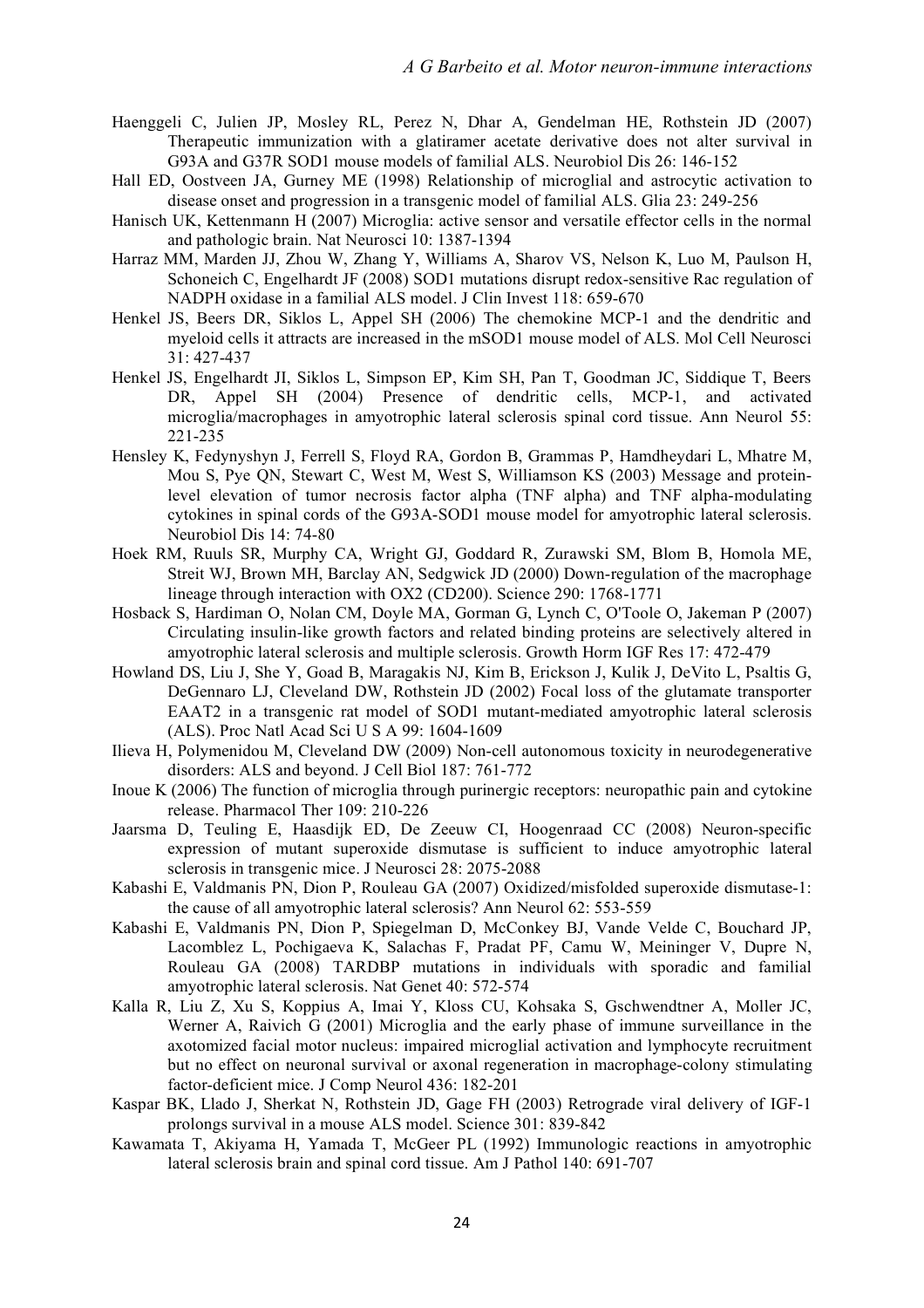- Kiaei M, Kipiani K, Chen J, Calingasan NY, Beal MF (2005) Peroxisome proliferator-activated receptor-gamma agonist extends survival in transgenic mouse model of amyotrophic lateral sclerosis. Exp Neurol 191: 331-336
- Kiaei M, Petri S, Kipiani K, Gardian G, Choi DK, Chen J, Calingasan NY, Schafer P, Muller GW, Stewart C, Hensley K, Beal MF (2006) Thalidomide and lenalidomide extend survival in a transgenic mouse model of amyotrophic lateral sclerosis. J Neurosci 26: 2467-2473
- Kreutzberg GW (1996) Microglia: a sensor for pathological events in the CNS. Trends Neurosci 19: 312-318
- Kriz J, Nguyen MD, Julien JP (2002) Minocycline slows disease progression in a mouse model of amyotrophic lateral sclerosis. Neurobiol Dis 10: 268-278
- Kuhle J, Lindberg RL, Regeniter A, Mehling M, Steck AJ, Kappos L, Czaplinski A (2009) Increased levels of inflammatory chemokines in amyotrophic lateral sclerosis. Eur J Neurol 16: 771-774
- Kwiatkowski TJ, Jr., Bosco DA, Leclerc AL, Tamrazian E, Vanderburg CR, Russ C, Davis A, Gilchrist J, Kasarskis EJ, Munsat T, Valdmanis P, Rouleau GA, Hosler BA, Cortelli P, de Jong PJ, Yoshinaga Y, Haines JL, Pericak-Vance MA, Yan J, Ticozzi N, Siddique T, McKenna-Yasek D, Sapp PC, Horvitz HR, Landers JE, Brown RH, Jr. (2009) Mutations in the FUS/TLS gene on chromosome 16 cause familial amyotrophic lateral sclerosis. Science 323: 1205-1208
- Lai EC, Felice KJ, Festoff BW, Gawel MJ, Gelinas DF, Kratz R, Murphy MF, Natter HM, Norris FH, Rudnicki SA (1997) Effect of recombinant human insulin-like growth factor-I on progression of ALS. A placebo-controlled study. The North America ALS/IGF-I Study Group. Neurology 49: 1621-1630
- Lampson LA, Kushner PD, Sobel RA (1990) Major histocompatibility complex antigen expression in the affected tissues in amyotrophic lateral sclerosis. Ann Neurol 28: 365-372
- Laurie C, Reynolds A, Coskun O, Bowman E, Gendelman HE, Mosley RL (2007) CD4+ T cells from Copolymer-1 immunized mice protect dopaminergic neurons in the 1-methyl-4-phenyl-1,2,3,6-tetrahydropyridine model of Parkinson's disease. J Neuroimmunol 183: 60-68
- Lawson LJ, Perry VH, Gordon S (1992) Turnover of resident microglia in the normal adult mouse brain. Neuroscience 48: 405-415
- Leigh PN, Meininger V, Bensimon G, Cudkowicz M, Robberecht W (2008) Minocycline for patients with ALS. Lancet Neurol 7: 119-120; author reply 120-111
- Leong SK, Ling EA (1992) Amoeboid and ramified microglia: their interrelationship and response to brain injury. Glia 6: 39-47
- Lepore AC, Haenggeli C, Gasmi M, Bishop KM, Bartus RT, Maragakis NJ, Rothstein JD (2007) Intraparenchymal spinal cord delivery of adeno-associated virus IGF-1 is protective in the SOD1G93A model of ALS. Brain Res 1185: 256-265
- Lepore AC, Rauck B, Dejea C, Pardo AC, Rao MS, Rothstein JD, Maragakis NJ (2008) Focal transplantation-based astrocyte replacement is neuroprotective in a model of motor neuron disease. Nat Neurosci 11: 1294-1301
- Lewis CA, Solomon JN, Rossi FM, Krieger C (2009) Bone marrow-derived cells in the central nervous system of a mouse model of amyotrophic lateral sclerosis are associated with blood vessels and express CX(3)CR1. Glia 57: 1410-1419
- Liang X, Wang Q, Shi J, Lokteva L, Breyer RM, Montine TJ, Andreasson K (2008) The prostaglandin E2 EP2 receptor accelerates disease progression and inflammation in a model of amyotrophic lateral sclerosis. Ann Neurol 64: 304-314
- Ling EA, Penney D, Leblond CP (1980) Use of carbon labeling to demonstrate the role of blood monocytes as precursors of the 'ameboid cells' present in the corpus callosum of postnatal rats. J Comp Neurol 193: 631-657
- Lino MM, Schneider C, Caroni P (2002) Accumulation of SOD1 mutants in postnatal motoneurons does not cause motoneuron pathology or motoneuron disease. J Neurosci 22: 4825-4832
- Liu Y, Hao W, Dawson A, Liu S, Fassbender K (2009) Expression of amyotrophic lateral sclerosislinked SOD1 mutant increases the neurotoxic potential of microglia via TLR2. J Biol Chem 284: 3691-3699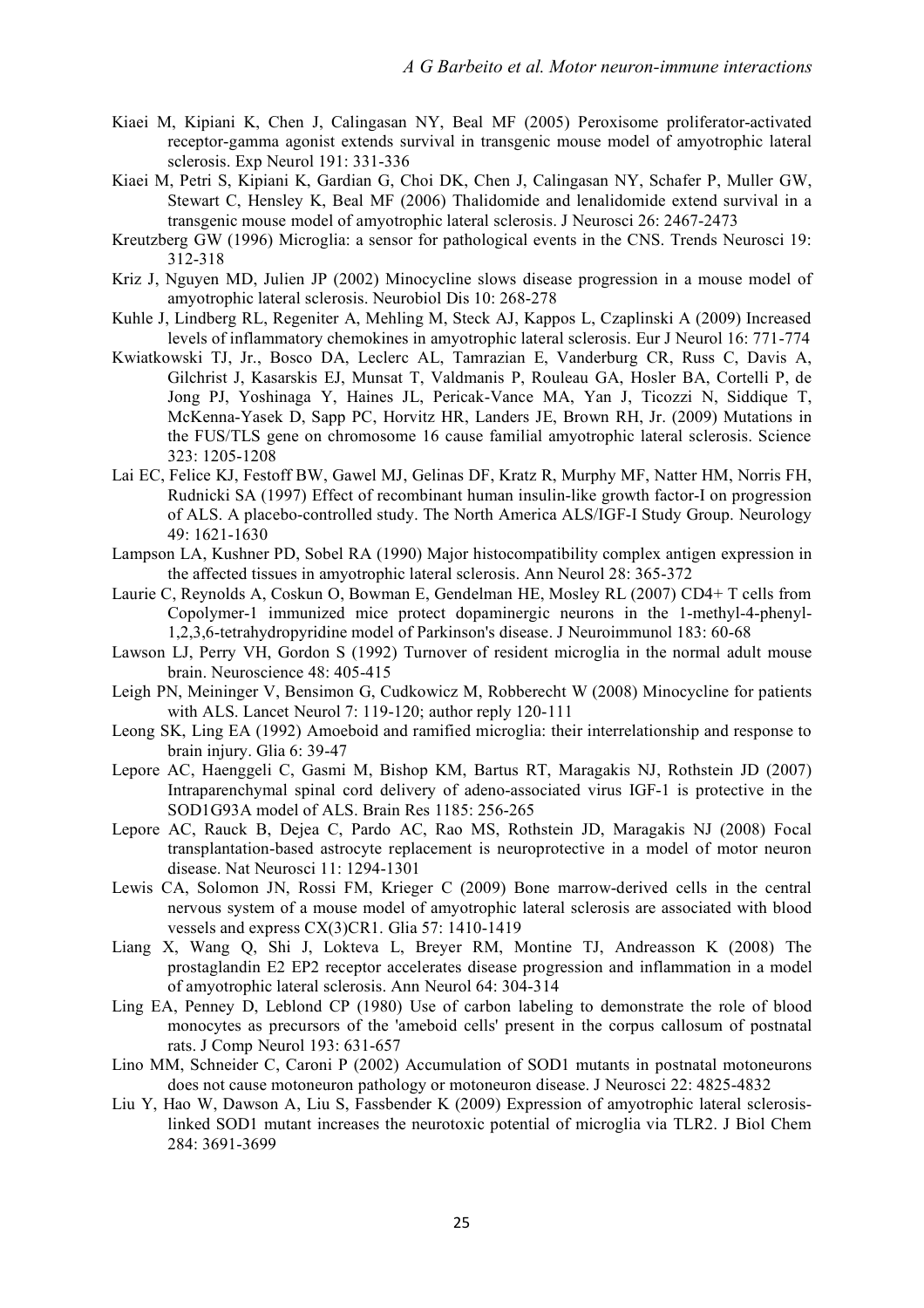- Lobsiger CS, Boillee S, Cleveland DW (2007) Toxicity from different SOD1 mutants dysregulates the complement system and the neuronal regenerative response in ALS motor neurons. Proc Natl Acad Sci U S A 104: 7319-7326
- Lobsiger CS, Boillee S, McAlonis-Downes M, Khan AM, Feltri ML, Yamanaka K, Cleveland DW (2009) Schwann cells expressing dismutase active mutant SOD1 unexpectedly slow disease progression in ALS mice. Proc Natl Acad Sci U S A 106: 4465-4470
- Ludolph AC, Bendotti C, Blaugrund E, Chio A, Greensmith L, Loeffler JP, Mead R, Niessen HG, Petri S, Pradat PF, Robberecht W, Ruegg M, Schwalenstocker B, Stiller D, van den Berg L, Vieira F, von Horsten S (2010) Guidelines for preclinical animal research in ALS/MND: A consensus meeting. Amyotroph Lateral Scler 11: 38-45
- Maihofner C, Probst-Cousin S, Bergmann M, Neuhuber W, Neundorfer B, Heuss D (2003) Expression and localization of cyclooxygenase-1 and -2 in human sporadic amyotrophic lateral sclerosis. Eur J Neurosci 18: 1527-1534
- Marden JJ, Harraz MM, Williams AJ, Nelson K, Luo M, Paulson H, Engelhardt JF (2007) Redox modifier genes in amyotrophic lateral sclerosis in mice. J Clin Invest 117: 2913-2919
- Marin-Teva JL, Dusart I, Colin C, Gervais A, van Rooijen N, Mallat M (2004) Microglia promote the death of developing Purkinje cells. Neuron 41: 535-547
- Martin LJ, Liu Z, Chen K, Price AC, Pan Y, Swaby JA, Golden WC (2007) Motor neuron degeneration in amyotrophic lateral sclerosis mutant superoxide dismutase-1 transgenic mice: mechanisms of mitochondriopathy and cell death. J Comp Neurol 500: 20-46
- Marty S, Dusart I, Peschanski M (1991) Glial changes following an excitotoxic lesion in the CNS--I. Microglia/macrophages. Neuroscience 45: 529-539
- McGeer PL, Kawamata T, Walker DG, Akiyama H, Tooyama I, McGeer EG (1993) Microglia in degenerative neurological disease. Glia 7: 84-92
- McGeer PL, McGeer EG (1995) The inflammatory response system of brain: implications for therapy of Alzheimer and other neurodegenerative diseases. Brain Res Brain Res Rev 21: 195-218
- McGeer PL, McGeer EG (2002) Inflammatory processes in amyotrophic lateral sclerosis. Muscle Nerve 26: 459-470
- McKercher SR, Torbett BE, Anderson KL, Henkel GW, Vestal DJ, Baribault H, Klemsz M, Feeney AJ, Wu GE, Paige CJ, Maki RA (1996) Targeted disruption of the PU.1 gene results in multiple hematopoietic abnormalities. EMBO J 15: 5647-5658
- Meininger V, Drory VE, Leigh PN, Ludolph A, Robberecht W, Silani V (2009) Glatiramer acetate has no impact on disease progression in ALS at 40 mg/day: a double- blind, randomized, multicentre, placebo-controlled trial. Amyotroph Lateral Scler 10: 378-383
- Messi ML, Clark HM, Prevette DM, Oppenheim RW, Delbono O (2007) The lack of effect of specific overexpression of IGF-1 in the central nervous system or skeletal muscle on pathophysiology in the G93A SOD-1 mouse model of ALS. Exp Neurol 207: 52-63
- Mildner A, Schmidt H, Nitsche M, Merkler D, Hanisch UK, Mack M, Heikenwalder M, Bruck W, Priller J, Prinz M (2007) Microglia in the adult brain arise from Ly-6ChiCCR2+ monocytes only under defined host conditions. Nat Neurosci 10: 1544-1553
- Miller TM, Kim SH, Yamanaka K, Hester M, Umapathi P, Arnson H, Rizo L, Mendell JR, Gage FH, Cleveland DW, Kaspar BK (2006) Gene transfer demonstrates that muscle is not a primary target for non-cell-autonomous toxicity in familial amyotrophic lateral sclerosis. Proc Natl Acad Sci U S A 103: 19546-19551
- Nagai M, Re DB, Nagata T, Chalazonitis A, Jessell TM, Wichterle H, Przedborski S (2007) Astrocytes expressing ALS-linked mutated SOD1 release factors selectively toxic to motor neurons. Nat Neurosci 10: 615-622
- Nagano I, Ilieva H, Shiote M, Murakami T, Yokoyama M, Shoji M, Abe K (2005a) Therapeutic benefit of intrathecal injection of insulin-like growth factor-1 in a mouse model of Amyotrophic Lateral Sclerosis. J Neurol Sci 235: 61-68
- Nagano I, Shiote M, Murakami T, Kamada H, Hamakawa Y, Matsubara E, Yokoyama M, Moritaz K, Shoji M, Abe K (2005b) Beneficial effects of intrathecal IGF-1 administration in patients with amyotrophic lateral sclerosis. Neurol Res 27: 768-772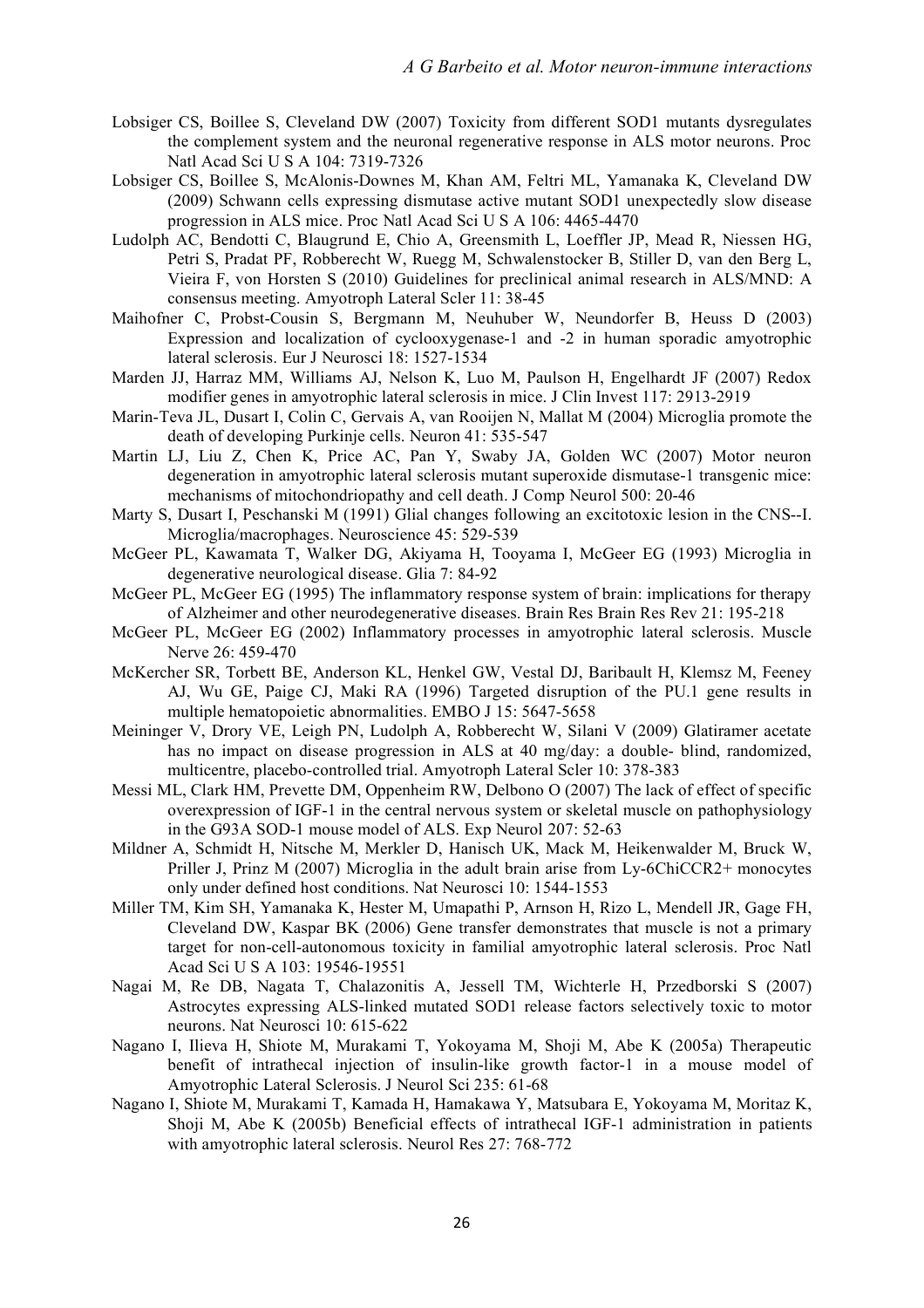- Nagata T, Nagano I, Shiote M, Narai H, Murakami T, Hayashi T, Shoji M, Abe K (2007) Elevation of MCP-1 and MCP-1/VEGF ratio in cerebrospinal fluid of amyotrophic lateral sclerosis patients. Neurol Res 29: 772-776
- Naor S, Keren Z, Bronshtein T, Goren E, Machluf M, Melamed D (2009) Development of ALS-like disease in SOD-1 mice deficient of B lymphocytes. J Neurol 256: 1228-1235
- Nefussy B, Artamonov I, Deutsch V, Naparstek E, Nagler A, Drory VE (2009) Recombinant human granulocyte-colony stimulating factor administration for treating amyotrophic lateral sclerosis: A pilot study. Amyotroph Lateral Scler: 1-7
- Neymotin A, Petri S, Calingasan NY, Wille E, Schafer P, Stewart C, Hensley K, Beal MF, Kiaei M (2009) Lenalidomide (Revlimid) administration at symptom onset is neuroprotective in a mouse model of amyotrophic lateral sclerosis. Exp Neurol 220: 191-197
- Nguyen MD, D'Aigle T, Gowing G, Julien JP, Rivest S (2004) Exacerbation of motor neuron disease by chronic stimulation of innate immunity in a mouse model of amyotrophic lateral sclerosis. J Neurosci 24: 1340-1349
- Nguyen MD, Julien JP, Rivest S (2001) Induction of proinflammatory molecules in mice with amyotrophic lateral sclerosis: no requirement for proapoptotic interleukin-1beta in neurodegeneration. Ann Neurol 50: 630-639
- Nimmerjahn A, Kirchhoff F, Helmchen F (2005) Resting microglial cells are highly dynamic surveillants of brain parenchyma in vivo. Science 308: 1314-1318
- Ohnishi S, Ito H, Suzuki Y, Adachi Y, Wate R, Zhang J, Nakano S, Kusaka H, Ikehara S (2009) Intrabone marrow-bone marrow transplantation slows disease progression and prolongs survival in G93A mutant SOD1 transgenic mice, an animal model mouse for amyotrophic lateral sclerosis. Brain Res 1296: 216-224
- Olsen MK, Roberds SL, Ellerbrock BR, Fleck TJ, McKinley DK, Gurney ME (2001) Disease mechanisms revealed by transcription profiling in SOD1-G93A transgenic mouse spinal cord. Ann Neurol 50: 730-740
- Pardo AC, Wong V, Benson LM, Dykes M, Tanaka K, Rothstein JD, Maragakis NJ (2006) Loss of the astrocyte glutamate transporter GLT1 modifies disease in SOD1(G93A) mice. Exp Neurol 201: 120-130
- Pellecchia MT, Pivonello R, Monsurro MR, Trojsi F, Longo K, Piccirillo G, Pivonello C, Rocco M, Di Somma C, Colao A, Tedeschi G, Barone P (2009) The GH-IGF system in amyotrophic lateral sclerosis: correlations between pituitary GH secretion capacity, insulin-like growth factors and clinical features. Eur J Neurol PMID: 20002733
- Perry VH, Hume DA, Gordon S (1985) Immunohistochemical localization of macrophages and microglia in the adult and developing mouse brain. Neuroscience 15: 313-326
- Pitzer C, Kruger C, Plaas C, Kirsch F, Dittgen T, Muller R, Laage R, Kastner S, Suess S, Spoelgen R, Henriques A, Ehrenreich H, Schabitz WR, Bach A, Schneider A (2008) Granulocyte-colony stimulating factor improves outcome in a mouse model of amyotrophic lateral sclerosis. Brain 131: 3335-3347
- Poloni M, Facchetti D, Mai R, Micheli A, Agnoletti L, Francolini G, Mora G, Camana C, Mazzini L, Bachetti T (2000) Circulating levels of tumour necrosis factor-alpha and its soluble receptors are increased in the blood of patients with amyotrophic lateral sclerosis. Neurosci Lett 287: 211-214
- Pompl PN, Ho L, Bianchi M, McManus T, Qin W, Pasinetti GM (2003) A therapeutic role for cyclooxygenase-2 inhibitors in a transgenic mouse model of amyotrophic lateral sclerosis. FASEB J 17: 725-727
- Pramatarova A, Laganiere J, Roussel J, Brisebois K, Rouleau GA (2001) Neuron-specific expression of mutant superoxide dismutase 1 in transgenic mice does not lead to motor impairment. J Neurosci 21: 3369-3374
- Priller J, Flugel A, Wehner T, Boentert M, Haas CA, Prinz M, Fernandez-Klett F, Prass K, Bechmann I, de Boer BA, Frotscher M, Kreutzberg GW, Persons DA, Dirnagl U (2001) Targeting genemodified hematopoietic cells to the central nervous system: use of green fluorescent protein uncovers microglial engraftment. Nat Med 7: 1356-1361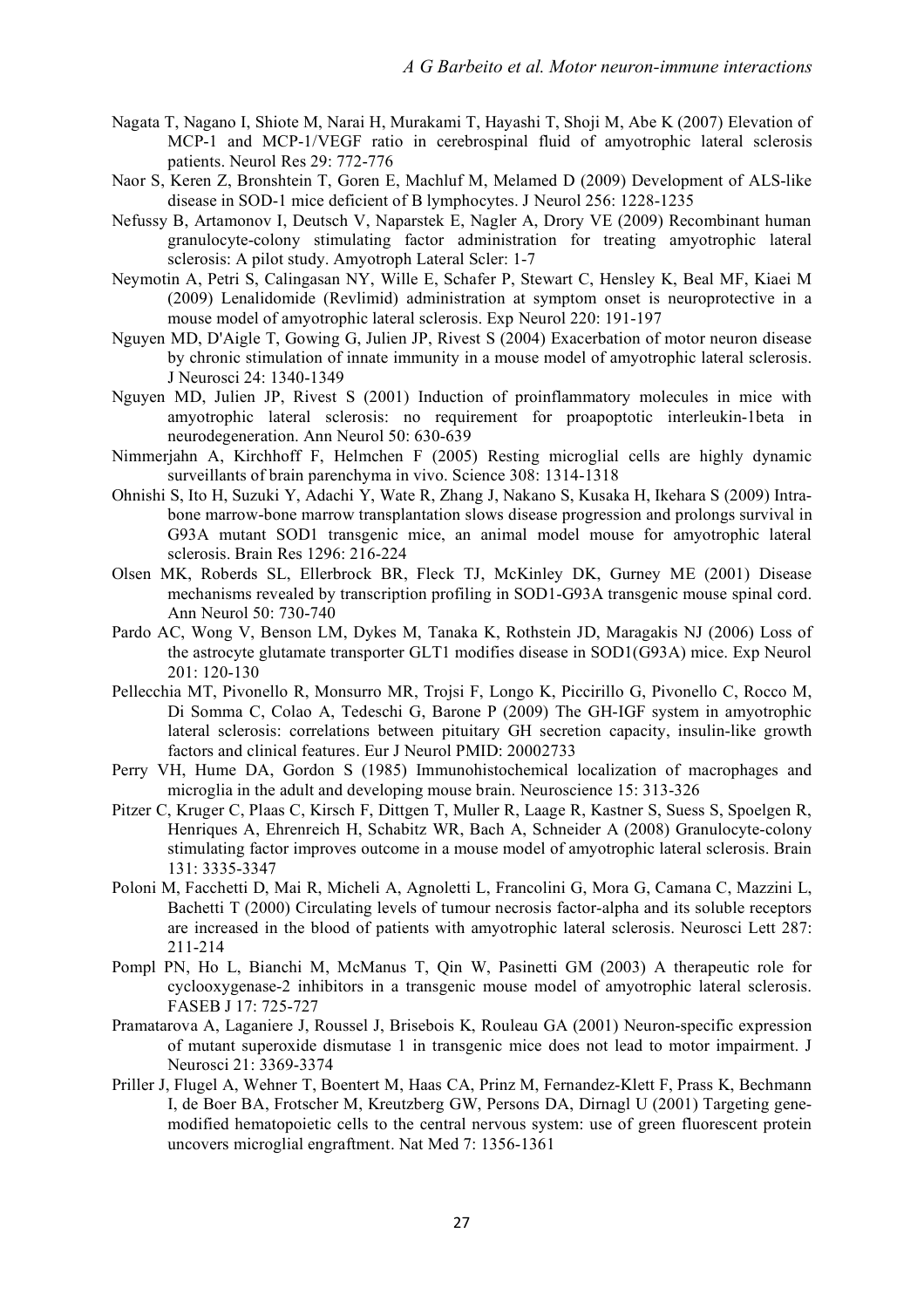- Raivich G, Moreno-Flores MT, Moller JC, Kreutzberg GW (1994) Inhibition of posttraumatic microglial proliferation in a genetic model of macrophage colony-stimulating factor deficiency in the mouse. Eur J Neurosci 6: 1615-1618
- Rakhit R, Cunningham P, Furtos-Matei A, Dahan S, Qi XF, Crow JP, Cashman NR, Kondejewski LH, Chakrabartty A (2002) Oxidation-induced misfolding and aggregation of superoxide dismutase and its implications for amyotrophic lateral sclerosis. J Biol Chem 277: 47551- 47556
- Raoul C, Buhler E, Sadeghi C, Jacquier A, Aebischer P, Pettmann B, Henderson CE, Haase G (2006) Chronic activation in presymptomatic amyotrophic lateral sclerosis (ALS) mice of a feedback loop involving Fas, Daxx, and FasL. Proc Natl Acad Sci U S A 103: 6007-6012
- Raoul C, Estevez AG, Nishimune H, Cleveland DW, deLapeyriere O, Henderson CE, Haase G, Pettmann B (2002) Motoneuron death triggered by a specific pathway downstream of Fas. potentiation by ALS-linked SOD1 mutations. Neuron 35: 1067-1083
- Reaume AG, Elliott JL, Hoffman EK, Kowall NW, Ferrante RJ, Siwek DF, Wilcox HM, Flood DG, Beal MF, Brown RH, Jr., Scott RW, Snider WD (1996) Motor neurons in Cu/Zn superoxide dismutase-deficient mice develop normally but exhibit enhanced cell death after axonal injury. Nat Genet 13: 43-47
- Rentzos M, Nikolaou C, Rombos A, Boufidou F, Zoga M, Dimitrakopoulos A, Tsoutsou A, Vassilopoulos D (2007) RANTES levels are elevated in serum and cerebrospinal fluid in patients with amyotrophic lateral sclerosis. Amyotroph Lateral Scler 8: 283-287
- Ricote M, Li AC, Willson TM, Kelly CJ, Glass CK (1998) The peroxisome proliferator-activated receptor-gamma is a negative regulator of macrophage activation. Nature 391: 79-82
- Ripps ME, Huntley GW, Hof PR, Morrison JH, Gordon JW (1995) Transgenic mice expressing an altered murine superoxide dismutase gene provide an animal model of amyotrophic lateral sclerosis. Proc Natl Acad Sci U S A 92: 689-693
- Rosen DR, Siddique T, Patterson D, Figlewicz DA, Sapp P, Hentati A, Donaldson D, Goto J, O'Regan JP, Deng HX, et al. (1993) Mutations in Cu/Zn superoxide dismutase gene are associated with familial amyotrophic lateral sclerosis. Nature 362:59-62.
- Rosen DR (1993) Mutations in Cu/Zn superoxide dismutase gene are associated with familial amyotrophic lateral sclerosis. Nature 364: 362
- Rosener M, Hahn H, Kranz M, Heeney J, Rethwilm A (1996) Absence of serological evidence for foamy virus infection in patients with amyotrophic lateral sclerosis. J Med Virol 48: 222-226
- Rothstein JD, Van Kammen M, Levey AI, Martin LJ, Kuncl RW (1995) Selective loss of glial glutamate transporter GLT-1 in amyotrophic lateral sclerosis. Ann Neurol 38: 73-84
- Rutherford NJ, Zhang YJ, Baker M, Gass JM, Finch NA, Xu YF, Stewart H, Kelley BJ, Kuntz K, Crook RJ, Sreedharan J, Vance C, Sorenson E, Lippa C, Bigio EH, Geschwind DH, Knopman DS, Mitsumoto H, Petersen RC, Cashman NR, Hutton M, Shaw CE, Boylan KB, Boeve B, Graff-Radford NR, Wszolek ZK, Caselli RJ, Dickson DW, Mackenzie IR, Petrucelli L, Rademakers R (2008) Novel mutations in TARDBP (TDP-43) in patients with familial amyotrophic lateral sclerosis. PLoS Genet PMID: 18802454
- Sargsyan SA, Blackburn DJ, Barber SC, Monk PN, Shaw PJ (2009) Mutant SOD1 G93A microglia have an inflammatory phenotype and elevated production of MCP-1. Neuroreport 20: 1450-1455
- Sarlette A, Krampfl K, Grothe C, Neuhoff N, Dengler R, Petri S (2008) Nuclear erythroid 2-related factor 2-antioxidative response element signaling pathway in motor cortex and spinal cord in amyotrophic lateral sclerosis. J Neuropathol Exp Neurol 67: 1055-1062
- Schabitz WR, Kruger C, Pitzer C, Weber D, Laage R, Gassler N, Aronowski J, Mier W, Kirsch F, Dittgen T, Bach A, Sommer C, Schneider A (2008) A neuroprotective function for the hematopoietic protein granulocyte-macrophage colony stimulating factor (GM-CSF). J Cereb Blood Flow Metab 28: 29-43
- Schnabel J (2008) Neuroscience: Standard model. Nature 454: 682-685
- Schneider A, Kruger C, Steigleder T, Weber D, Pitzer C, Laage R, Aronowski J, Maurer MH, Gassler N, Mier W, Hasselblatt M, Kollmar R, Schwab S, Sommer C, Bach A, Kuhn HG, Schabitz WR (2005) The hematopoietic factor G-CSF is a neuronal ligand that counteracts programmed cell death and drives neurogenesis. J Clin Invest 115: 2083-2098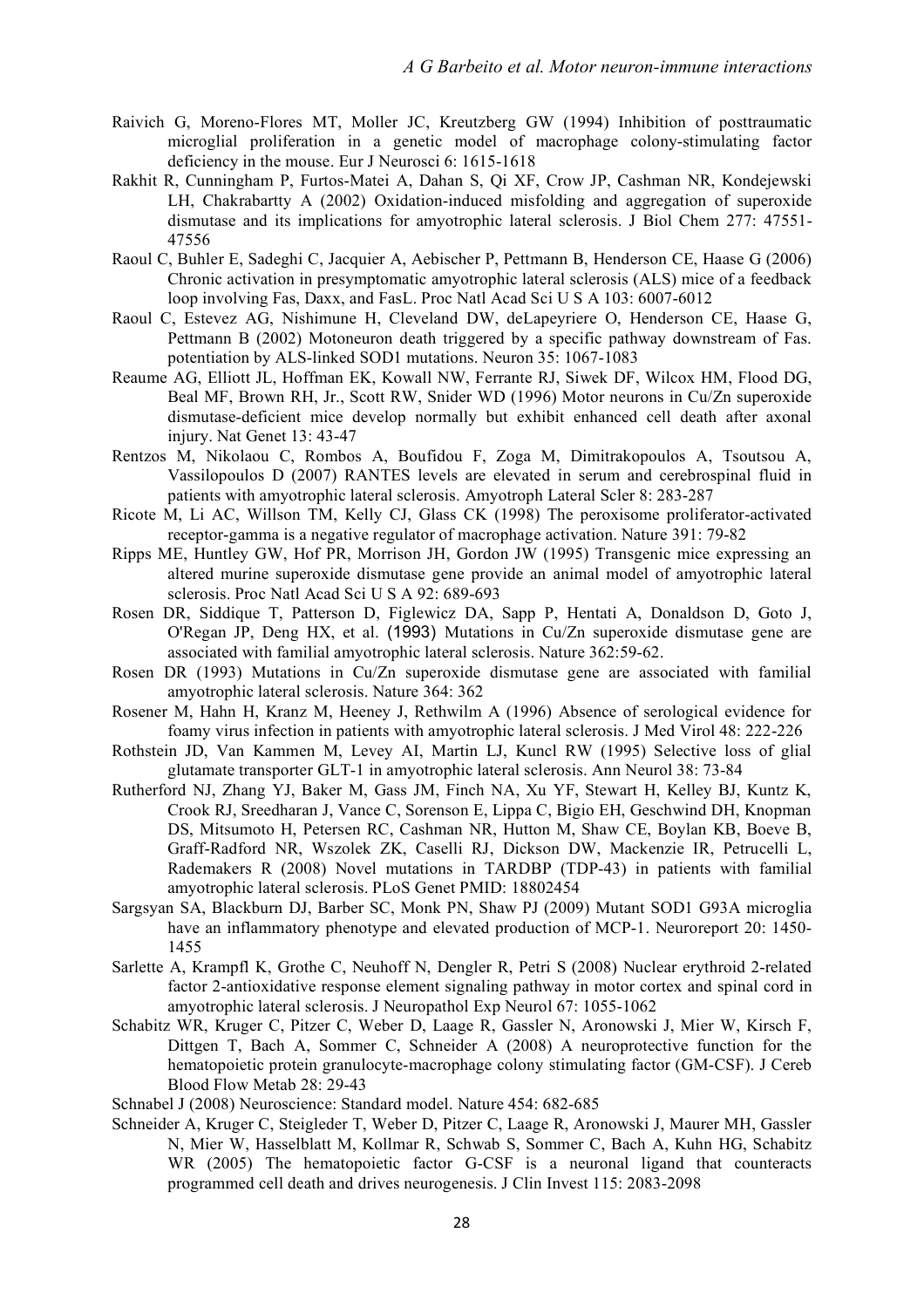- Schutz B, Reimann J, Dumitrescu-Ozimek L, Kappes-Horn K, Landreth GE, Schurmann B, Zimmer A, Heneka MT (2005) The oral antidiabetic pioglitazone protects from neurodegeneration and amyotrophic lateral sclerosis-like symptoms in superoxide dismutase-G93A transgenic mice. J Neurosci 25: 7805-7812
- Scott S, Kranz JE, Cole J, Lincecum JM, Thompson K, Kelly N, Bostrom A, Theodoss J, Al-Nakhala BM, Vieira FG, Ramasubbu J, Heywood JA (2008) Design, power, and interpretation of studies in the standard murine model of ALS. Amyotroph Lateral Scler 9: 4-15
- Seksenyan A, Ron-Harel N, Azoulay D, Cahalon L, Cardon M, Rogeri P, Ko MK, Weil M, Bulvik S, Rechavi G, Amariglio N, Konen E, Koronyo-Hamaoui M, Somech R, Schwartz M (2009) Thymic Involution in Amyotrophic Lateral Sclerosis. J Cell Mol Med PMID: 19650830
- Shibata N, Nagai R, Uchida K, Horiuchi S, Yamada S, Hirano A, Kawaguchi M, Yamamoto T, Sasaki S, Kobayashi M (2001) Morphological evidence for lipid peroxidation and protein glycoxidation in spinal cords from sporadic amyotrophic lateral sclerosis patients. Brain Res 917: 97-104
- Simard AR, Rivest S (2004) Bone marrow stem cells have the ability to populate the entire central nervous system into fully differentiated parenchymal microglia. FASEB J 18: 998-1000
- Simpson EP, Henry YK, Henkel JS, Smith RG, Appel SH (2004) Increased lipid peroxidation in sera of ALS patients: a potential biomarker of disease burden. Neurology 62: 1758-1765
- Smith RG, Henry YK, Mattson MP, Appel SH (1998) Presence of 4-hydroxynonenal in cerebrospinal fluid of patients with sporadic amyotrophic lateral sclerosis. Ann Neurol 44: 696-699
- Solomon JN, Lewis CA, Ajami B, Corbel SY, Rossi FM, Krieger C (2006) Origin and distribution of bone marrow-derived cells in the central nervous system in a mouse model of amyotrophic lateral sclerosis. Glia 53: 744-753
- Son M, Fathallah-Shaykh HM, Elliott JL (2001) Survival in a transgenic model of FALS is independent of iNOS expression. Ann Neurol 50: 273
- Sorenson EJ, Windbank AJ, Mandrekar JN, Bamlet WR, Appel SH, Armon C, Barkhaus PE, Bosch P, Boylan K, David WS, Feldman E, Glass J, Gutmann L, Katz J, King W, Luciano CA, McCluskey LF, Nash S, Newman DS, Pascuzzi RM, Pioro E, Sams LJ, Scelsa S, Simpson EP, Subramony SH, Tiryaki E, Thornton CA (2008) Subcutaneous IGF-1 is not beneficial in 2-year ALS trial. Neurology 71: 1770-1775
- Sreedharan J, Blair IP, Tripathi VB, Hu X, Vance C, Rogelj B, Ackerley S, Durnall JC, Williams KL, Buratti E, Baralle F, de Belleroche J, Mitchell JD, Leigh PN, Al-Chalabi A, Miller CC, Nicholson G, Shaw CE (2008) TDP-43 mutations in familial and sporadic amyotrophic lateral sclerosis. Science 319: 1668-1672
- Stommel EW, Cohen JA, Fadul CE, Cogbill CH, Graber DJ, Kingman L, Mackenzie T, Channon Smith JY, Harris BT (2009) Efficacy of thalidomide for the treatment of amyotrophic lateral sclerosis: a phase II open label clinical trial. Amyotroph Lateral Scler 10: 393-404
- Streit WJ (2002) Microglia as neuroprotective, immunocompetent cells of the CNS. Glia 40: 133-139
- Swanson NR, Fox SA, Mastaglia FL (1995) Search for persistent infection with poliovirus or other enteroviruses in amyotrophic lateral sclerosis-motor neurone disease. Neuromuscul Disord 5: 457-465
- Torres-Aleman I, Barrios V, Berciano J (1998) The peripheral insulin-like growth factor system in amyotrophic lateral sclerosis and in multiple sclerosis. Neurology 50: 772-776
- Troost D, van den Oord JJ, de Jong JM, Swaab DF (1989) Lymphocytic infiltration in the spinal cord of patients with amyotrophic lateral sclerosis. Clin Neuropathol 8: 289-294
- Troost D, Van den Oord JJ, Vianney de Jong JM (1990) Immunohistochemical characterization of the inflammatory infiltrate in amyotrophic lateral sclerosis. Neuropathol Appl Neurobiol 16: 401- 410
- Turner BJ, Ackerley S, Davies KE, Talbot K (2009) Dismutase-competent SOD1 mutant accumulation in myelinating Schwann cells is not detrimental to normal or transgenic ALS model mice. Hum Mol Genet
- Turner MR, Cagnin A, Turkheimer FE, Miller CC, Shaw CE, Brooks DJ, Leigh PN, Banati RB (2004) Evidence of widespread cerebral microglial activation in amyotrophic lateral sclerosis: an [11C](R)-PK11195 positron emission tomography study. Neurobiol Dis 15: 601-609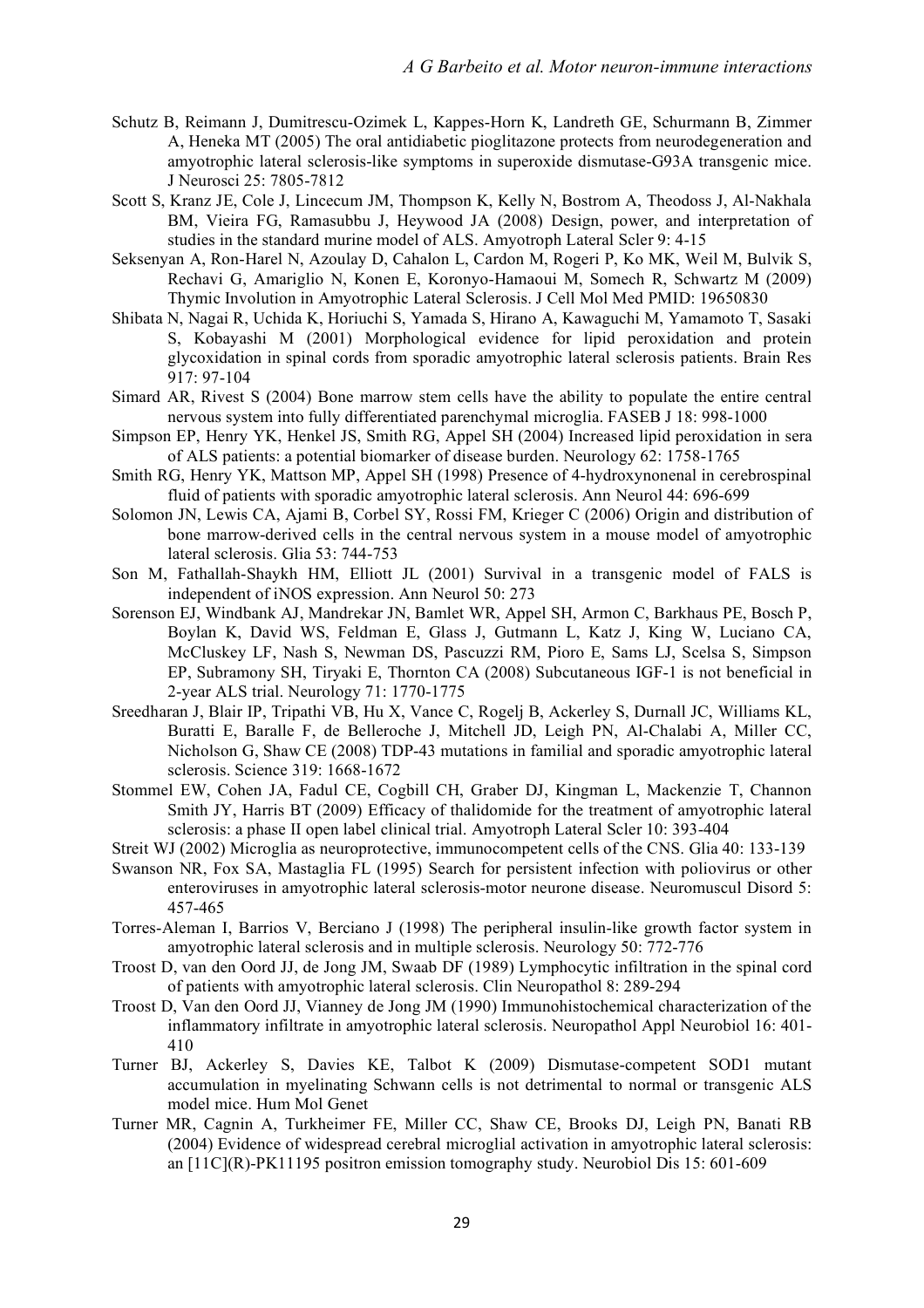- Urushitani M, Ezzi SA, Julien JP (2007) Therapeutic effects of immunization with mutant superoxide dismutase in mice models of amyotrophic lateral sclerosis. Proc Natl Acad Sci U S A 104: 2495-2500
- Urushitani M, Sik A, Sakurai T, Nukina N, Takahashi R, Julien JP (2006) Chromogranin-mediated secretion of mutant superoxide dismutase proteins linked to amyotrophic lateral sclerosis. Nat Neurosci 9: 108-118
- Van Den Bosch L, Robberecht W (2008) Crosstalk between astrocytes and motor neurons: what is the message? Exp Neurol 211: 1-6
- Van Den Bosch L, Tilkin P, Lemmens G, Robberecht W (2002) Minocycline delays disease onset and mortality in a transgenic model of ALS. Neuroreport 13: 1067-1070
- Van Den Bosch L, Van Damme P, Bogaert E, Robberecht W (2006) The role of excitotoxicity in the pathogenesis of amyotrophic lateral sclerosis. Biochim Biophys Acta 1762: 1068-1082
- Vance C, Rogelj B, Hortobagyi T, De Vos KJ, Nishimura AL, Sreedharan J, Hu X, Smith B, Ruddy D, Wright P, Ganesalingam J, Williams KL, Tripathi V, Al-Saraj S, Al-Chalabi A, Leigh PN, Blair IP, Nicholson G, de Belleroche J, Gallo JM, Miller CC, Shaw CE (2009) Mutations in FUS, an RNA processing protein, cause familial amyotrophic lateral sclerosis type 6. Science 323: 1208-1211
- Vargas MR, Johnson DA, Sirkis DW, Messing A, Johnson JA (2008) Nrf2 activation in astrocytes protects against neurodegeneration in mouse models of familial amyotrophic lateral sclerosis. J Neurosci 28: 13574-13581
- Vargas MR, Pehar M, Cassina P, Beckman JS, Barbeito L (2006) Increased glutathione biosynthesis by Nrf2 activation in astrocytes prevents p75NTR-dependent motor neuron apoptosis. J Neurochem 97: 687-696
- Walker MP, Schlaberg R, Hays AP, Bowser R, Lipkin WI (2001) Absence of echovirus sequences in brain and spinal cord of amyotrophic lateral sclerosis patients. Ann Neurol 49: 249-253
- Wang J, Xu G, Gonzales V, Coonfield M, Fromholt D, Copeland NG, Jenkins NA, Borchelt DR (2002) Fibrillar inclusions and motor neuron degeneration in transgenic mice expressing superoxide dismutase 1 with a disrupted copper-binding site. Neurobiol Dis 10: 128-138
- Wang L, Deng HX, Grisotti G, Zhai H, Siddique T, Roos RP (2009a) Wild-type SOD1 overexpression accelerates disease onset of a G85R SOD1 mouse. Hum Mol Genet 18: 1642- 1651
- Wang L, Sharma K, Grisotti G, Roos RP (2009b) The effect of mutant SOD1 dismutase activity on non-cell autonomous degeneration in familial amyotrophic lateral sclerosis. Neurobiol Dis 35: 234-240
- Wegiel J, Wisniewski HM, Dziewiatkowski J, Tarnawski M, Kozielski R, Trenkner E, Wiktor-Jedrzejczak W (1998) Reduced number and altered morphology of microglial cells in colony stimulating factor-1-deficient osteopetrotic op/op mice. Brain Res 804: 135-139
- Wegorzewska I, Bell S, Cairns NJ, Miller TM, Baloh RH (2009) TDP-43 mutant transgenic mice develop features of ALS and frontotemporal lobar degeneration. Proc Natl Acad Sci U S A 106: 18809-18814
- Weydt P, Yuen EC, Ransom BR, Moller T (2004) Increased cytotoxic potential of microglia from ALS-transgenic mice. Glia 48: 179-182
- Wiktor-Jedrzejczak WW, Ahmed A, Szczylik C, Skelly RR (1982) Hematological characterization of congenital osteopetrosis in op/op mouse. Possible mechanism for abnormal macrophage differentiation. J Exp Med 156: 1516-1527
- Wilms H, Sievers J, Dengler R, Bufler J, Deuschl G, Lucius R (2003) Intrathecal synthesis of monocyte chemoattractant protein-1 (MCP-1) in amyotrophic lateral sclerosis: further evidence for microglial activation in neurodegeneration. J Neuroimmunol 144: 139-142
- Wils H, Kleinberger G, Janssens J, Pereson S, Joris G, Cuijt I, Smits V, Ceuterick-de Groote C, Van Broeckhoven C, Kumar-Singh S (2010) TDP-43 transgenic mice develop spastic paralysis and neuronal inclusions characteristic of ALS and frontotemporal lobar degeneration. Proc Natl Acad Sci U S A 107: 3858-3863
- Wong PC, Pardo CA, Borchelt DR, Lee MK, Copeland NG, Jenkins NA, Sisodia SS, Cleveland DW, Price DL (1995) An adverse property of a familial ALS-linked SOD1 mutation causes motor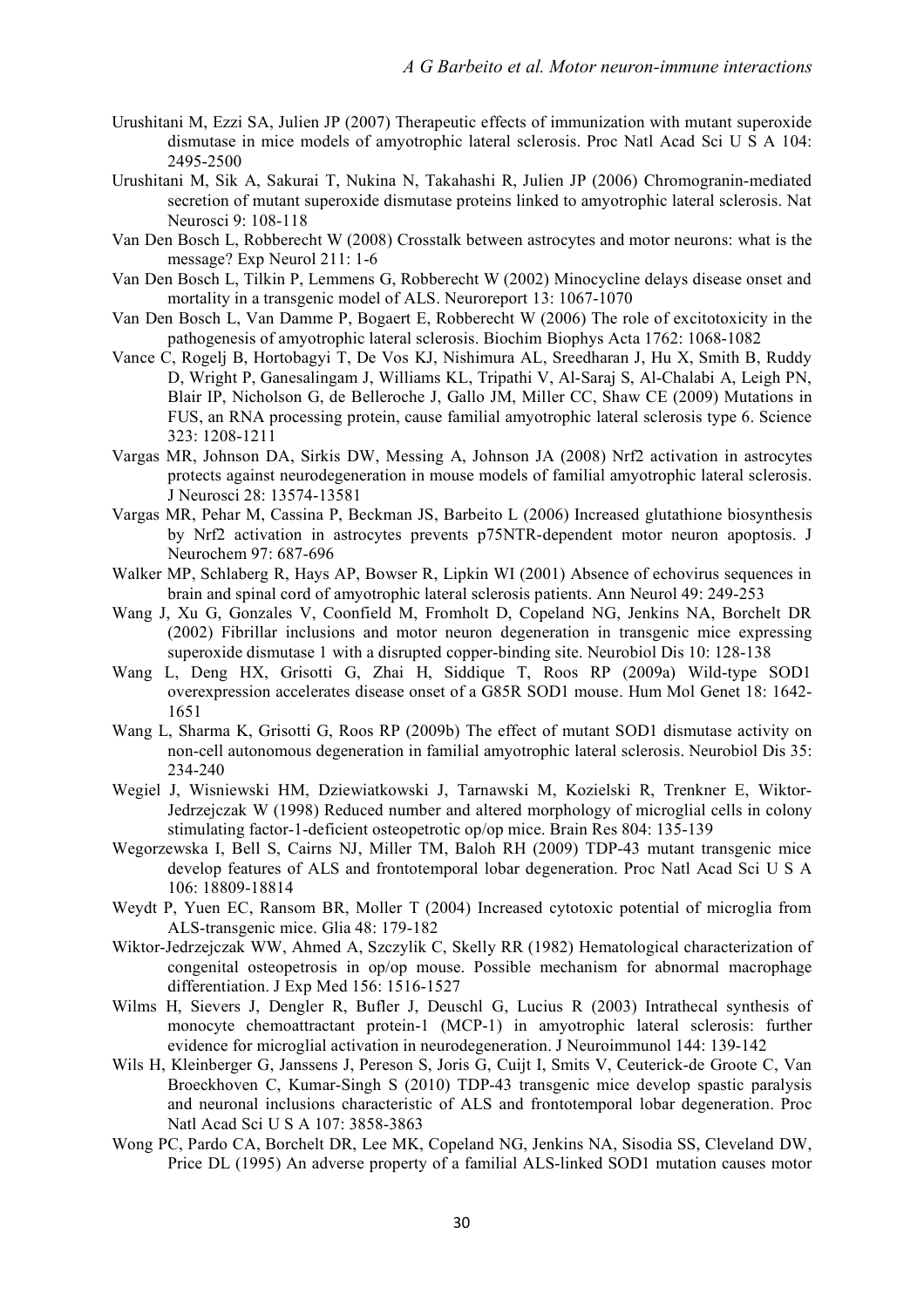neuron disease characterized by vacuolar degeneration of mitochondria. Neuron 14: 1105- 1116

- Wu DC, Re DB, Nagai M, Ischiropoulos H, Przedborski S (2006) The inflammatory NADPH oxidase enzyme modulates motor neuron degeneration in amyotrophic lateral sclerosis mice. Proc Natl Acad Sci U S A 103: 12132-12137
- Wyss-Coray T, Mucke L (2002) Inflammation in neurodegenerative disease--a double-edged sword. Neuron 35: 419-432
- Xiao Q, Zhao W, Beers DR, Yen AA, Xie W, Henkel JS, Appel SH (2007) Mutant SOD1(G93A) microglia are more neurotoxic relative to wild-type microglia. J Neurochem 102: 2008-2019
- Yamanaka K, Boillee S, Roberts EA, Garcia ML, McAlonis-Downes M, Mikse OR, Cleveland DW, Goldstein LS (2008a) Mutant SOD1 in cell types other than motor neurons and oligodendrocytes accelerates onset of disease in ALS mice. Proc Natl Acad Sci U S A 105: 7594-7599
- Yamanaka K, Chun SJ, Boillee S, Fujimori-Tonou N, Yamashita H, Gutmann DH, Takahashi R, Misawa H, Cleveland DW (2008b) Astrocytes as determinants of disease progression in inherited amyotrophic lateral sclerosis. Nat Neurosci 11: 251-253
- Yasojima K, Tourtellotte WW, McGeer EG, McGeer PL (2001) Marked increase in cyclooxygenase-2 in ALS spinal cord: implications for therapy. Neurology 57: 952-956
- Yiangou Y, Facer P, Durrenberger P, Chessell IP, Naylor A, Bountra C, Banati RR, Anand P (2006) COX-2, CB2 and P2X7-immunoreactivities are increased in activated microglial cells/macrophages of multiple sclerosis and amyotrophic lateral sclerosis spinal cord. BMC Neurol 6: 12
- Yoshihara T, Ishigaki S, Yamamoto M, Liang Y, Niwa J, Takeuchi H, Doyu M, Sobue G (2002) Differential expression of inflammation- and apoptosis-related genes in spinal cords of a mutant SOD1 transgenic mouse model of familial amyotrophic lateral sclerosis. J Neurochem  $80 \cdot 158 - 167$
- Yrjanheikki J, Tikka T, Keinanen R, Goldsteins G, Chan PH, Koistinaho J (1999) A tetracycline derivative, minocycline, reduces inflammation and protects against focal cerebral ischemia with a wide therapeutic window. Proc Natl Acad Sci U S A 96: 13496-13500
- Zhao W, Beers DR, Henkel JS, Zhang W, Urushitani M, Julien JP, Appel SH (2010) Extracellular mutant SOD1 induces microglial-mediated motoneuron injury. Glia 58: 231-243
- Zhao W, Xie W, Xiao Q, Beers DR, Appel SH (2006a) Protective effects of an anti-inflammatory cytokine, interleukin-4, on motoneuron toxicity induced by activated microglia. J Neurochem 99: 1176-1187
- Zhao X, Ou Z, Grotta JC, Waxham N, Aronowski J (2006b) Peroxisome-proliferator-activated receptor-gamma (PPARgamma) activation protects neurons from NMDA excitotoxicity. Brain Res 1073-1074: 460-469
- Zhong Z, Deane R, Ali Z, Parisi M, Shapovalov Y, O'Banion MK, Stojanovic K, Sagare A, Boillee S, Cleveland DW, Zlokovic BV (2008) ALS-causing SOD1 mutants generate vascular changes prior to motor neuron degeneration. Nat Neurosci 11: 420-422
- Zhong Z, Ilieva H, Hallagan L, Bell R, Singh I, Paquette N, Thiyagarajan M, Deane R, Fernandez JA, Lane S, Zlokovic AB, Liu T, Griffin JH, Chow N, Castellino FJ, Stojanovic K, Cleveland DW, Zlokovic BV (2009) Activated protein C therapy slows ALS-like disease in mice by transcriptionally inhibiting SOD1 in motor neurons and microglia cells. J Clin Invest 119: 3437-3449
- Zhou H, Huang C, Chen H, Wang D, Landel CP, Xia PY, Bowser R, Liu YJ, Xia XG (2010) Transgenic rat model of neurodegeneration caused by mutation in the TDP gene. PLoS Genet PMID: 20361056
- Zhu S, Stavrovskaya IG, Drozda M, Kim BY, Ona V, Li M, Sarang S, Liu AS, Hartley DM, Wu DC, Gullans S, Ferrante RJ, Przedborski S, Kristal BS, Friedlander RM (2002) Minocycline inhibits cytochrome c release and delays progression of amyotrophic lateral sclerosis in mice. Nature 417: 74-78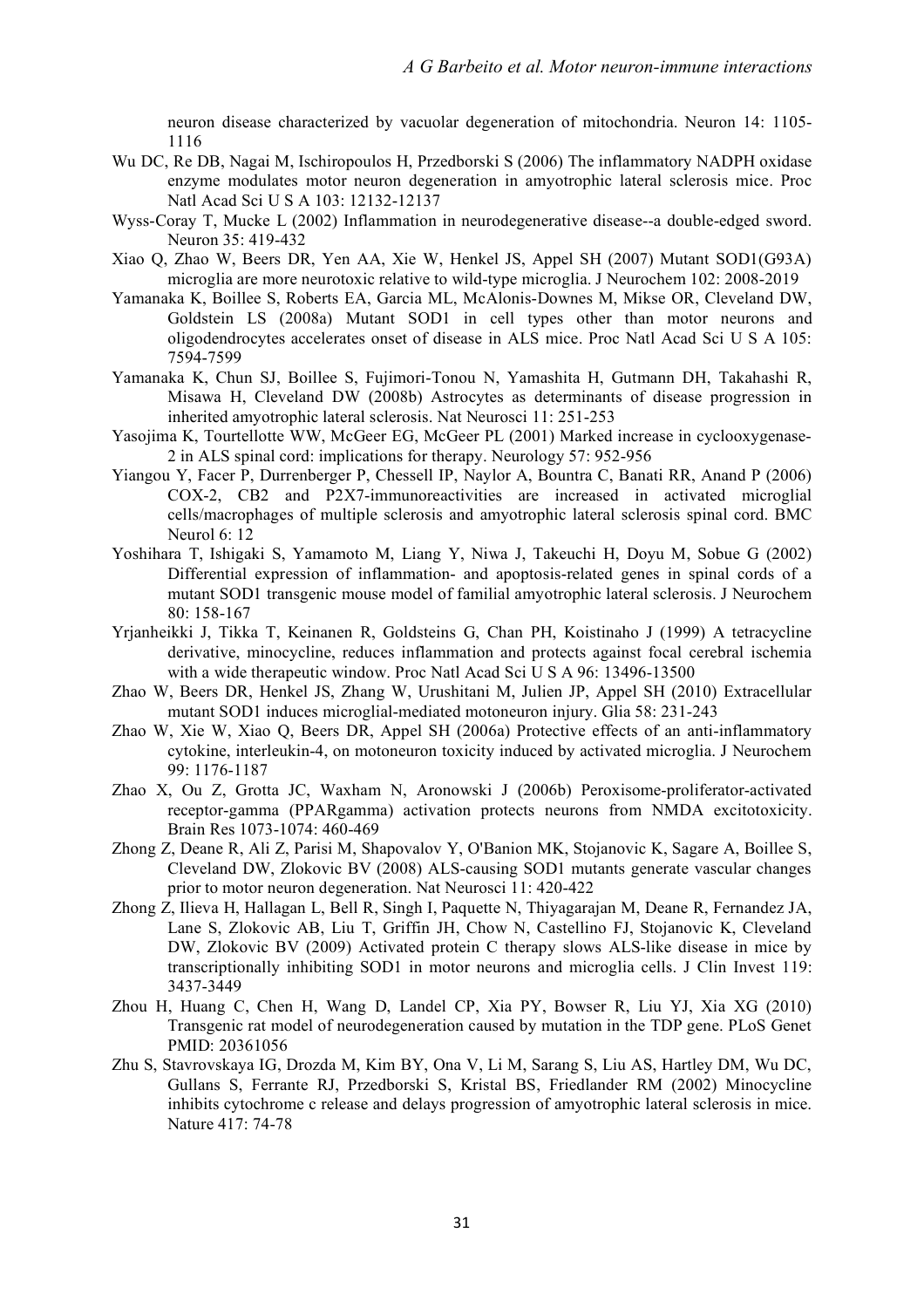#### **Figure Legend**

**Fig. 1** Immune cells of the CNS including microglia and T lymphocytes affect motor neuron survival. **a** Control situation: the presynaptic neuron releases glutamate (Glu), which binds to glutamate receptors (GluRs) on the postsynaptic motor neuron resulting in excitation through calcium influx. Extracellular glutamate is quickly cleared from the synaptic cleft by astrocytes through EAAT2 transporters. In a non-inflamed environment, microglial cells remain in a resting or "surveying" state, most likely releasing factors with neurotrophic influence (*blue arrows*) **b** ALS situation: decreased expression of astrocytic glutamate transporters EAAT2 could lead to prolonged glutamate excitation of motor neurons and participate in their degeneration (excitotoxic hypothesis). Activated microglial cells and astrocytes produce toxic factors (*pink arrows*). Among the factors released by astrocytes, macrophage- colony stimulating Factor (M-CSF) and monocyte chemoattractant protein-1 (MCP-1) are capable of activating microglial cells, increasing their proliferation (M-CSF) or migration (MCP-1) (*green arrows*). Microglial cells are also prone to self-activation by releasing Tumor Necrosis Factor-α (TNFα) for which they express the receptors 1 and 2 (TNFR1/2) and M-CSF acting on the receptor fms. Activated microglial cells will produce more reactive oxygen species (ROS) like nitric oxide (NO) through the inducible NO synthase and superoxide  $(O_2-)$  through activation of NADPH oxidases (Nox1/2), but also proinflammatory cytokines like interleukines 1β and 6 (IL-1β, IL-6) and prostaglandins (PGE2) through activation of the cyclooxygenase 2 (COX2). Extracellular ATP, likely coming from damaged motor neurons, binds to microglial purinergic P2 receptors, therefore, contributing to microglial activation. Motor neurons can also participate to glial cell activation by releasing mutant SOD1 co-secreted with chromogranine (Cg) that can bind to CD14 acting in concert with the Toll-like receptors (TLR2/4). The adaptive immune system is also part of the degenerating motor neuron response. T lymphocytes (CD4+ and CD8+) coming from the periphery enter the spinal cord during the inflammatory process in ALS. CD4+ lymphocytes seem to have a neuroprotective effect by directly releasing antiinflammatory factors like interleukines 4 and 10 (IL-4, IL-10) or by acting on microglial cells to increase their neurotrophic function (production of insulin-like growth factor-1 (IGF-1)). The role of infiltrating CD8+ T cells remains unclear and B cells are not present in ALS spinal cords. Dendritic (antigen-presenting) cells secrete MCP-1, which probably participates in the infiltration of peripheric immune cells. All together, the inflammatory environment and increased oxidative stress take part in the degeneration of the motor neurons that leads to muscle atrophy in ALS.